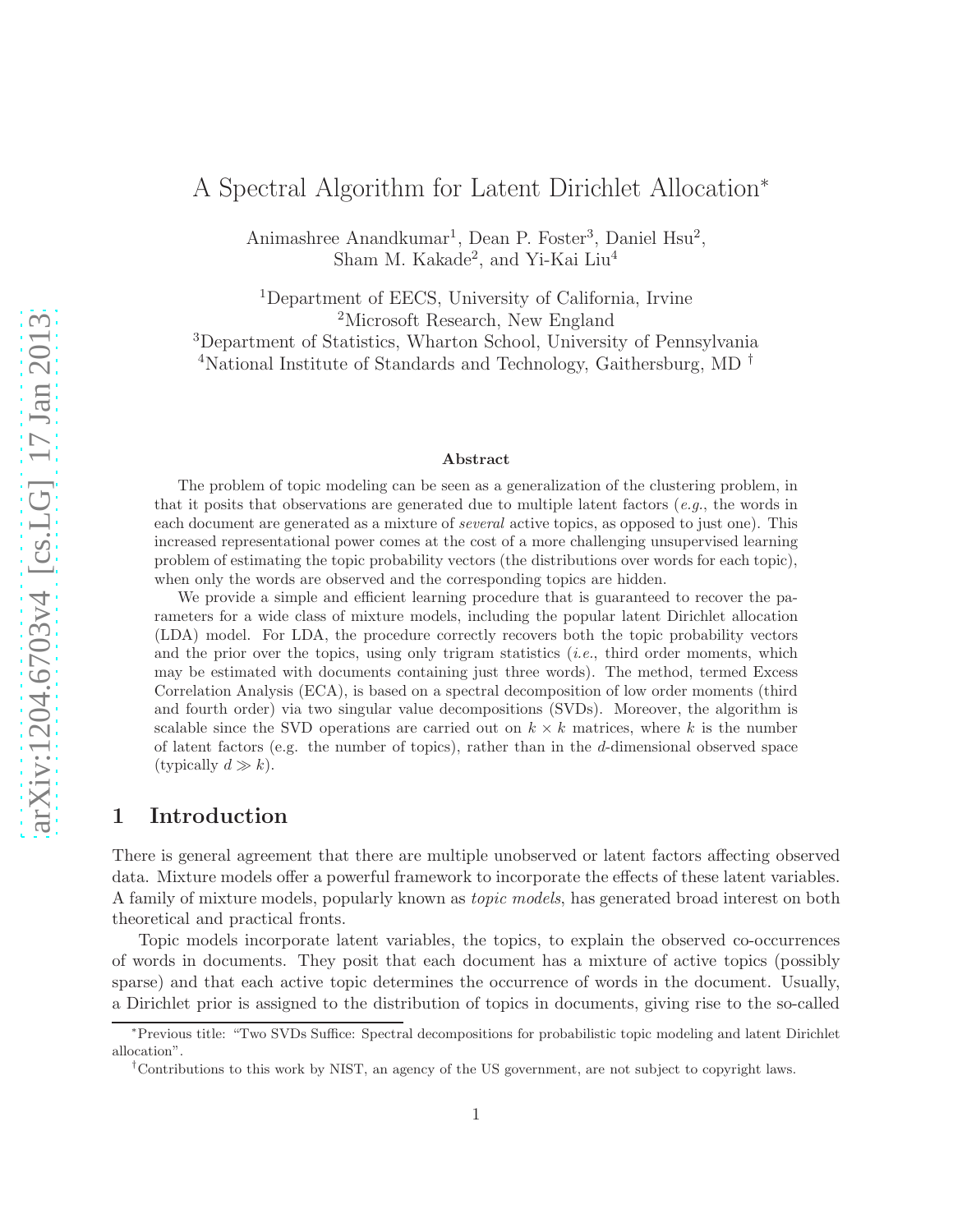latent Dirichlet allocation (LDA) (Blei et al., 2003). These models possess a rich representational power since they allow for the words in each document to be generated from more than one topic (*i.e.*, the model permits documents to be about multiple topics). This increased representational power comes at the cost of a more challenging unsupervised estimation problem, when only the words are observed and the corresponding topics are hidden.

In practice, the most common estimation procedures are based on finding maximum likelihood (ML) estimates, through either local search or sampling based methods, *e.g.*, Expectation-Maximization (EM) (Redner and Walker, 1984), Gibbs sampling (Asuncion et al., 2011), and variational approaches (Hoffman et al., 2010). Another body of tools is based on matrix factorization (Hofmann, 1999; Lee and Seung, 1999). For document modeling, typically, the goal is to form a sparse decomposition of a term by document matrix (which represents the word counts in each document) into two parts: one which specifies the active topics in each document and the other which specifies the distributions of words under each topic.

This work provides an alternative approach to parameter recovery based on the method of moments (Lindsay, 1989; Lindsay and Basak, 1993), which attempts to match the observed moments with those posited by the model. Our approach does this efficiently through a spectral decomposition of the observed moments through two singular value decompositions. This method is simple and efficient to implement, based on only low order moments (third or fourth order), and is guaranteed to recover the parameters of a wide class of mixture models, including the LDA model. We exploit exchangeability of the observed variables and, more generally, the availability of multiple views drawn independently from the same hidden component.

#### 1.1 Summary of Contributions

We present an approach known as Excess Correlation Analysis (ECA) based on the knowledge of low order moments between the observed variables, assumed to be exchangeable (or, more generally, drawn from a multi-view mixture model). ECA differs from Principal Component Analysis (PCA) and Canonical Correlation Analysis (CCA) in that it is based on two singular value decompositions: the first SVD whitens the data (based on the correlation between two variables) and the second SVD utilizes higher order moments (based on third or fourth order) to find directions which exhibit moments that are in *excess* of those suggested by a Gaussian distribution. Both SVDs are performed on matrices of size  $k \times k$ , where k is the number of latent factors, making the algorithm scalable (typically the dimension of the observed space  $d \gg k$ ).

The method is applicable to a wide class of mixture models including exchangeable and multiview models. We first consider the class of exchangeable variables with independent latent factors, such as a latent Poisson mixture model (a natural Poisson model for generating the sentences in a document, analogous to LDA's multinomial model for generating the words in a document). We establish that a spectral decomposition, based on third or fourth order central moments, recovers the parameters for this model class. We then consider latent Dirichlet allocation and show that a spectral decomposition of a modified third order moment (exactly) recovers both the probability distributions over words for each topic and the Dirichlet prior. Note that to obtain third order moments, it suffices for documents to contain just 3 words. Finally, we present extensions to multiview models, where multiple views drawn independently from the same latent factor are available. This includes the case of both pure topic models (where only one active topic is present in each document) and discrete hidden Markov models. For this setting, we establish that ECA correctly recovers the parameters and is simpler than the eigenvector decomposition methods of Anandkumar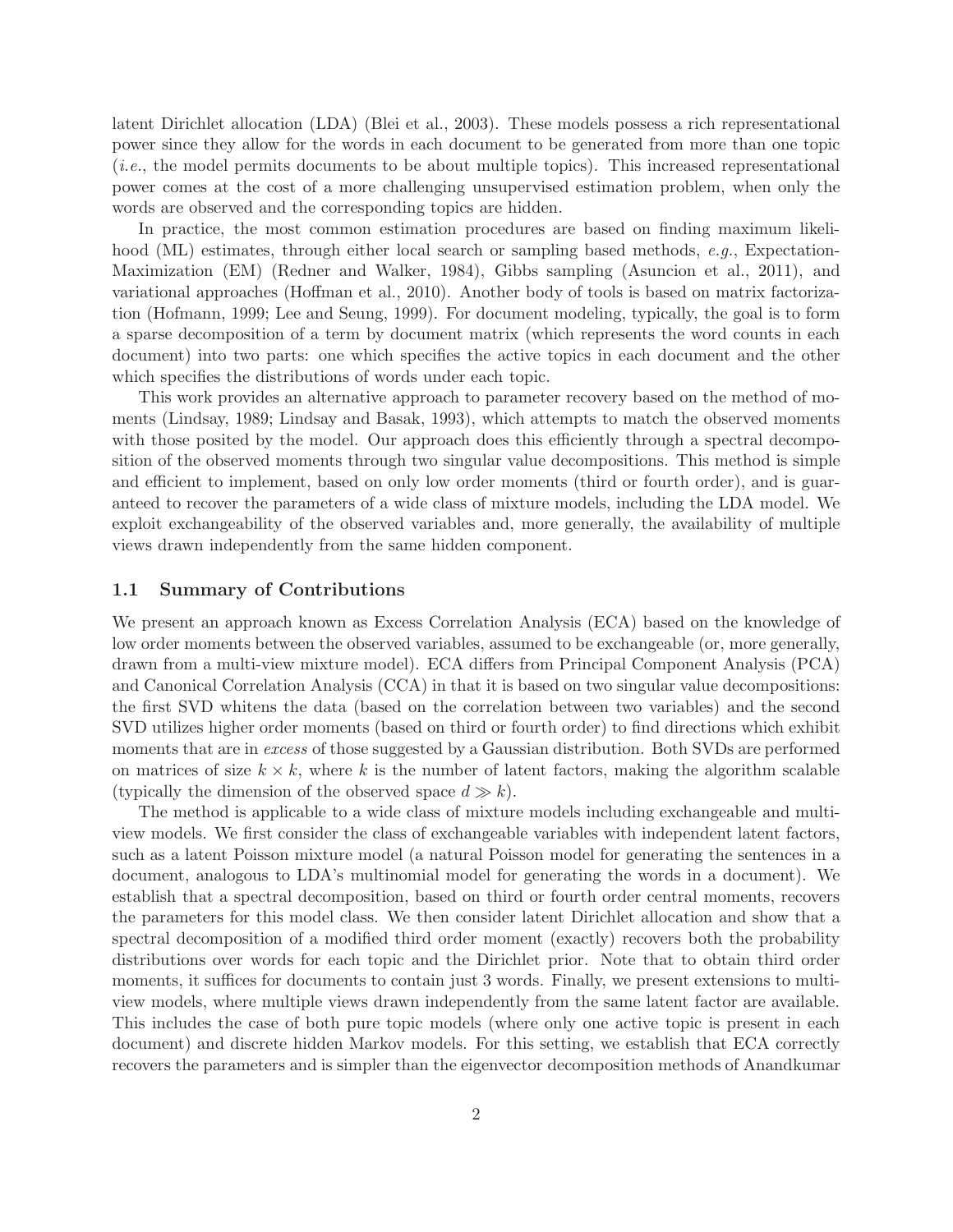et al. (2012).

Finally, "plug-in" moment estimates can be used with sampled data. Section 5 provides a sample complexity of the method showing that estimating the third order moments is not as difficult as it might naively seem since we only need a  $k \times k$  matrix to be accurate.

Some preliminary experiments that illustrate the efficacy of the proposed algorithm are given in the appendix.

#### 1.2 Related Work

For the case of a single topic per document, the work of Papadimitriou et al. (2000) provides the first guarantees of recovering the topic distributions (*i.e.*, the distributions over words corresponding to each topic), albeit with a rather stringent separation condition (where the words in each topic are essentially non overlapping). Understanding what separation conditions (or lack thereof) permit efficient learning is a natural question; in the clustering literature, a line of work has focussed on understanding the relation between the separation of the mixture components and the complexity of learning. For clustering, the first learnability result (Dasgupta, 1999) was under a somewhat strong separation condition; a subsequent line of results relaxed (Arora and Kannan, 2001; Dasgupta and Schulman, 2007; Vempala and Wang, 2002; Kannan et al., 2005; Achlioptas and McSherry, 2005; Chaudhuri and Rao, 2008; Brubaker and Vempala, 2008; Chaudhuri et al., 2009) or removed these conditions (Kalai et al., 2010; Belkin and Sinha, 2010; Moitra and Valiant, 2010); roughly speaking, the less stringent the separation condition assumed, the more difficult the learning problem is, both computationally and statistically. For the topic modeling problem in which only a single topic is present per document, Anandkumar et al. (2012) provides an algorithm for learning topics with no separation (only a certain full rank assumption is utilized).

For the case of latent Dirichlet allocation (where multiple topics are present in each document), the recent work of Arora et al. (2012) provides the first provable result under a certain natural separation condition. The notion of separation utilized is based on the existence of "anchor words" for topics — essentially , each topic contains words that appear (with reasonable probability) only in that topic (this is a milder assumption than that in Papadimitriou et al. (2000)). Under this assumption, Arora et al. (2012) provide the first provably correct algorithm for learning the topic distributions. Their work also justifies the use of non-negative matrix (NMF) as a procedure for this problem (the original motivation for NMF was as a topic modeling algorithm, though, prior to this work, formal guarantees as such were rather limited). Furthermore, Arora et al. (2012) provides results for certain correlated topic models.

Our approach makes further progress on this problem by providing an algorithm which requires no separation condition. The underlying approach we take is a certain diagonalization technique of the observed moments. We know of at least three different settings which utilize this idea for parameter estimation.

Chang (1996) utilizes eigenvector methods for discrete Markov models of evolution, where the models involve multinomial distributions. The idea has been extended to other discrete mixture models such as discrete hidden Markov models (HMMs) and mixture models with single active topics (see Mossel and Roch (2006); Hsu et al. (2009); Anandkumar et al. (2012)). A key idea in Chang (1996) is the ability to handle multinomial distributions, which comes at the cost of being able to handle only certain single latent factor/topic models (where the latent factor is in only one of k states, such as in HMMs). For these single topic models, the work in Anandkumar et al. (2012) shows how this method is quite general in that the noise model is essentially irrelevant, making it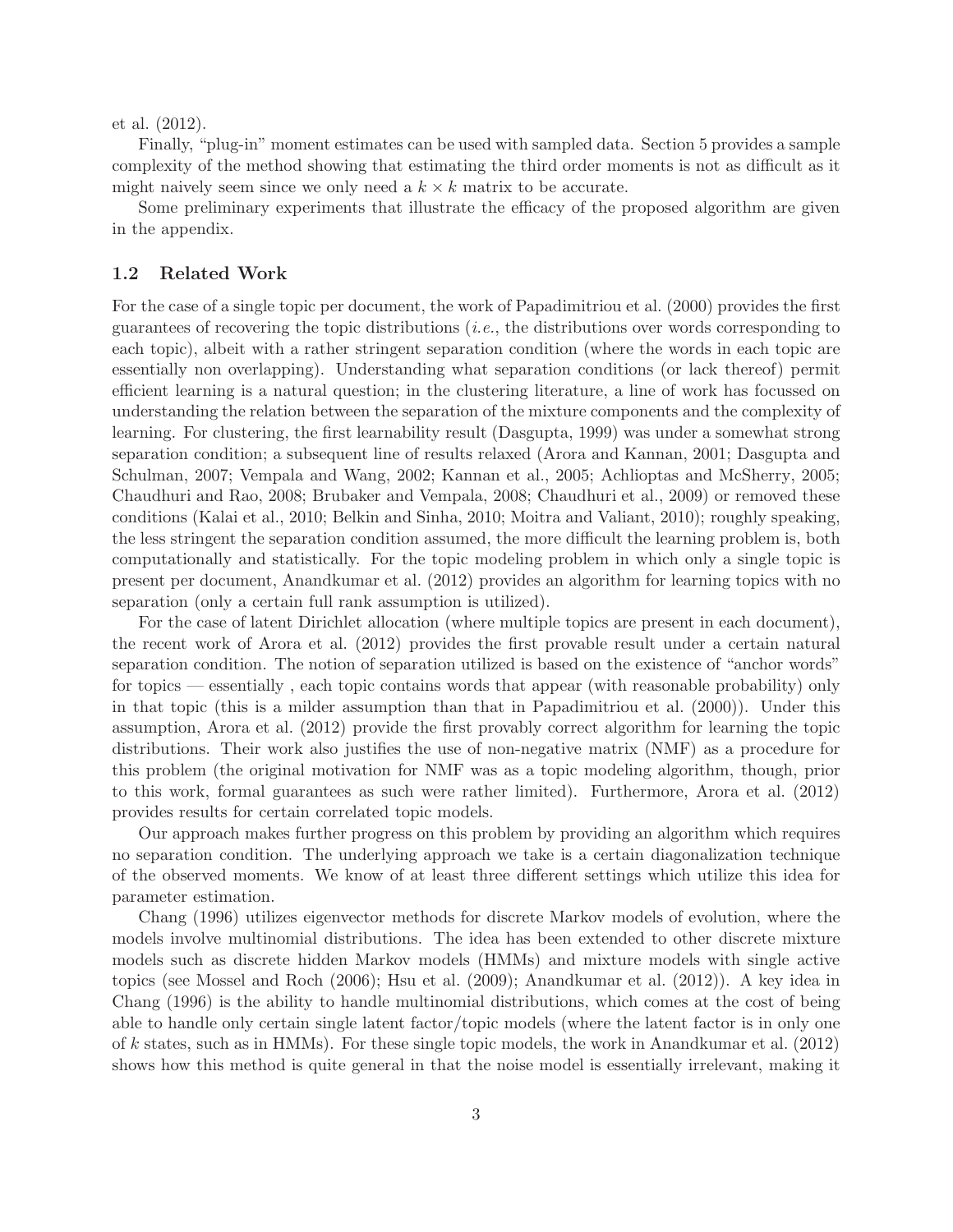applicable to both discrete models like HMMs and certain Gaussian mixture models.

The second setting is the body of algebraic methods used for the problem of blind source separation (Cardoso and Comon, 1996). These approaches rely on tensor decomposition approaches (see Comon and Jutten (2010)) tailored to independent source separation with additive noise (usually Gaussian). Much of literature focuses on understanding the effects of measurement noise (without assuming knowledge of their statistics) on the tensor decomposition, which often requires more sophisticated algebraic tools.

Frieze et al. (1996) also utilize these ideas for learning the columns of a linear transformation (in a noiseless setting). This work provides a different efficient algorithm, based on a certain ascent algorithm (rather than joint diagonalization approach, as in (Cardoso and Comon, 1996)).

The underlying insight that our method exploits is that we have exchangeable (or multi-view) variables, *e.g.*, we have multiple words (or sentences) in a document, which are drawn independently from the same hidden state. This allows us to borrow from both the ideas in Chang (1996) and in Cardoso and Comon (1996). In particular, we show that the "topic" modeling problem exhibits a rather simple algebraic solution, where only two SVDs suffice for parameter estimation. Moreover, this approach also simplifies the algorithms in Mossel and Roch (2006); Hsu et al. (2009); Anandkumar et al. (2012), in that the eigenvector methods are no longer necessary (*e.g.*, the approach leads to methods for parameter estimation in HMMs with only two SVDs rather than using eigenvector approaches, as in previous work).

Furthermore, the exchangeability assumption permits us to have *arbitrary* noise models (rather than additive Gaussian noise, which are not appropriate for multinomial and other discrete distributions). A key technical contribution is that we show how the basic diagonalization approach can be adapted to Dirichlet models, through a rather careful construction. This construction bridges the gap between the single topic models (as in Chang (1996); Anandkumar et al. (2012)) and the independent factor model.

More generally, the multi-view approach has been exploited in previous works for semi-supervised learning and for learning mixtures of well-separated distributions (*e.g.*, as in Ando and Zhang (2007); Kakade and Foster (2007); Chaudhuri and Rao (2008); Chaudhuri et al. (2009)). These previous works essentially use variants of canonical correlation analysis (Hotelling, 1935) between two views. This work shows that having a third view of the data permits rather simple estimation procedures with guaranteed parameter recovery.

## 2 The Exchangeable and Multi-view Models

We have a random vector  $h = (h_1, h_2, \ldots, h_k)^\top \in \mathbb{R}^k$ . This vector specifies the latent factors *(i.e.*, the hidden state), where  $h_i$  specifies the value taken by *i*-th factor. Denote the variance of  $h_i$  as

$$
\sigma_i^2 = \mathbb{E}[(h_i - \mathbb{E}[h_i])^2]
$$

which we assume to be strictly positive, for each  $i$ , and denote the higher  $l$ -th central moments of  $h_i$  as:

$$
\mu_{i,l} \quad := \quad \mathbb{E}[(h_i - \mathbb{E}[h_i])^l]
$$

At most, we only use the first four moments in our analysis.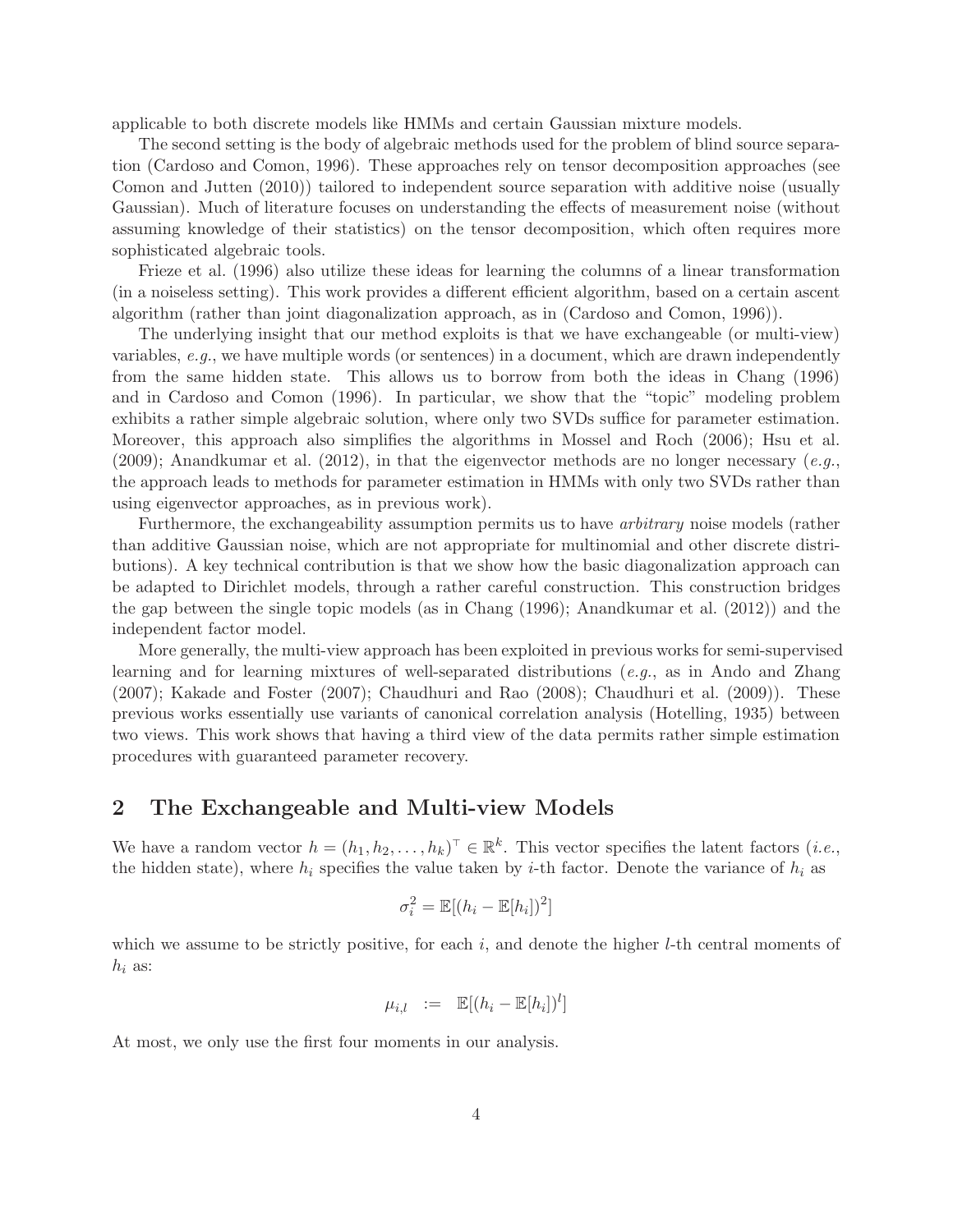Suppose we also have a sequence of *exchangeable* random vectors  $\{x_1, x_2, x_3, x_4, \dots\} \in \mathbb{R}^d$ ; these are considered to be the observed variables. Assume throughout that  $d \geq k$ ; that  $x_1, x_2, x_3, x_4, \ldots \in$  $\mathbb{R}^d$  are conditionally independent given h; and there exists a matrix  $O \in \mathbb{R}^{d \times k}$  such that

$$
\mathbb{E}[x_v|h] = Oh
$$

for each  $v \in \{1, 2, 3, 4, \dots\}$ . Throughout, we make the following assumption.

### Assumption 2.1. O *is full rank.*

This is a mild assumption, which allows for identifiability of the columns of O. The goal is to estimate the matrix O, sometimes referred to as the topic matrix.

Importantly, we make no assumptions on the noise model. In particular, we do not assume that the noise is additive (or that the noise is independent of  $h$ ).

#### 2.1 Independent Latent Factors

Here, suppose that  $h$  has a product distribution, *i.e.*, each component of  $h_i$  is independent from the rest. Two important examples of this setting are as follows:

(Multiple) mixtures of Gaussians: Suppose  $x_v = Oh + \eta$ , where  $\eta$  is Gaussian noise and h is a binary vector (under a product distribution). Here, the *i*-th column  $O_i$  can be considered to be the mean of the i-th Gaussian component. This is somewhat different model than the classic mixture of k-Gaussians, as the model now permits any number of Gaussians to be responsible for generating the hidden state (*i.e.*, h is permitted to be any of the  $2^k$  vectors on the hypercube, while in the classic mixture problem, only one component is responsible. However, this model imposes the independent factor constraint.). We may also allow  $\eta$  to be heteroskedastic *(i.e.*, the noise may depend on h, provided the linearity assumption  $\mathbb{E}[x_v|h] = Oh$  holds.)

(Multiple) mixtures of Poissons: Suppose  $[Oh]_j$  specifies the Poisson rate of counts for  $[x_v]_i$ . For example,  $x_v$  could be a vector of word counts in the v-th sentence of a document (where  $x_1, x_2, \ldots$  are words counts of a sequence sentences). Here, O would be a matrix with positive entries, and  $h_i$  would scale the rate at which topic i generates words in a sentence (as specified by the *i*-th column of O). The linearity assumption is satisfied as  $\mathbb{E}[x_v|h] = Oh$  (note the noise is not additive in this case). Here, multiple topics may be responsible for generating the words in each sentence. This model provides a natural variant of LDA, where the distribution over  $h$  is a product distribution (while in LDA, h is a probability vector).

#### 2.2 The Dirichlet Model

Now suppose the hidden state  $h$  is a distribution itself, with a density specified by the Dirichlet distribution with parameter  $\alpha \in \mathbb{R}^k_+$  ( $\alpha$  is a strictly positive real vector). We often think of h as a distribution over topics. Precisely, the density of  $h \in \Delta^{k-1}$  (where the probability simplex  $\Delta^{k-1}$ denotes the set of possible distributions over  $k$  outcomes) is specified by:

$$
p_{\alpha}(h) := \frac{1}{Z(\alpha)} \prod_{i=1}^{k} h_i^{\alpha_i - 1}
$$

where

$$
Z(\alpha) := \frac{\prod_{i=1}^{k} \Gamma(\alpha_i)}{\Gamma(\alpha_0)}
$$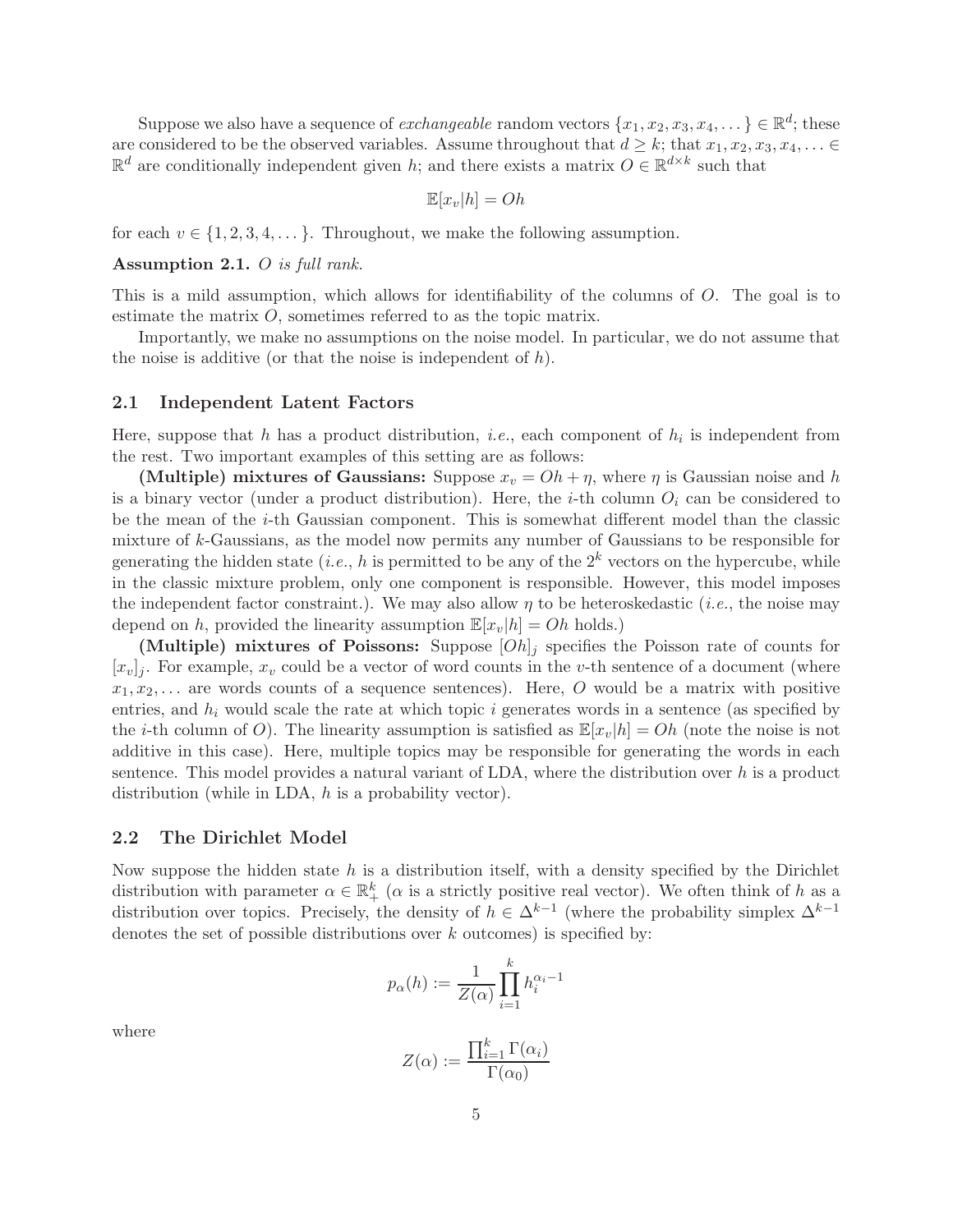and

$$
\alpha_0 := \alpha_1 + \alpha_2 + \cdots + \alpha_k.
$$

Intuitively,  $\alpha_0$  (the sum of the "pseudo-counts") is a crude measure of the uniformity of the distribution. As  $\alpha_0 \to 0$ , the distribution degenerates to one over pure topics (*i.e.*, the limiting density is one in which, with probability 1, precisely one coordinate of  $h$  is 1 and the rest are 0).

Latent Dirichlet Allocation: LDA makes the further assumption that each random variable  $x_1, x_2, x_3, \ldots$  takes on discrete values out of d outcomes (*e.g.*,  $x_v$  represents what the v-th word in a document is, so d represents the number of words in the language). Each column of  $O$  represents a distribution over the outcomes (*e.g.*, these are the topic probabilities). The sampling procedure is specified as follows: First, h is sampled according to the Dirichlet distribution. Then, for each v, independently sample  $i \in \{1, 2, \ldots k\}$  according to h, and, finally, sample  $x_v$  according to the *i*-th column of O. Observe this model falls into our setting: represent  $x_v$  with a "hot" encoding where  $[x_v]_i = 1$  if and only if the v-th outcome is the j-th word in the vocabulary. Hence,  $Pr([x_v]_j = 1 | h) = [Oh]_j$  and  $\mathbb{E}[x_v]_j = Oh$ . (Again, the noise model is not additive).

#### 2.3 The Multi-View Model

The multi-view setting can be considered an extension of the exchangeable model. Here, the random vectors  $\{x_1, x_2, x_3, \ldots\}$  are of dimensions  $d_1, d_2, d_3, \ldots$ . Instead of a single O matrix, suppose for each  $v \in \{1, 2, 3, \dots\}$  there exists an  $O_v \in \mathbb{R}^{d_v \times k}$  such that

$$
\mathbb{E}[x_v|h] = O_vh
$$

Throughout, we make the following assumption.

#### Assumption 2.2.  $O_v$  *is full rank for each v*.

Even though the variables are no longer exchangeable, the setting shares much of the statistical structure as the exchangeable one; furthermore, it allows for significantly richer models. For example, Anandkumar et al. (2012) consider a special case of this multi-view model (where there is only one topic present in  $h$ ) for the purposes of learning hidden Markov models.

A simple factorial HMM: Here, suppose we have a time series of random hidden vectors  $h_1, h_2, h_3, \ldots$  and observations  $x_1, x_2, x_3, \ldots$  (we slightly abuse notation as  $h_1$  is a vector). Assume that each factor  $[h_t]_i \in \{-1, 1\}$ . The model parameters and evolution are specified as follows: We have an initial (product) distribution over the first  $h_1$ . The "factorial" assumption we make is that each factor  $[h_t]_i$  evolves independently; in particular, for each component i, there are (time independent) transition probabilities  $p_{i,1\to -1}$  and  $p_{i,1\to -1}$ . Also suppose that  $\mathbb{E}[x_t|h_t] = Oh_t$  (where, again, O does not depend on the time).

To learn this model, consider the first three observations  $x_1, x_2, x_3$ . We can embed this three timestep model into the multiview model using a single hidden state, namely  $h_2$ , and, with an appropriate construction (of  $O_1$ ,  $O_2$ ,  $O_3$  and means shifts of  $x<sub>v</sub>$  to make the linearity assumption hold). Furthermore, if we recover  $O_1, O_2, O_3$  we can recover O and the transition model. See Anandkumar et al. (2012) for further discussion of this idea (for the single topic case).

## 3 Identifiability

The underlying question here is: what may we hope to recover about  $O$  with only knowledge of the distribution on  $x_1, x_2, x_3, \ldots$ . At best, we could only recover the columns of O up to permutation.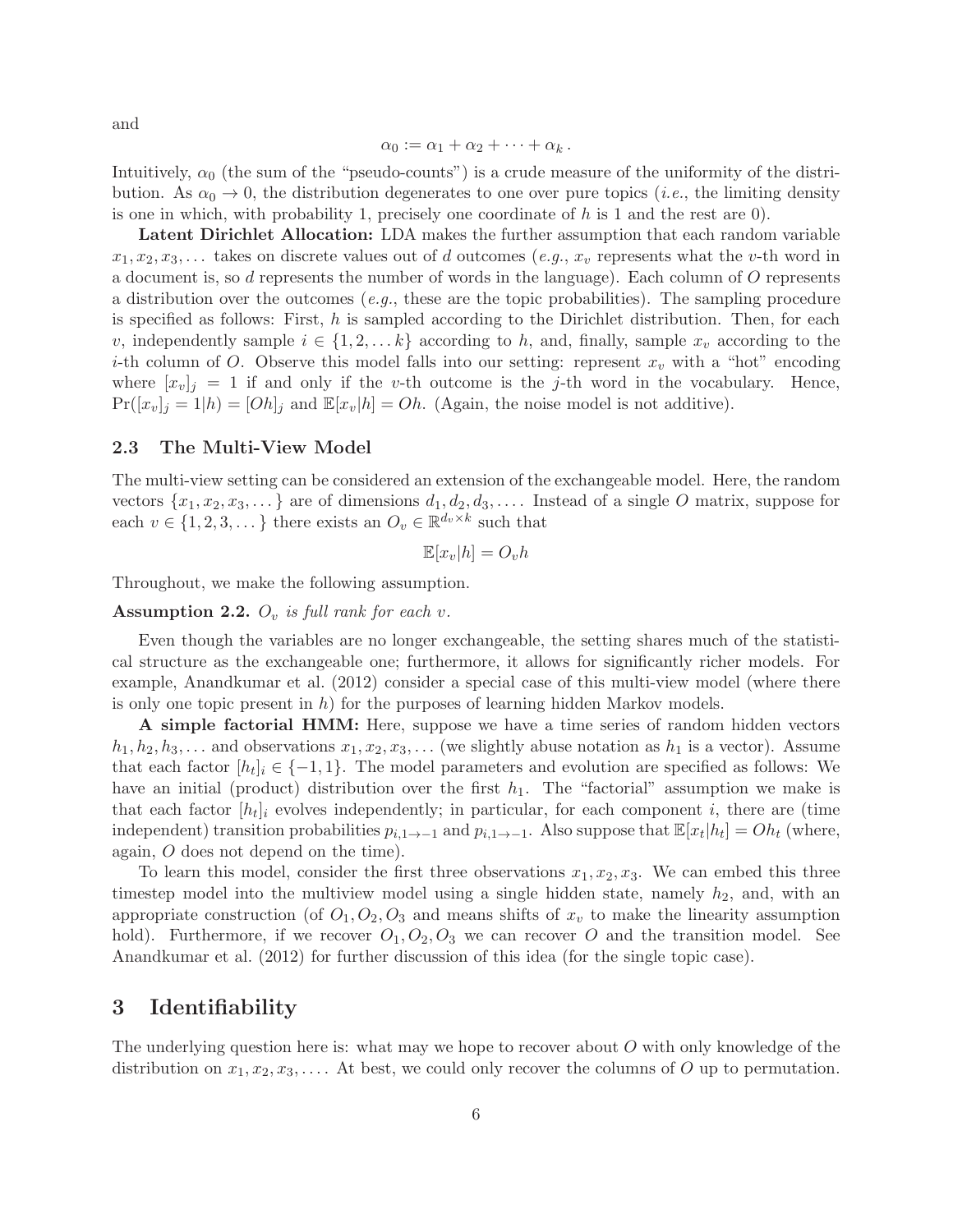At the other extreme, suppose no a priori knowledge of the distribution of h is assumed (*e.g.*, it may not even be a product distribution). Here, at best, we can only recover the range of  $O$ . In particular, suppose  $h$  is distributed according to a multivariate Gaussian, then clearly the columns of O are not identifiable. To see this, transform O to OM (where M is any  $k \times k$  invertible matrix) and transform the distribution on h (by  $M^{-1}$ ); after this transformation, the distribution over  $x_v$  is unaltered and the distribution on h is still a multivariate Gaussian. Hence, O and OM are indistinguishable from any observable statistics. (These issues are well understood in setting of independent source separation, for additive noise models without exchangeable variables. See Comon and Jutten (2010)).

Thus, for the columns of  $O$  to be identifiable, the distribution on h must have some non-Gaussian statistical properties. We consider three cases. In the independent factor model, we consider the cases when h is skewed and when h has excess kurtosis. We also consider the case that h is Dirichlet distributed.

## 4 Excess Correlation Analysis (ECA)

We now present exact and efficient algorithms for recovering O. The algorithm is based on two singular value decompositions: the first SVD whitens the data (based on the correlation between two variables) and the second SVD is carried out on higher order moments (based on third or fourth order). We start with the case of independent factors, as these algorithms make the basic diagonalization approach clear.

As discussed in the Introduction, these approaches can been seen as extensions of the methodologies in Chang (1996); Cardoso and Comon (1996). Furthermore, as we shall see, the Dirichlet distribution bridges between the single topic models (as in Chang (1996); Anandkumar et al. (2012)) and the independent factor model.

Throughout, we use  $A^+$  to denote the pseudo-inverse:

$$
A^{+} = (A^{\top}A)^{-1}A^{\top}
$$
\n(1)

for a matrix A with linearly independent columns (this allows us to appropriately invert non-square matrices).

#### 4.1 Independent and Skewed Latent Factors

Denote the pairwise and threeway correlations as:

$$
\mu := \mathbb{E}[x_1]
$$
  
Pairs :=  $\mathbb{E}[(x_1 - \mu)(x_2 - \mu)^{\top}]$   
Triples :=  $\mathbb{E}[(x_1 - \mu) \otimes (x_2 - \mu) \otimes (x_3 - \mu)]$ 

The dimensions of Pairs and Triples are  $d^2$  and  $d^3$ , respectively. It is convenient to project Triples to a matrix as follows:

$$
\text{Triples}(\eta) \ := \ \mathbb{E}[(x_1 - \mu)(x_2 - \mu)^{\top} \langle \eta, x_3 - \mu \rangle]
$$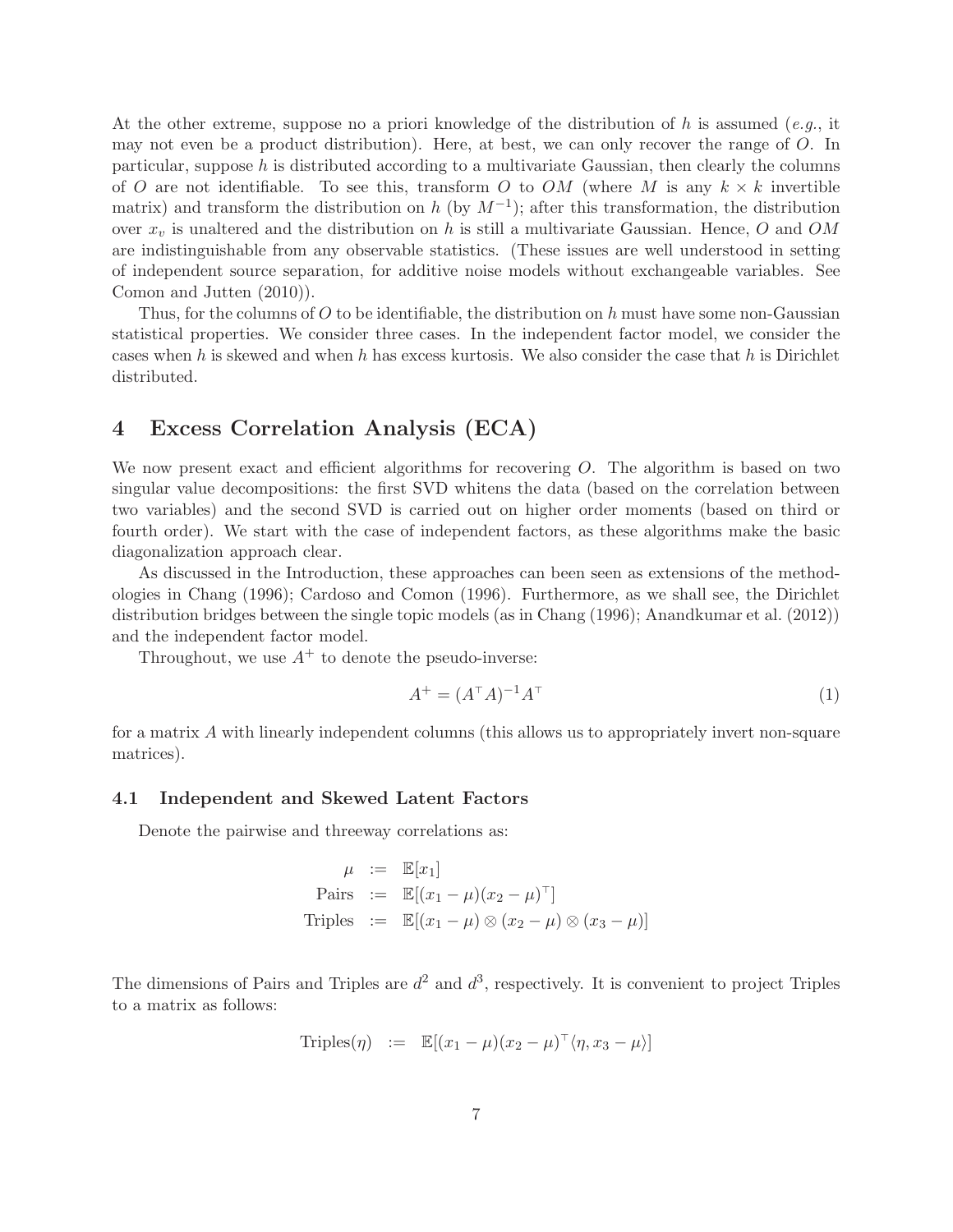### Algorithm 1 ECA, with skewed factors

**Input:** vector  $\theta \in \mathbb{R}^k$ ; the moments Pairs and Triples( $\eta$ )

1. **Dimensionality Reduction:** Find a matrix  $U \in \mathbb{R}^{d \times k}$  such that

$$
Range(U) = Range(Pairs).
$$

(See Remark 1 for a fast procedure.)

2. Whiten: Find  $V \in \mathbb{R}^{k \times k}$  so  $V^{\top} (U^{\top} \text{Pairs } U) V$  is the  $k \times k$  identity matrix. Set:

 $W = UV$ 

3. SVD: Let Λ be the set of (left) singular vectors, with *unique* singular values, of

 $W^{\top}$  Triples $(W\theta)W$ 

4. Reconstruct: Return the set  $\ddot{O}$ :

$$
\widehat{O} = \{ (W^+)^\top \lambda \ : \lambda \in \Lambda \}
$$

where  $W^+$  is the pseudo-inverse (see Eq 1).

Roughly speaking, we can think of Triples( $\eta$ ) as a reweighing of a cross covariance (by  $\langle \eta, x_3 - \mu \rangle$ ).

In addition to  $O$  not being identifiable up to permutation, the scale of each column of  $O$  is also not identifiable. To see this, observe the model over  $x_i$  is unaltered if we both rescale any column  $O_i$  and appropriately rescale the variable  $h_i$ . Without further assumptions, we can only hope to recover a certain canonical form of O, defined as follows:

**Definition 1** (The Canonical O). We say O is in a canonical form if, for each i,  $\sigma_i^2 = 1$ . In particular, the transformation  $O \leftarrow O \text{diag}(\sigma_1, \sigma_2, \dots, \sigma_k)$  (and a rescaling of h) places O in canonical form, and the distribution over  $x_1, x_2, x_3, \ldots$  is unaltered. Observe the canonical O is only specified up to the sign of each column (any sign change of a column does not alter the variance of  $h_i$ ).

Recall  $\mu_{i,3}$  is the central third moment. Denote the skewness of  $h_i$  as:

$$
\gamma_i = \frac{\mu_{i,3}}{\sigma_i^3}
$$

The first result considers the case when the skewness is non-zero.

Theorem 4.1 (Independent and skewed factors). *We have that:*

- *(No False Positives) For all*  $\theta \in \mathbb{R}^k$ , *Algorithm 1 returns a subset of the columns of O*, *in a canonical form.*
- $\bullet$  *(Exact Recovery)* Assume  $\gamma_i$  is nonzero for each i. Suppose  $\theta \in \mathbb{R}^k$  is a random vector  $uniformly sampled over the sphere S<sup>k-1</sup>$ . With probability 1, Algorithm 1 returns all columns *of* O*, in a canonical form.*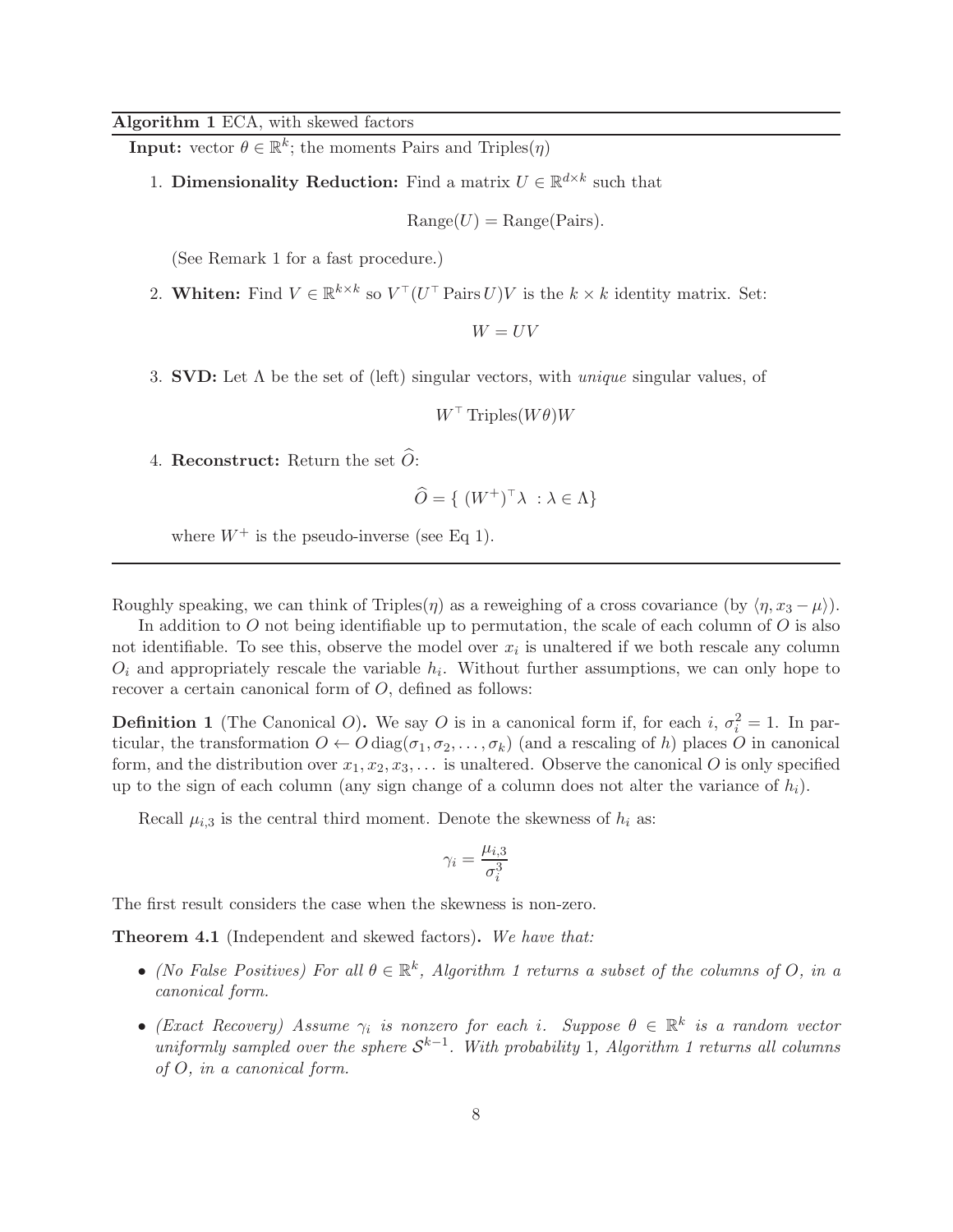The proof of this theorem is a consequence of the following lemma:

Lemma 4.1. *We have:*

$$
\begin{array}{rcl}\n\text{Pairs} & = & O \operatorname{diag}(\sigma_1^2, \sigma_2^2, \dots, \sigma_k^2) O^\top \\
\text{Triples}(\eta) & = & O \operatorname{diag}(O^\top \eta) \operatorname{diag}(\mu_{1,3}, \mu_{2,3}, \dots, \mu_{k,3}) O^\top\n\end{array}
$$

The proof of this Lemma is provided in the Appendix.

*Proof of Theorem 4.1.* The analysis is with respect to O it its canonical form. By the full rank assumption,  $U^{\top}$  Pairs U, which is a  $k \times k$  matrix, is full rank; hence, the whitening step is possible. By construction:

$$
I = W\top \text{ Pairs } W
$$
  
=  $W\top O \text{ diag}(\sigma_1^2, \sigma_2^2, ..., \sigma_k^2) O\top W$   
=  $(W\top O)(W\top O)\top$   
:=  $M M\top$ 

where  $M := W^{\top}O$ . Hence, M is a  $k \times k$  orthogonal matrix.

Observe:

$$
W^{\top} \text{ Triples}(W\theta)W = W^{\top} O \text{ diag}(O^{\top}W\theta) \text{ diag}(\gamma_1, \gamma_2, \dots, \gamma_k)O^{\top}W
$$
  
=  $M \text{ diag}(M^{\top}\theta) \text{ diag}(\gamma_1, \gamma_2, \dots, \gamma_k)M^{\top}$ 

Since  $M$  is an orthogonal matrix, the above is a (not necessarily unique) singular value decomposition of  $W^{\top}$  Triples( $W\theta$ )W. Denote the standard basis as  $e_1, e_2, \ldots e_k$ . Observe that  $Me_1, \ldots Me_k$ are singular vectors. In other words,  $W^{\top}O_1, \ldots W^{\top}O_k$  are singular vectors, where  $O_i$  is the *i*-th column of O.

An SVD uniquely determines all singular vectors (up to sign) which have unique singular values. The diagonal of the matrix diag( $M^{\dagger}\theta$ ) diag( $\gamma_1, \gamma_2, \ldots, \gamma_k$ ) is the vector diag( $\gamma_1, \gamma_2, \ldots, \gamma_k$ ) $M^{\dagger}\theta$ . Also, since M is a rotation matrix, the distribution of  $M\theta$  is also uniform on the sphere. Thus, if  $\theta$ is uniformly sampled over the sphere, then every singular value will be nonzero (and distinct) with probability 1. Finally, for the reconstruction, we have

$$
W(W^{\top}W)^{-1}Me_i = W(W^{\top}W)^{-1}W^{\top}O_i = O_i,
$$

 $\Box$ 

since  $W(W^{\top}W)^{-1}W^{\top}$  is a projection operator (and the range of W and O are identical).

*Remark* 1 (Finding Range(Pairs) efficiently). Suppose  $\Theta \in \mathbb{R}^{d \times k}$  is a random matrix with entries sampled independently from a standard normal. Set  $U = \text{Pairs} \Theta$ . Then, with probability 1,  $Range(U) = Range(Pairs).$ 

*Remark* 2 (No false positives)*.* Note that if the skewness is 0 for some i then ECA will not recover the corresponding column. However, the algorithm does succeed for those directions in which the skewness is non-zero. This guarantee also provides the practical freedom to run the algorithm with multiple different directions  $\theta$ , since we need only to find unique singular vectors (which may be easier to determine by running the algorithm with different choices for  $\theta$ ).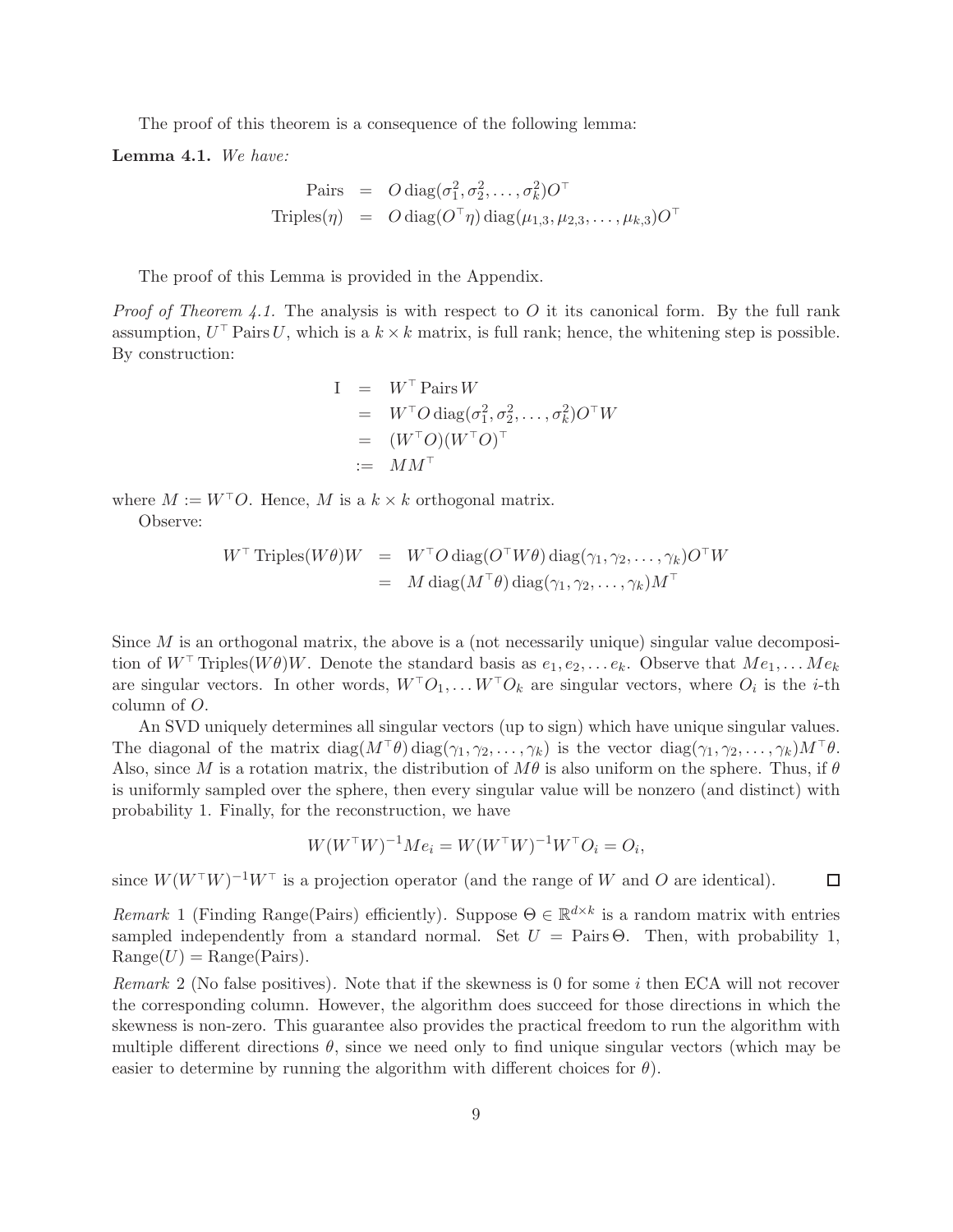## Algorithm 2 ECA; with kurtotic factors

**Input:** vectors  $\theta, \theta' \in \mathbb{R}^k$ ; the moments Pairs and Quadruples $(\eta, \eta')$ 

1. **Dimensionality Reduction:** Find a matrix  $U \in \mathbb{R}^{d \times k}$  such that

 $Range(U) = Range(Pairs).$ 

2. Whiten: Find  $V \in \mathbb{R}^{k \times k}$  so  $V^{\top} (U^{\top} \text{Pairs } U) V$  is the  $k \times k$  identity matrix. Set:

 $W = UV$ 

3. SVD: Let Λ be the set of (left) singular vectors, with *unique* singular values, of

 $W^{\top}$  Quadruples $(W\theta, W\theta')W$ 

4. Reconstruct: Return the set  $\hat{O}$ :

$$
\widehat{O} = \{ (W^+)^\top \lambda \ : \lambda \in \Lambda \}
$$

where  $W^+$  is the pseudo-inverse (see Eq 1).

*Remark* 3 (Estimating the skewness)*.* It is straight forward to estimate the skewness corresponding to any column of O. Suppose  $\lambda$  is some unique singular vector (up to sign) found in step 3 of ECA (which was used to construct some column  $O_i$ ), then:

$$
\gamma_i = \lambda^\top W^\top \operatorname{Triples}(W\lambda)W\lambda
$$

is the corresponding skewness for  $O_i$ . This follows from the proof, since  $\lambda$  corresponds to some singular vector  $Me<sub>i</sub>$  and:

$$
(Me_i)^{\top} M \operatorname{diag}(M^{\top} Me_i) \operatorname{diag}(\gamma_1, \gamma_2, \dots, \gamma_k) M^{\top} Me_i = \gamma_i
$$

using that  $M$  is an orthogonal matrix.

### 4.2 Independent and Kurtotic Latent Factors

Define the following matrix:

Quadruples
$$
(\eta, \eta') := \mathbb{E}[(x_1 - \mu)(x_2 - \mu)^{\top} \langle \eta, x_3 - \mu \rangle \langle \eta', x_4 - \mu \rangle]
$$
  
-  $(\eta^{\top} \text{Pairs } \eta') \text{Pairs} - (\text{Pairs } \eta)(\text{Pairs } \eta')^{\top} - (\text{Pairs } \eta') (\text{Pairs } \eta)^{\top}$ 

This is a subspace of the fourth moment tensor.

Recall  $\mu_{i,4}$  is the central fourth moment. Denote the excess kurtosis of  $h_i$  as:

$$
\kappa_i = \frac{\mu_{i,4}}{\sigma_i^4} - 3
$$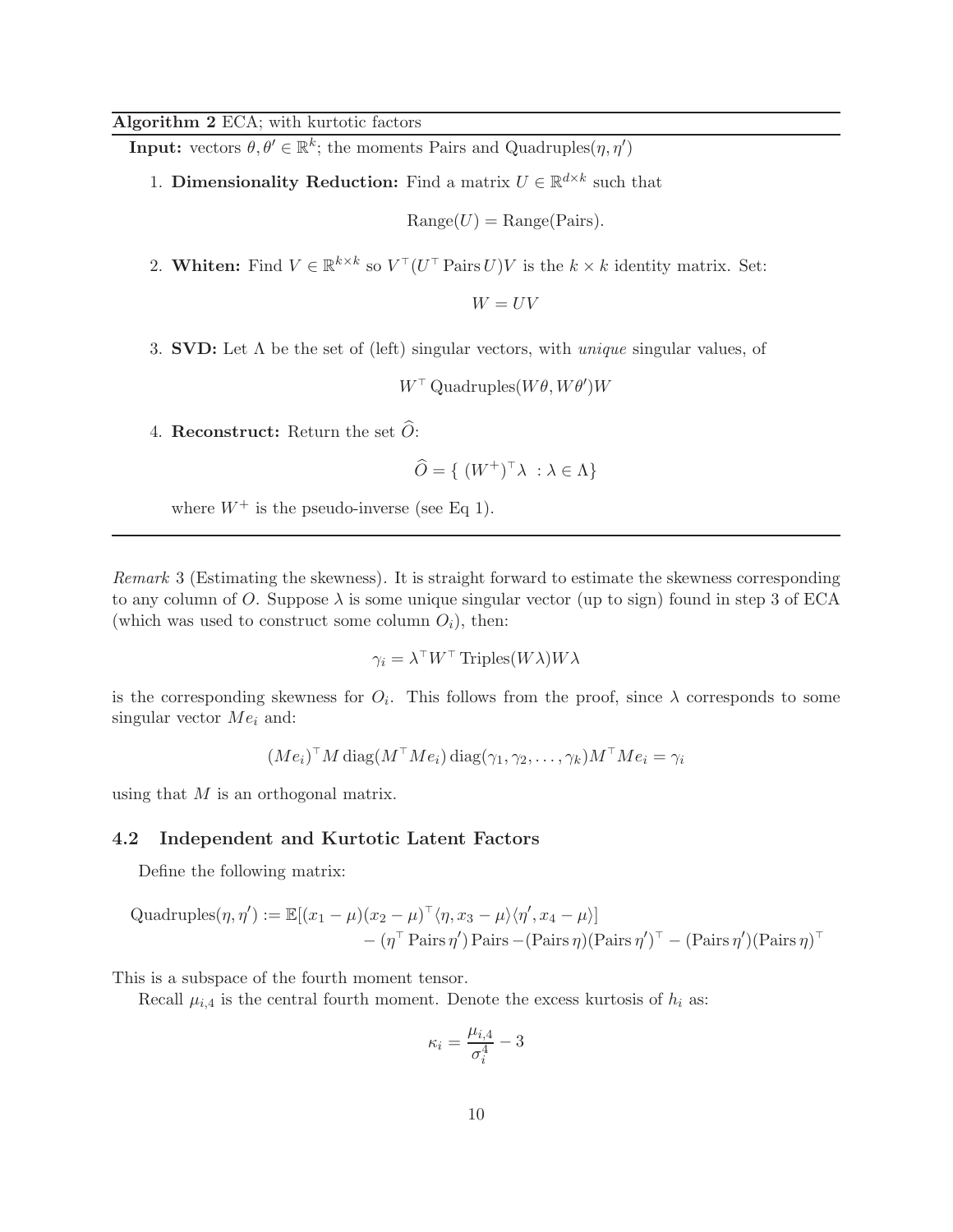For Gaussian distributions, recall the kurtosis is 3, and so the excess kurtosis is 0. This function is also common in the source separation approaches (Hyvärinen et al., 2001)<sup>1</sup>.

In settings where the latent factors are not skewed, we may hope that they are differentiated from a Gaussian distribution due to their fourth order moments. Here, Algorithm 2 is applicable:

Theorem 4.2 (Independent and kurtotic factors). *We have that:*

- *(No False Positives) For all*  $\theta, \theta' \in \mathbb{R}^k$ , *Algorithm 2 returns a subset of the columns of O*, *in a canonical form.*
- $\bullet$  *(Exact Recovery)* Assume  $\kappa_i$  is nonzero for each i. Suppose  $\theta, \theta' \in \mathbb{R}^k$  are random vectors *uniformly and independently sampled over the sphere*  $S^{k-1}$ *. With probability* 1*, Algorithm 2 returns all the columns of* O*, in a canonical form.*

*Remark* 4 (Using both skewed and kurtotic ECA)*.* Note that both algorithms never incorrectly return columns. Hence, if for every i, *either* the skewness or the excess kurtosis is nonzero, then by running both algorithms we will recover O.

The proof of this theorem is a consequence of the following lemma:

Lemma 4.2. *We have:*

Quadruples
$$
(\eta, \eta') = O
$$
 diag $(O^{\top} \eta)$  diag $(O^{\top} \eta')$  diag $(\mu_{1,4} - 3\sigma_1^4, \mu_{2,4} - 3\sigma_2^4, \dots, \mu_{k,4} - 3\sigma_k^4)O^{\top}$ 

The proof of this Lemma is provided in the Appendix.

*Proof of Theorem 4.2.* The distinction from the argument in Theorem 4.1 is that:

$$
W^{\top} \text{Quadruples}(W\theta, W\theta'))W = W^{\top} O \text{ diag}(O^{\top}W\theta) \text{ diag}(O^{\top}W\theta') \text{ diag}(\kappa_1, \kappa_2, \dots, \kappa_k)O^{\top}W
$$
  
= 
$$
M \text{ diag}(M^{\top}\theta) \text{ diag}(M^{\top}\theta') \text{ diag}(\kappa_1, \kappa_2, \dots, \kappa_k)M^{\top}
$$

The remainder of the argument follows that of the proof of Theorem 4.1.

#### $\Box$

#### 4.3 Latent Dirichlet Allocation

Now let us turn to the case where h has a Dirichlet density, where, each  $h_i$  is not sampled independently. Even though the distribution on h is the product of  $h_i^{\alpha_1-1}, \ldots, h_i^{\alpha_k-1}$ , the  $h_i$ 's are not independent due to the constraint that  $h$  lives on the simplex. These dependencies suggest a modification for the moments to be used in ECA, which we now provide.

Suppose  $\alpha_0$  is known. Recall that  $\alpha_0 := \alpha_1 + \alpha_2 + \cdots + \alpha_k$  (the sum of the "pseudo-counts"). Knowledge of  $\alpha_0$  is significantly weaker than having full knowledge of the entire parameter vector α. A common practice is to specify the entire parameter vector  $\alpha$  in a homogeneous manner, with each component being identical (see Steyvers and Griffiths (2006)). Here, we need only specify the sum, which allows for arbitrary inhomogeneity in the prior.

<sup>&</sup>lt;sup>1</sup>Their algebraic method require more effort due to the additive noise and the lack of exchangeability. Here, the exchangeability assumption simplifies the approach and allows us to address models with non-additive noise (as in the Poisson count model discussed in the Section 2.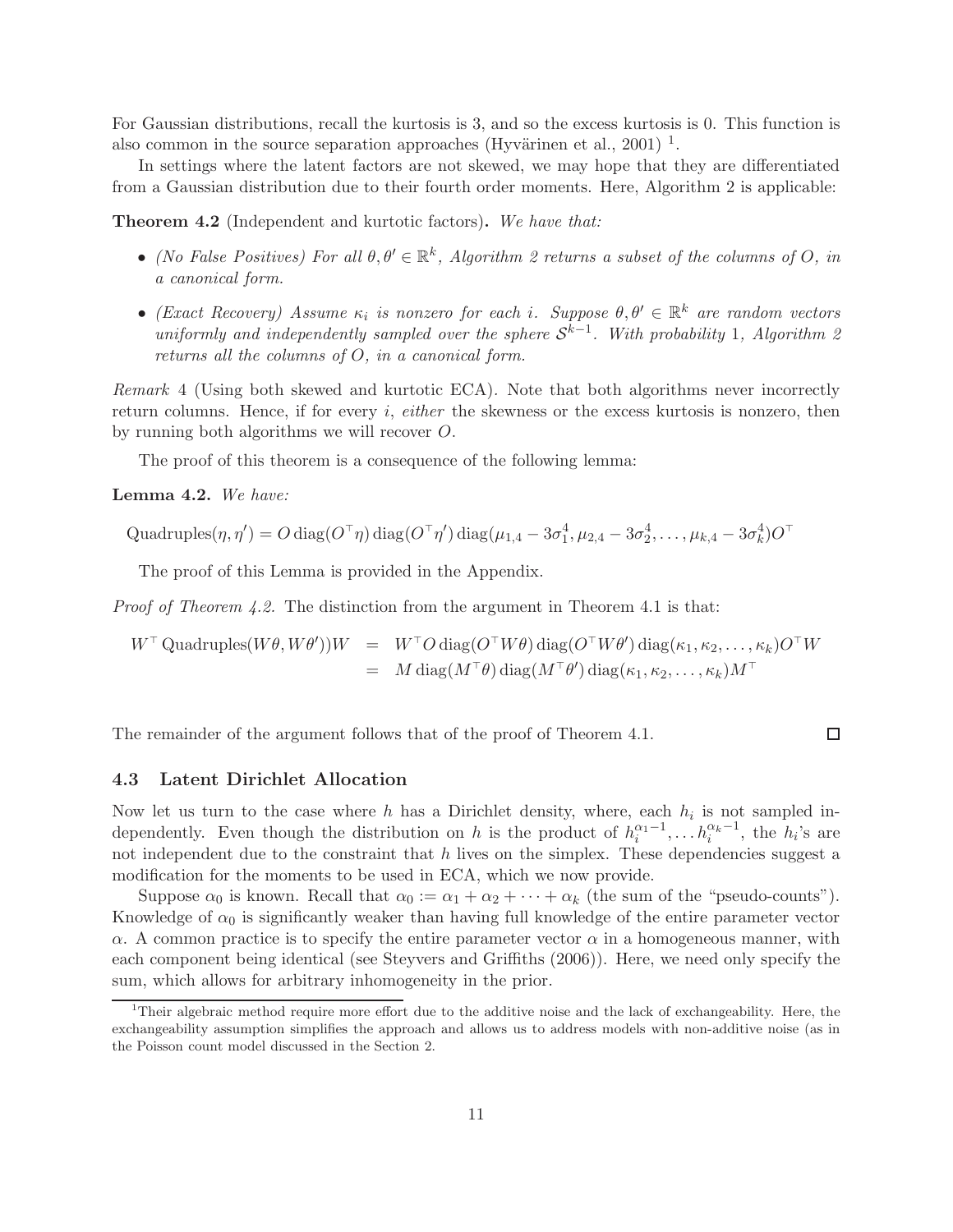Denote the mean as

$$
\mu = \mathbb{E}[x_1]
$$

Define a modified second moment as

$$
\mathrm{Pairs}_{\alpha_0} := \mathbb{E}[x_1 x_2^\top] - \frac{\alpha_0}{\alpha_0 + 1} \mu \mu^\top
$$

and a modified third moment as

$$
\begin{aligned} \text{Triples}_{\alpha_0}(\eta) &:= \mathbb{E}[x_1 x_2^\top \langle \eta, x_3 \rangle] - \frac{\alpha_0}{\alpha_0 + 2} \Big( \mathbb{E}[x_1 x_2^\top] \eta \mu^\top + \mu \eta^\top \mathbb{E}[x_1 x_2^\top] + \langle \eta, \mu \rangle \mathbb{E}[x_1 x_2^\top] \Big) \\ &+ \frac{2\alpha_0^2}{(\alpha_0 + 2)(\alpha_0 + 1)} \langle \eta, \mu \rangle \mu \mu^\top \end{aligned}
$$

*Remark* 5 (Central vs Non-Central Moments). In the limit as  $\alpha_0 \rightarrow 0$ , the Dirichlet model degenerates so that, with probability 1, only one coordinate of h equals 1 and the rest are  $0$  (e.g., each document is about 1 topic). Here, we limit to non-central moments:

$$
\lim_{\alpha_0 \to 0} \text{Pairs}_{\alpha_0} = \mathbb{E}[x_1 x_2^{\top}] \quad \lim_{\alpha_0 \to 0} \text{Triples}_{\alpha_0}(\eta) = \mathbb{E}[x_1 x_2^{\top} \langle \eta, x_3 \rangle]
$$

In the other extreme, the behavior limits to the central moments:

$$
\lim_{\alpha_0 \to \infty} \text{Pairs}_{\alpha_0} = \mathbb{E}[(x_1 - \mu)(x_2 - \mu)^{\top}] \quad \lim_{\alpha_0 \to \infty} \text{Triples}_{\alpha_0}(\eta) = \mathbb{E}[(x_1 - \mu)(x_2 - \mu)^{\top} \langle \eta, (x_3 - \mu) \rangle]
$$

(to prove the latter claim, expand the central moment and use that, by exchangeability,  $\mathbb{E}[x_1 x_2^{\top}] =$  $\mathbb{E}[x_2 x_3^{\top}] = \mathbb{E}[x_1 x_3^{\top}]).$ 

Our main result here shows that ECA recovers both the topic matrix  $O$ , up to a permutation of the columns (where each column represents a probability distribution over words for a given topic) and the parameter vector  $\alpha$ , using only knowledge of  $\alpha_0$  (which, as discussed earlier, is a significantly less restrictive assumption than tuning the entire parameter vector). Also, as discussed in Remark 8, the method applies to cases where  $x_v$  is not a multinomial distribution.

Theorem 4.3 (Latent Dirichlet Allocation). *We have that:*

- *(No False Positives) For all*  $\theta \in \mathbb{R}^k$ , *Algorithm 3 returns a subset of the columns of* O.
- *(Topic Recovery)* Suppose  $θ ∈ ℝ<sup>k</sup>$  is a random vector uniformly sampled over the sphere  $S<sup>k-1</sup>$ . *With probability* 1*, Algorithm 3 returns all columns of* O*.*
- *(Parameter Recovery) We have that:*

$$
\alpha = \alpha_0(\alpha_0 + 1)O^+ \operatorname{Pairs}_{\alpha_0}(O^+)^{\top} \vec{1}
$$

*where*  $\vec{1} \in \mathbb{R}^k$  *is a vector of all ones.* 

The proof is a consequence of the following lemma:

Lemma 4.3. *We have:*

$$
\text{Pairs}_{\alpha_0} = \frac{1}{(\alpha_0 + 1)\alpha_0} O \operatorname{diag}(\alpha) O^{\top}
$$

*and*

$$
\text{Triples}_{\alpha_0}(\eta) = \frac{2}{(\alpha_0 + 2)(\alpha_0 + 1)\alpha_0} O \operatorname{diag}(O^{\top}\eta) \operatorname{diag}(\alpha)O^{\top}
$$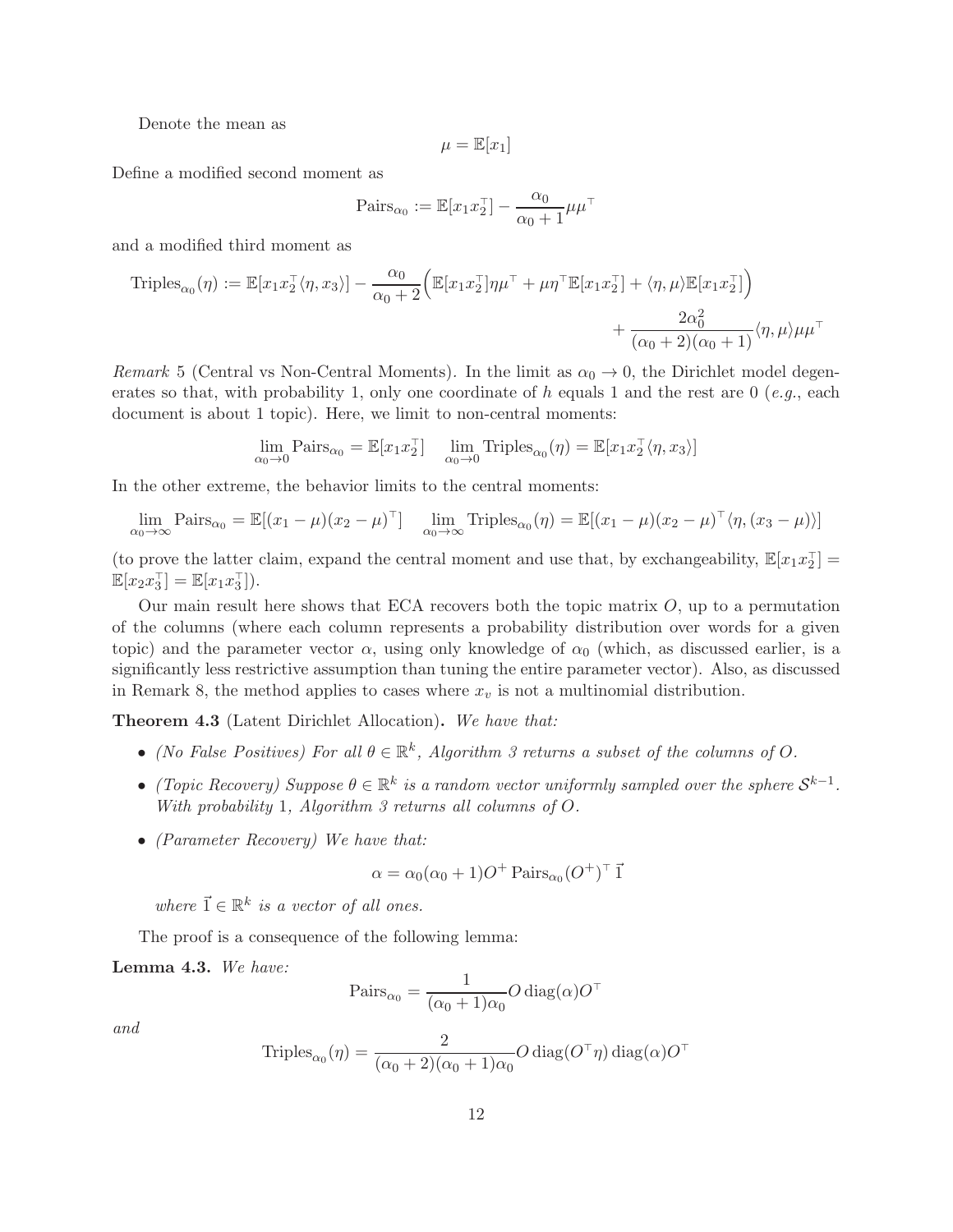#### Algorithm 3 ECA for latent Dirichlet allocation

**Input:** a vector  $\theta \in \mathbb{R}^k$ ; the moments  $\text{Pairs}_{\alpha_0}$  and  $\text{Triples}_{\alpha_0}$ 

1. **Dimensionality Reduction:** Find a matrix  $U \in \mathbb{R}^{d \times k}$  such that

$$
Range(U) = Range(Pairs_{\alpha_0}).
$$

(See Remark 1 for a fast procedure.)

2. Whiten: Find  $V \in \mathbb{R}^{k \times k}$  so  $V^{\top} (U^{\top} \text{Pairs}_{\alpha_0} U) V$  is the  $k \times k$  identity matrix. Set:

 $W = UV$ 

3. SVD: Let Λ be the set of (left) singular vectors, with *unique* singular values, of

$$
W^{\top} \operatorname{Triples}_{\alpha_0}(W\theta)W
$$

4. Reconstruct and Normalize: Return the set  $\widehat{O}$ :

$$
\widehat{O} = \left\{ \begin{array}{l} \frac{(W^+)^{\top} \lambda}{\vec{1}^\top (W^+)^{\top} \lambda} \ : \lambda \in \Lambda \end{array} \right\}
$$

where  $\vec{1} \in \mathbb{R}^d$  is a vector of all ones and  $W^+$  is the pseudo-inverse (see Eq 1).

The proof of this Lemma is provided in the Appendix.

*Proof of Theorem 4.3.* Note that with the following rescaling of columns:

$$
\tilde{O} = \frac{1}{\sqrt{(\alpha_0 + 1)\alpha_0}} O \operatorname{diag}(\sqrt{\alpha_1}, \sqrt{\alpha_2}, \dots, \sqrt{\alpha_k})
$$

we have that h is in canonical form  $(i.e.,$  the variance of each  $h_i$  is 1). The remainder of the proof is identical to that of Theorem 4.1. The only modification is that we simply normalize the output of Algorithm 1. Finally, observe that claim for estimating  $\alpha$  holds due to the functional form of  $\text{Pairs}_{\alpha_0}.$  $\Box$ 

*Remark* 6 (Limiting behaviors). ECA seamlessly blends between the single topic model ( $\alpha_0 \rightarrow 0$ ) of Anandkumar et al. (2012) and the skewness based ECA, Algorithm 1 ( $\alpha_0 \to \infty$ ). In the single topic case, Anandkumar et al. (2012) provide eigenvector based algorithms. This work shows that two SVDs suffice for parameter recovery.

*Remark* 7 (Skewed and Kurtotic ECA for LDA)*.* We conjecture that the fourth moments can be utilized in the Dirichlet case such that the resulting algorithm limits to the kurtotic based ECA, when  $\alpha_0 \to \infty$ . Furthermore, the mixture of Poissions model discussed in Section 2 provides a natural alternative to the LDA model in this regime.

*Remark* 8 (The Dirichlet model, more generally)*.* It is not necessary that we have a multinomial distribution on  $x_v$ , so long as  $\mathbb{E}[x_v|h] = Oh$ . In some applications, it might be natural for the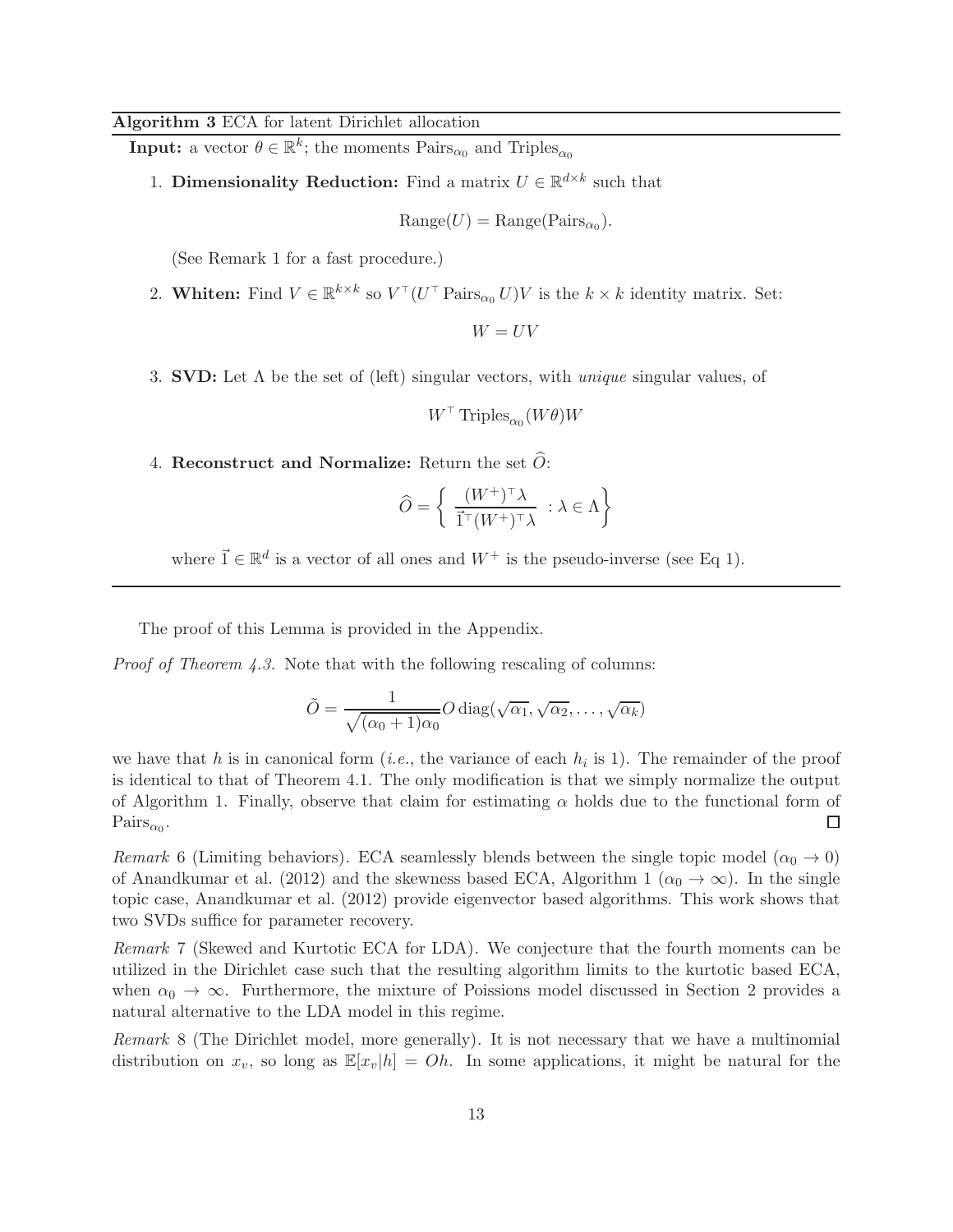## Algorithm 4 ECA; the multi-view case

**Input:** vector  $\theta \in \mathbb{R}^k$ ; the moments  $\text{Pairs}_{v,v'}$  and  $\text{Triples}_{132}(\eta)$ 

1. **Project views** 1 and 2: Find matrices  $A \in \mathbb{R}^{k \times d_1}$  and  $B \in \mathbb{R}^{k \times d_2}$  such that  $A$  Pairs<sub>12</sub>  $B^{\top}$ is invertible. Set:

$$
\widetilde{\text{Pairs}}_{12} := A \, \text{Pairs}_{12} \, B^{\top}
$$
\n
$$
\widetilde{\text{Pairs}}_{31} := \text{Pairs}_{31} \, A^{\top}
$$
\n
$$
\widetilde{\text{Pairs}}_{32} := \text{Pairs}_{32} \, B^{\top}
$$
\n
$$
\widetilde{\text{Triples}}_{132}(\eta) := A \, \text{Triples}_{132}(\eta) B^{\top}
$$

(See Remark 10 for a fast procedure.)

2. Symmetrize: Reduce to a single view:

$$
\begin{array}{rcl}\n\text{Pairs}_3 & := & \widetilde{\text{Pairs}}_{31}(\widetilde{\text{Pairs}}_{12}^{\top})^{-1} \widetilde{\text{Pairs}}_{23} \\
\text{Triples}_3(\eta) & := & \widetilde{\text{Pairs}}_{32}(\widetilde{\text{Pairs}}_{12})^{-1} \widetilde{\text{Triples}}_{132}(\eta) (\widetilde{\text{Pairs}}_{12})^{-1} \widetilde{\text{Pairs}}_{13}\n\end{array}
$$

3. Estimate  $O_3$  with ECA: Call Algorithm 1, with  $\theta$ , Pairs<sub>3</sub>, and Triples<sub>3</sub> $(\eta)$ .

observations to come from a different distribution (say  $x_v$  may represent pixel intensities in an image or some other real valued quantity). For this case, where  $h$  has a Dirichlet prior (and where  $x_v$  may not be multinomial), ECA still correctly recovers the columns of O. Furthermore, we need not normalize; the set  $\{(W^+)^\top \lambda : \lambda \in \Lambda\}$  recovers O in a canonical form.

## 4.4 The Multi-View Extension

Rather than O being identical for each  $x_v$ , suppose for each  $v \in \{1, 2, 3, 4, \dots\}$  there exists an  $O_v \in \mathbb{R}^{d_v \times k}$  such that

$$
\mathbb{E}[x_v|h] = O_vh
$$

For  $v \in \{1, 2, 3\}$ , define

$$
\begin{array}{rcl}\n\text{Pairs}_{v,v'} & := & \mathbb{E}[(x_v - \mu)(x'_v - \mu)^{\top}] \\
\text{Triples}_{132}(\eta) & := & \mathbb{E}[(x_1 - \mu)(x_2 - \mu)^{\top} \langle \eta, x_3 - \mu \rangle]\n\end{array}
$$

We use the notation 132 to stress that Triples<sub>132</sub>( $\eta$ ) is a  $d_1 \times d_2$  sized matrix.

Lemma 4.4. *For*  $v \in \{1, 2, 3\}$ *,* 

$$
\begin{array}{rcl}\n\text{Pairs}_{v,v'} & = & O_v \, \text{diag}(\sigma_1^2, \sigma_2^2, \dots, \sigma_k^2) O_v'^\top \\
\text{Triples}_{132}(\eta) & = & O_1 \, \text{diag}(O_3^\top \eta) \, \text{diag}(\mu_{1,3}, \mu_{2,3}, \dots, \mu_{k,3}) O_2^\top\n\end{array}
$$

The proof for Lemma 4.4 is analogous to those in Appendix A.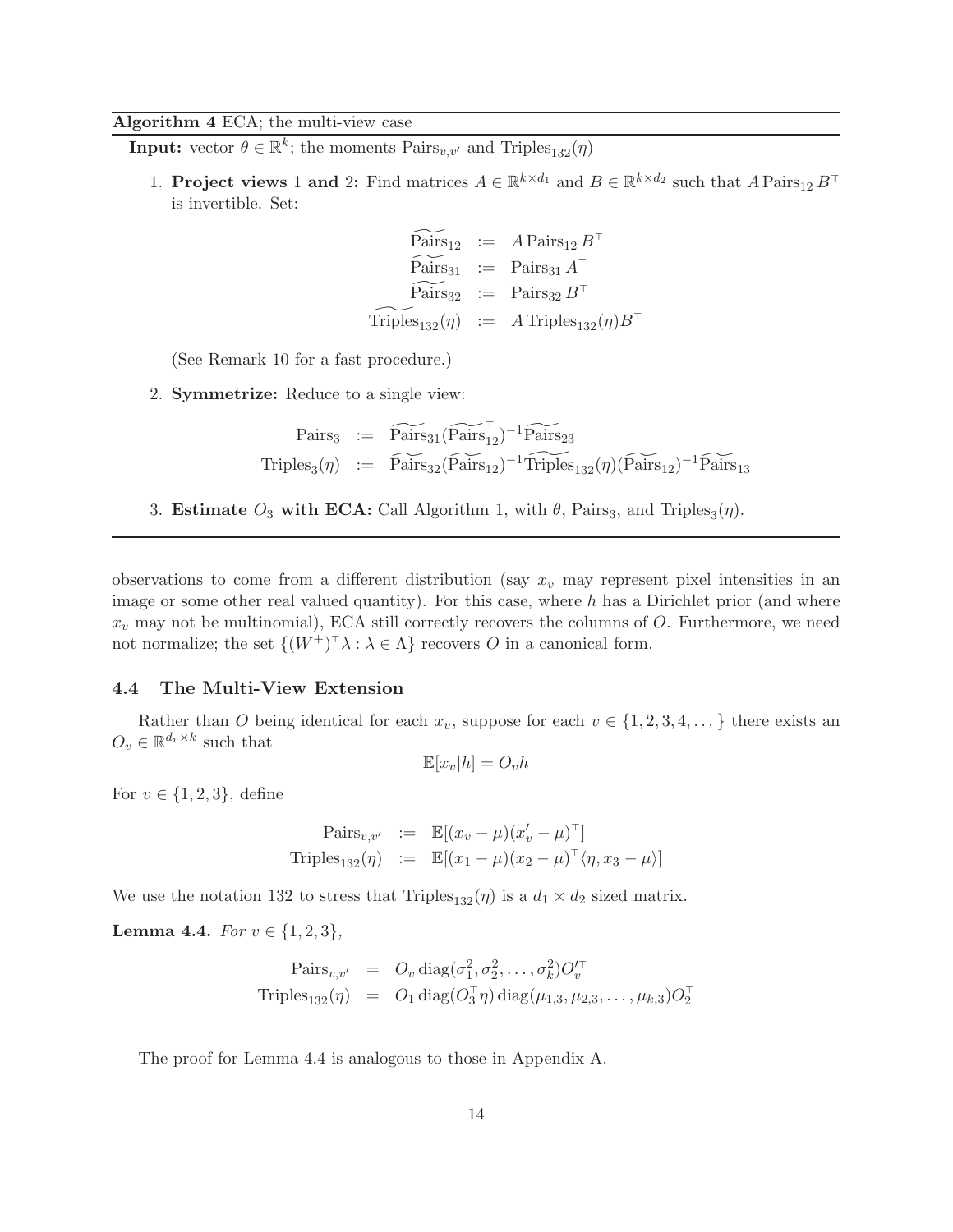These functional forms make deriving an SVD based algorithm more subtle. Using the methods in Anandkumar et al. (2012), eigenvector based method are straightforward to derive. However, SVD based algorithms are preferred due to their greater simplicity. The following lemma shows how the symmetrization step in the algorithm makes this possible.

**Lemma 4.5.** For Pairs<sub>3</sub> and Triples<sub>3</sub> $(\eta)$  defined in Algorithm 4, we have:

$$
\begin{array}{rcl}\n\text{Pairs}_3 & = & O_3 \operatorname{diag}(\sigma_1^2, \sigma_2^2, \dots, \sigma_k^2) O_3^\top \\
\text{Triples}_3(\eta) & = & O_3 \operatorname{diag}(O_3^\top \eta) \operatorname{diag}(\mu_{1,3}, \mu_{2,3}, \dots, \mu_{k,3}) O_3^\top\n\end{array}
$$

*Proof.* Without loss of generality, suppose  $O_v$  are in canonical form (for each i,  $\sigma_i^2 = 1$ ). Hence,  $A \text{ Pairs}_{12} B^{\dagger} = AO_{1}(BO_{2})^{\dagger}$ . Hence,  $AO_{1}$  and  $BO_{2}$  are invertible. Note that:

Pairs<sub>31</sub>  $A^{\top} (B \text{ Pairs}_{21} A^{\top})^{-1} B \text{ Pairs}_{23} = O_3 O_1^{\top} A^{\top} (BO_2 O_1^{\top} A^{\top})^{-1} BO_2 O_3^{\top} = O_3 O_3^{\top}$ 

which proves the first claim. The proof of the second claim is analogous.

Again, we say that all  $O_v$  are in a canonical form if, for each i,  $\sigma_i^2 = 1$ .

Theorem 4.4 (The multi-view case). *We have:*

- *(No False Positives) For all*  $\theta \in \mathbb{R}^k$ , *Algorithm 4 returns a subset of*  $O_3$ *, in a canonical form.*
- *(Exact Recovery)* Assume that  $\gamma_i$  is nonzero for each i. Suppose  $\theta \in \mathbb{R}^k$  is a random vector  $uniformly sampled over the sphere S<sup>k-1</sup>$ . With probability 1, Algorithm 4 returns all columns *of* O3*, in a canonical form.*

*Proof of Theorem 4.4.* The proof is identical to that of Theorem 4.1.

*Remark* 9 (Simpler algorithms for HMMs)*.* Mossel and Roch (2006); Anandkumar et al. (2012) provide eigenvector based algorithms for HMM parameter estimation. These results show that we can achieve parameter estimation with only two SVDs (see Anandkumar et al. (2012) for the reduction of an HMM to the multi-view setting). The key idea is the symmetrization that reduces the problem to a single view.

*Remark* 10 (Finding A and B). Suppose  $\Theta$ ,  $\Theta' \in \mathbb{R}^{d \times k}$  are random matrices with entries sampled independently from a standard normal. Set  $A = \text{Pairs}_{1,2} \Theta$  and  $B = \text{Pairs}_{2,1} \Theta'$ . With probability 1, Range(A) = Range(O<sub>1</sub>) and Range(B) = Range(O<sub>2</sub>), and the invertibility condition will be satisfied (provided that  $O_1$  and  $O_2$  are full rank).

## 5 Sample Complexity

Let us now provide an efficient algorithm utilizing samples from documents, rather than exact statistics. The following theorem shows that the empirical version of ECA returns accurate estimates of the topics. Furthermore, each run of the algorithm succeeds with probability greater than 3/4 so the algorithm may be repeatedly run. Primarily for theoretical analysis, Algorithm 5 uses a rescaling procedure (rather than explicitly normalizing the topics, which would involve some thresholding procedure; see Remark 11).

 $\Box$ 

 $\Box$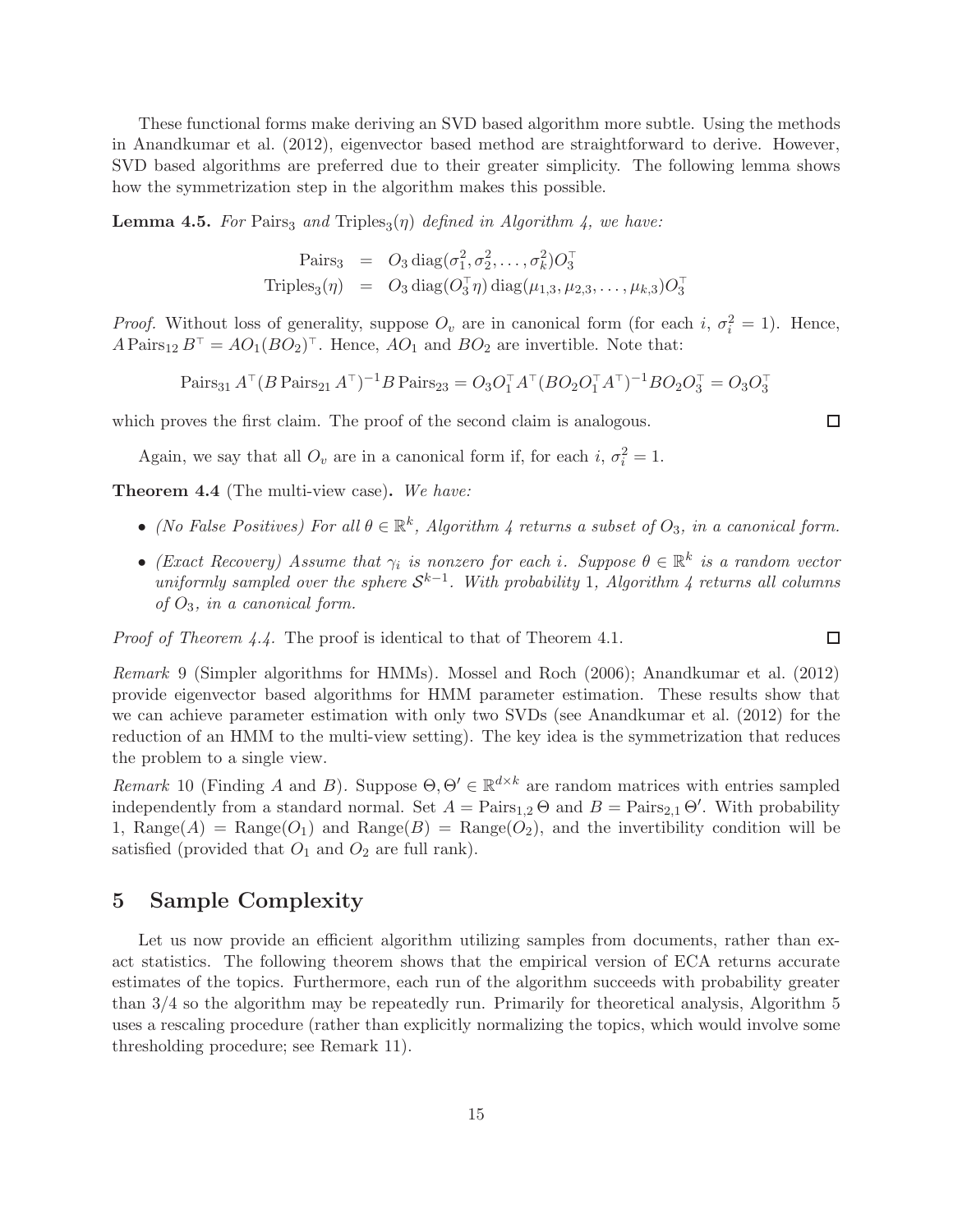## Algorithm 5 Empirical ECA for LDA

**Input:** an integer k; an integer N; vector  $\theta \in \mathbb{R}^k$ ; the sum  $\alpha_0$ 

- 1. Find Empirical Averages: With N independent samples (of documents), compute the empirical first, second, and third moments. Then compute the empirical moments  $\widehat{Pairs}_{\alpha0}$ and  $\widehat{\text{Triples}}_{\alpha_0}(\eta)$ .
- 2. Whiten: Let  $\hat{W} = \underline{A\Sigma^{-1/2}} \in \mathbb{R}^{d \times k}$  where  $A \in \mathbb{R}^{d \times k}$  is the matrix of the orthonormal left singular vectors of  $\widehat{\text{Pairs}_{\alpha_0}}$ , corresponding to the largest k singular values, and  $\Sigma \in \mathbb{R}^{k \times k}$  is the corresponding diagonal matrix of the  $k$  largest singular values.
- 3. **SVD:** Let  $\{\hat{v}_1, \hat{v}_2, \dots, \hat{v}_k\}$  be the set of (left) singular vectors of

$$
\hat{W}^\top \widehat{\text{Triples}}_{\alpha_0}(\hat{W}\theta)\hat{W}
$$

4. Reconstruct and Scale: Return the set  $\{\hat{O}_1, \hat{O}_2, \dots \hat{O}_k\}$  where

$$
\hat{Z}_i = \frac{2}{(\alpha_0 + 2)(\hat{W}\hat{v}_i)^{\top} \widehat{\text{Triples}}_{\alpha_0}(\hat{W}\hat{v}_i)\hat{W}\hat{v}_i}
$$

$$
\hat{O}_i = \frac{1}{\hat{Z}_i} (\hat{W}^+)^{\top} \hat{v}_i
$$

(See Remark 11 for a procedure which explicitly normalizes  $\hat{O}_i$ .)

**Theorem 5.1** (Sample Complexity for LDA). *Fix*  $\delta \in (0,1)$ *. Let*  $p_{\min} = \min_i \frac{\alpha_i}{\alpha_0}$  $\frac{\alpha_i}{\alpha_0}$  and let  $\sigma_k(O)$  de*note the smallest (non-zero) singular value of*  $O$ *. Suppose that we obtain*  $N \geq$  $\int (\alpha_0+1)(6+6\sqrt{\ln(3/\delta)})$  $p_{\min} \sigma_k(O)^2$  $\setminus^2$ *independent samples of*  $x_1, x_2, x_3$  *in the LDA model. With probability greater than*  $1-\delta$ *, the follow-* $\{f \in \mathbb{R}^k\}$  *sampled uniformly sampled over the sphere*  $\mathcal{S}^{k-1}$ , with probability greater than  $3/4$ , Algorithm 5 returns a set  $\{\hat{O}_1, \hat{O}_2, \dots \hat{O}_k\}$  such that there exists a permutation  $\sigma$  of  $\{1, 2, \dots k\}$ *(a permutation of the columns) so that for all*  $i \in \{1, 2, \ldots k\}$ 

$$
||O_i - \hat{O}_{\sigma(i)}||_2 \le c \frac{(\alpha_0 + 1)^2 k^3}{p_{\min}^2 \sigma_k(O)^3} \left(\frac{1 + \sqrt{\ln(1/\delta)}}{\sqrt{N}}\right)
$$

*where* c *is a universal constant.*

*Remark* 11 (Normalizing and  $\ell_1$  accuracy). An alternative procedure would be to just explicitly normalize  $\hat{O}_i$ . If d large, to do this robustly, one should first set to 0 the smallest elements and then normalize. The reason for clipping the smallest elements is related to obtaining low  $\ell_1$  error.

Our theorem currently guarantees  $\ell_2$  norm accuracy of each column. Another natural error measure for probability distributions is the  $\ell_1$  error (the total variation error). Ideally, we would like the  $\ell_1$  error to be small with a number of samples does not depend on the dimension  $d$  (*e.g.*, the size of the vocabulary). Unfortunately, in general, this is not possible. For example, in the simplest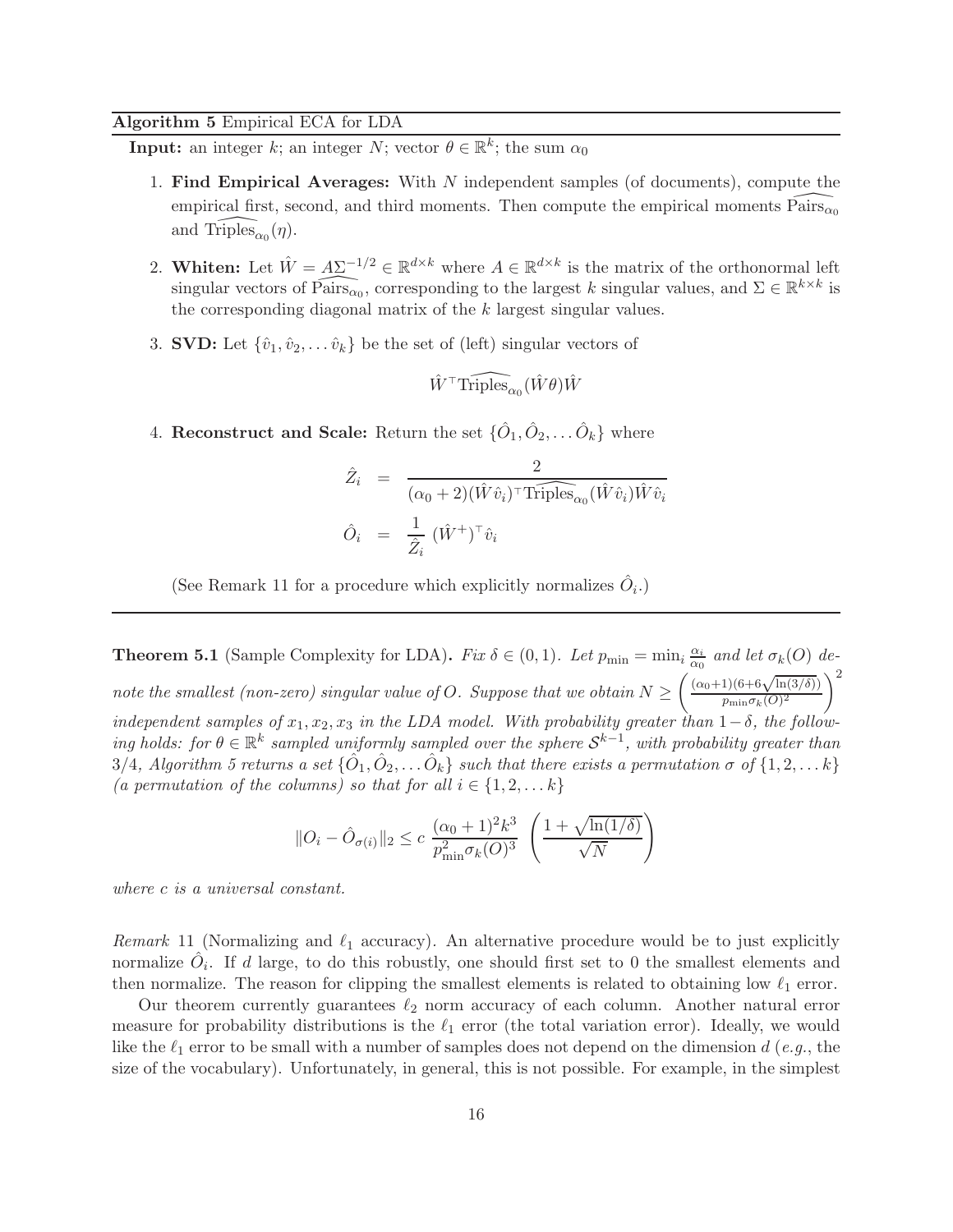case where  $k = 1$  (*i.e.*, every document is about the same topic), then this amounts to estimating the distributions over words for this topic; in other words, we must estimate a distribution over d, which may require  $\Omega(d)$  samples to obtain some fixed target  $\ell_1$ -error. However, this situation occurs only when the target distribution is near to uniform. If instead, for each topic, say most of the probability mass is contained within the most frequent  $d_{\text{effective}}$  words (for that topic), then it is possible to translate our  $\ell_2$  error guarantee into an  $\ell_1$  guarantee (in terms of  $d_{\text{effective}}$ ).

## 6 Discussion: Sparsity

Note that sparsity considerations have not entered into our analysis. Often, in high dimensional statistics, notions of sparsity are desired as this generally decreases the sample size requirements (often at an increased computational burden).

Here, while these results have no explicit dependence on the sparsity level, sparsity is helpful in that it does implicitly affect the skewness (and the whitening) , which determines the sample complexity. As the model becomes less sparse, the skewness tends to 0. In particular, for the case of LDA, as  $\alpha_0 \to \infty$  note that error increases (see Theorem 5.1).

Perhaps surprisingly, the sparsity level has no direct impact on the computational requirements of a "plug-in" empirical algorithm (beyond the linear time requirement of reading the data in order to construct the empirical statistics).

#### Acknowledgements

We thank Kamalika Chaudhuri, Adam Kalai, Percy Liang, Chris Meek, David Sontag, and Tong Zhang for many invaluable insights. We also give warm thanks to Rong Ge for sharing early insights and their preliminary results (in Arora et al. (2012)) into this problem with us.

## References

- D. Achlioptas and F. McSherry. On spectral learning of mixtures of distributions. In *COLT*, 2005.
- A. Anandkumar, D. Hsu, and S. M. Kakade. A method of moments for mixture models and hidden markov models. In *COLT*, 2012.
- R. Ando and T. Zhang. Two-view feature generation model for semi-supervised learning. In *ICML*, 2007.
- S. Arora and R. Kannan. Learning mixtures of arbitrary Gaussians. In *STOC*, 2001.
- S. Arora, R. Ge, and A. Moitra. Learning topic models going beyond svd. *arXiv:1204.1956*, Apr 2012.
- A. Asuncion, P. Smyth, M. Welling, D. Newman, I. Porteous, and S. Triglia. Distributed gibbs sampling for latent variable models. In *Scaling Up Machine Learning: Parallel and Distributed Approaches*. Cambridge Univ Pr, 2011.
- M. Belkin and K. Sinha. Polynomial learning of distribution families. In *FOCS*, 2010.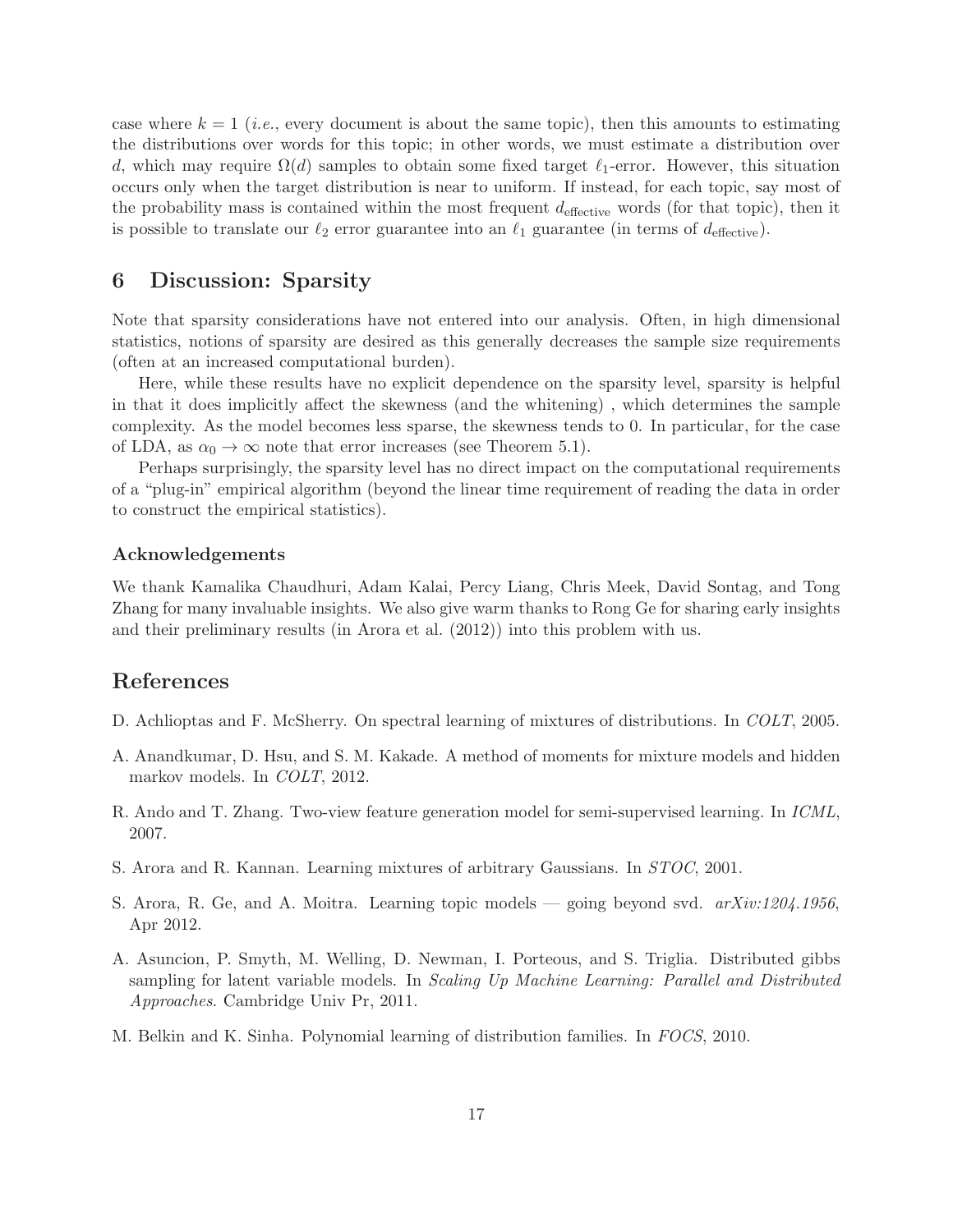- David M. Blei, Andrew Ng, and Michael Jordan. Latent dirichlet allocation. *JMLR*, 3:993–1022, 2003.
- S. C. Brubaker and S. Vempala. Isotropic PCA and affine-invariant clustering. In *FOCS*, 2008.
- Jean-Franois Cardoso and Pierre Comon. Independent component analysis, a survey of some algebraic methods. In *IEEE International Symposium on Circuits and Systems*, pages 93–96, 1996.
- J. T. Chang. Full reconstruction of Markov models on evolutionary trees: Identifiability and consistency. *Mathematical Biosciences*, 137:51–73, 1996.
- K. Chaudhuri and S. Rao. Learning mixtures of product distributions using correlations and independence. In *COLT*, 2008.
- K. Chaudhuri, S. M. Kakade, K. Livescu, and K. Sridharan. Multi-view clustering via canonical correlation analysis. In *ICML*, 2009.
- P. Comon and C. Jutten. *Handbook of Blind Source Separation: Independent Component Analysis and Applications*. Academic Press. Elsevier, 2010.
- S. Dasgupta. Learning mixutres of Gaussians. In *FOCS*, 1999.
- S. Dasgupta and A. Gupta. An elementary proof of a theorem of Johnson and Lindenstrauss. *Random Structures and Algorithms*, 22(1):60–65, 2003.
- S. Dasgupta and L. Schulman. A probabilistic analysis of EM for mixtures of separated, spherical Gaussians. *Journal of Machine Learning Research*, 8(Feb):203–226, 2007.
- Alan M. Frieze, Mark Jerrum, and Ravi Kannan. Learning linear transformations. In *FOCS*, 1996.
- M.D. Hoffman, D.M. Blei, and F. Bach. Online learning for latent dirichlet allocation. In *Advances in Neural Information Processing Systems*, 2010.
- Thomas Hofmann. Probilistic latent semantic analysis. In *UAI*, 1999.
- H. Hotelling. The most predictable criterion. *Journal of Educational Psychology*, 26(2):139–142, 1935.
- D. Hsu, S. M. Kakade, and T. Zhang. A spectral algorithm for learning hidden Markov models. In *COLT*, 2009.
- Aapo Hyvärinen, J. Karhunen, and E. Oja. *Independent Component Analysis*. Wiley Interscience, 2001.
- Sham M. Kakade and Dean P. Foster. Multi-view regression via canonical correlation analysi s. In Nader H. Bshouty and Claudio Gentile, editors, *COLT*, volume 4539 of *Lecture Notes in Computer Science*, pages 82–96. Springer, 2007.
- A. T. Kalai, A. Moitra, and G. Valiant. Efficiently learning mixtures of two Gaussians. In *STOC*, 2010.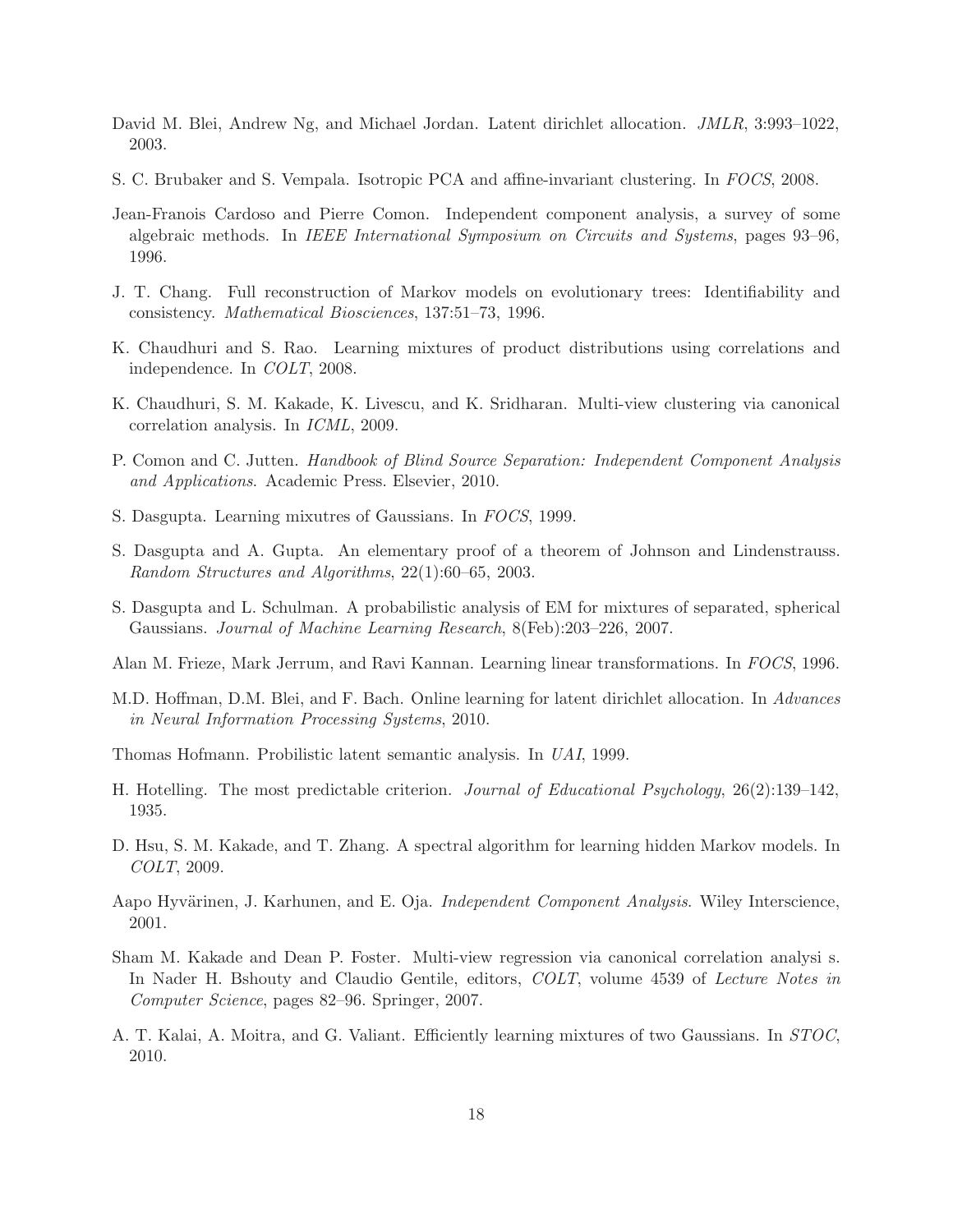- R. Kannan, H. Salmasian, and S. Vempala. The spectral method for general mixture models. In *COLT*, 2005.
- Daniel D. Lee and H. Sebastian Seung. Learning the parts of objects by nonnegative matrix factorization. *Nature*, 401, 1999.
- B. G. Lindsay. Moment matrices: applications in mixtures. *Annals of Statistics*, 17(2):722–740, 1989.
- B. G. Lindsay and P. Basak. Multivariate normal mixtures: a fast consistent method. *Journal of the American Statistical Association*, 88(422):468–476, 1993.
- A. Moitra and G. Valiant. Settling the polynomial learnability of mixtures of Gaussians. In *FOCS*, 2010.
- E. Mossel and S. Roch. Learning nonsingular phylogenies and hidden Markov models. *Annals of Applied Probability*, 16(2):583–614, 2006.
- Christos H. Papadimitriou, Prabhakar Raghavan, Hisao Tamaki, and Santosh Vempala. Latent semantic indexing: A probabilistic analysis. *J. Comput. Syst. Sci.*, 61(2), 2000.
- R. A. Redner and H. F. Walker. Mixture densities, maximum likelihood and the EM algorithm. *SIAM Review*, 26(2):195–239, 1984.
- G. W. Stewart and Ji-Guang Sun. *Matrix Perturbation Theory*. Academic Press, 1990.
- Mark Steyvers and Tom Griffiths. Probabilistic topic models. In T. Landauer, D. Mcnamara, S. Dennis, and W. Kintsch, editors, *Latent Semantic Analysis: A Road to Meaning.* Laurence Erlbaum, 2006. URL http://cocosci.berkeley.edu/tom/papers/SteyversGriffiths.pdf.
- S. Vempala and G. Wang. A spectral algorithm for learning mixtures of distributions. In *FOCS*, 2002.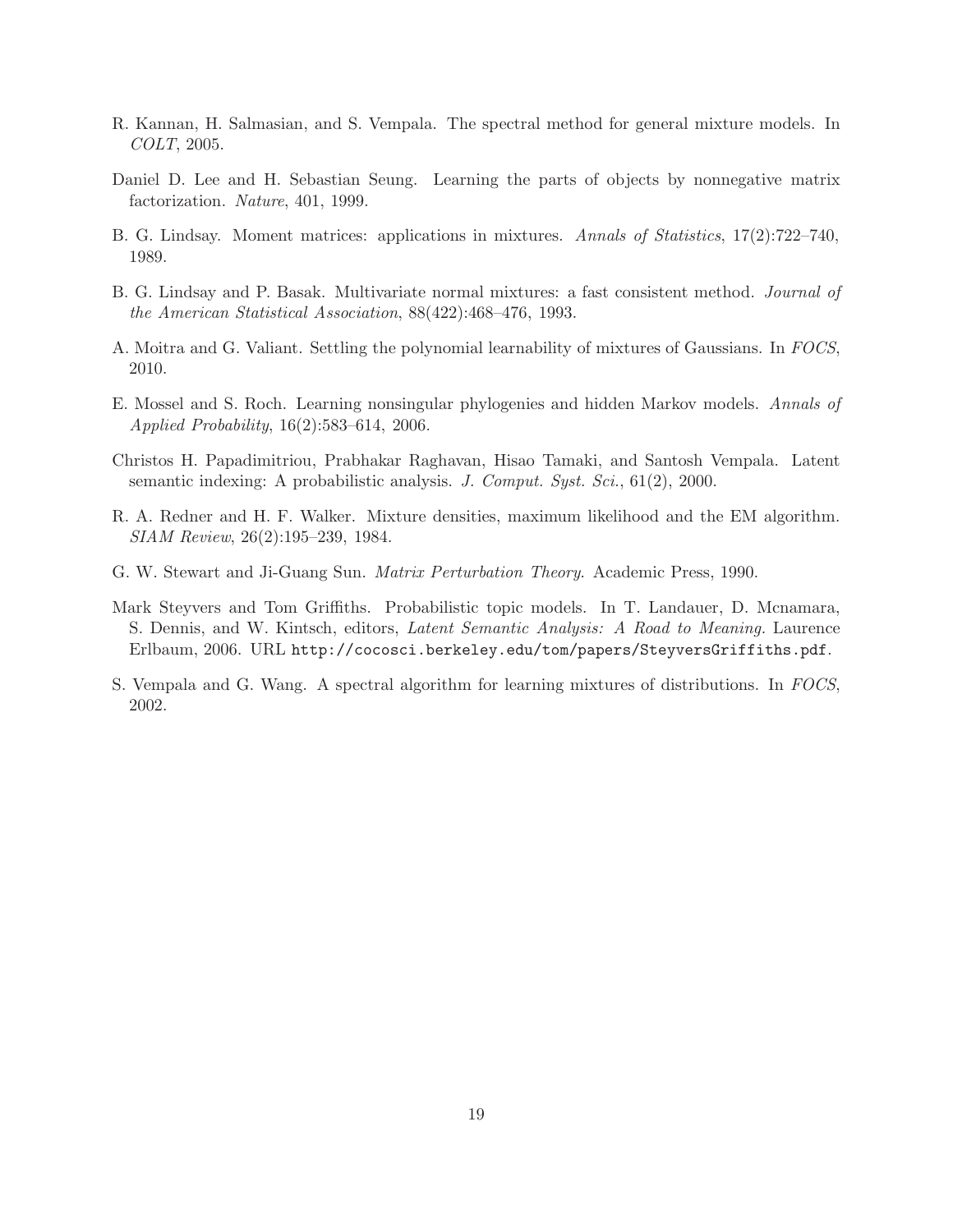# A Analysis with Independent Factors

**Lemma A.1** (Hidden state moments). Let  $z = h - \mathbb{E}[h]$ . For any vectors  $u, v \in \mathbb{R}^k$ ,

$$
\mathbb{E}[zz^{\top}] = \text{diag}(\sigma_1^2, \sigma_2^2, \dots, \sigma_k^2)
$$
  

$$
\mathbb{E}[zz^{\top}\langle u, z\rangle] = \text{diag}(u) \text{diag}(\mu_{i,3}, \mu_{2,3}, \dots, \mu_{k,3})
$$

*and*

$$
\mathbb{E}[zz^{\top}\langle u,z\rangle\langle v,z\rangle] = \text{diag}(u)\,\text{diag}(v)\,\text{diag}(\mu_{1,4} - 3\sigma_1^4, \mu_{2,4} - 3\sigma_2^4, \dots, \mu_{k,4} - 3\sigma_k^4) + (u^{\top}\mathbb{E}[zz^{\top}]v)\mathbb{E}[zz^{\top}] + (\mathbb{E}[zz^{\top}]u)(\mathbb{E}[zz^{\top}]v)^{\top} + (\mathbb{E}[zz^{\top}]v)(\mathbb{E}[zz^{\top}]u)^{\top}
$$

*Proof.* Let a, b, u and v be vectors. Since the  $\{z_t\}$  are independent and have mean zero, we have:

$$
\mathbb{E}[\langle a, z \rangle \langle b, z \rangle] = \mathbb{E}\bigg[\bigg(\sum_{i=1}^k a_i z_i\bigg) \bigg(\sum_{i=1}^k b_i z_i\bigg)\bigg] = \sum_{i=1}^k a_i b_i \mathbb{E}[z_i^2] = \sum_{i=1}^k a_i b_i \sigma_i^2
$$

and

$$
\mathbb{E}[\langle a,z\rangle\langle b,z\rangle\langle u,z\rangle] = \mathbb{E}\bigg[\bigg(\sum_{i=1}^k a_i z_i\bigg)\bigg(\sum_{i=1}^k b_i z_i\bigg)\bigg(\sum_{i=1}^k u_i z_i\bigg)\bigg] = \sum_{i=1}^k a_i b_i u_i \mathbb{E}[z_i^3] = \sum_{i=1}^k a_i b_i u_i \mu_{i,3}.
$$

For the final claim, let us compute the diagonal and non-diagonal entries separately. First,

$$
\mathbb{E}[z_i z_i \langle u, z \rangle \langle v, z \rangle] = \mathbb{E}[\sum_{j,k} u_j v_k z_i z_i z_j z_k]
$$
  
\n
$$
= u_i v_i \mathbb{E}[z_i^4] + \sum_{j \neq i} u_j v_j \mathbb{E}[z_i^2] \mathbb{E}[z_j^2]
$$
  
\n
$$
= u_i v_i \mu_{i,4} + \sigma_i^2 \sum_{j \neq i} u_j v_j \sigma_j^2
$$
  
\n
$$
= u_i v_i \mu_{i,4} - u_i v_i (\sigma_i^2)^2 + \sigma_i^2 \sum_j u_j v_j \sigma_j^2
$$
  
\n
$$
= u_i v_i \mu_{i,4} - u_i v_i (\sigma_i^2)^2 + (u^\top \mathbb{E}[zz^\top] v) \sigma_i^2
$$

For  $j \neq i$ 

$$
\mathbb{E}[z_i z_j \langle u, z \rangle \langle v, z \rangle] = \mathbb{E}[\sum_{k,l} u_k v_l z_i z_j z_k z_l]
$$
  
\n
$$
= u_i v_j \mathbb{E}[z_i^2 z_j^2] + u_j v_i \mathbb{E}[z_i^2 z_j^2]
$$
  
\n
$$
= u_i v_j \sigma_i^2 \sigma_j^2 + u_j v_i \sigma_i^2 \sigma_j^2
$$
  
\n
$$
= [\mathbb{E}[z z^\top]u]_i [\mathbb{E}[z z^\top]v]_j + [\mathbb{E}[z z^\top]u]_j [\mathbb{E}[z z^\top]v]_i
$$

The proof is completed by noting the  $(i, j)$ -th components of  $\mathbb{E}[zz^{\top}\langle u, z\rangle\langle v, z\rangle]$  agree with the above moment expressions. moment expressions.

The proofs of Lemmas 4.1 and 4.2 follow.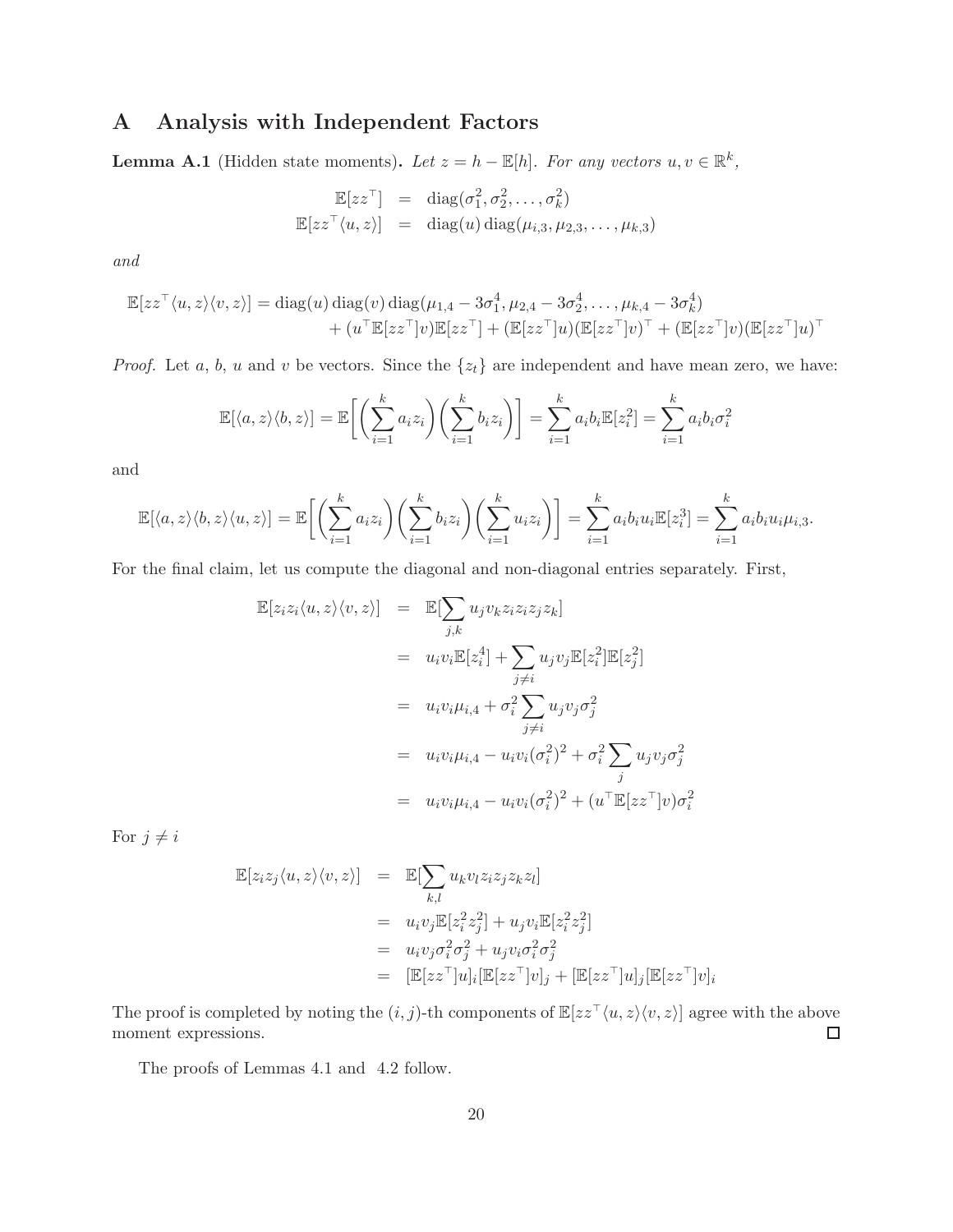*Proof of Lemmas 4.1 and 4.2.* By the conditional independence of  $\{x_1, x_2, x_3\}$  given h,

$$
\mathbb{E}[x_1] = O\mathbb{E}[h]
$$

and

$$
\mathbb{E}[(x_1 - \mu)(x_2 - \mu)^{\top}] = \mathbb{E}[\mathbb{E}[(x_1 - \mu)(x_2 - \mu)^{\top} | h]]
$$
  
\n
$$
= \mathbb{E}[\mathbb{E}[(x_1 - \mu)|h]\mathbb{E}[(x_2 - \mu)^{\top} | h]]
$$
  
\n
$$
= O \mathbb{E}[(h - \mathbb{E}[h])(h - \mathbb{E}[h])^{\top}]O^{\top}
$$
  
\n
$$
= O \operatorname{diag}(\sigma_1^2, \sigma_2^2, \dots, \sigma_k^2)O^{\top}
$$

by Lemma A.1.

Similarly, the  $(i, j)$ -th entry of Triples $(\eta)$  is

$$
\mathbb{E}[\langle e_i, x_1 - \mu \rangle \langle e_j, x_2 - \mu \rangle \langle \eta, x_3 - \mu \rangle] = \mathbb{E}[\mathbb{E}[\langle e_i, x_1 - \mu \rangle \langle e_j, x_2 - \mu \rangle \langle \eta, x_3 - \mu \rangle | h]]
$$
  
\n
$$
= \mathbb{E}[\mathbb{E}[\langle e_i, x_1 - \mu \rangle | h] \cdot \mathbb{E}[\langle e_j, x_2 - \mu \rangle | h] \cdot \mathbb{E}[\langle \eta, x_3 - \mu \rangle | h]]
$$
  
\n
$$
= \mathbb{E}[\langle e_i, O(h - \mathbb{E}[h]) \rangle \langle e_j, O(h - \mathbb{E}[h]) \rangle \langle \eta, O(h - \mathbb{E}[h]) \rangle]
$$
  
\n
$$
= \mathbb{E}[\langle O^\top e_i, h - \mathbb{E}[h] \rangle \langle O^\top e_j, h - \mathbb{E}[h] \rangle \langle O^\top \eta, h - \mathbb{E}[h] \rangle]
$$
  
\n
$$
= e_i^\top O \operatorname{diag}(O^\top \eta) \operatorname{diag}(\mu_{i,3}, \mu_{2,3}, \dots, \mu_{k,3}) O^\top e_j.
$$

 $\Box$ 

The proof for Quadruples $(\eta, \eta')$  is analogous.

The proof for Lemma 4.4 is analogous to the above proofs.

# B Analysis with Dirichlet Factors

We first provide the functional forms of the first, second, and third moments. With these, we prove Lemma 4.3.

#### B.1 Dirichlet moments

Lemma B.1 (Dirichlet moments). *We have:*

$$
\mathbb{E}[h \otimes h] = \frac{1}{(\alpha_0 + 1)\alpha_0} (\text{diag}(\alpha) + \alpha \alpha^{\top})
$$

*and*

$$
\mathbb{E}[h \otimes h \otimes h] = \frac{1}{(\alpha_0 + 2)(\alpha_0 + 1)\alpha_0} \Big( \alpha \otimes \alpha \otimes \alpha + \sum_{i=1}^k \alpha_i (e_i \otimes e_i \otimes \alpha) + \sum_{i=1}^k \alpha_i (\alpha \otimes e_i \otimes e_i) + \sum_{i=1}^k \alpha_i (e_i \otimes \alpha \otimes e_i) + 2 \sum_{i=1}^k \alpha_i (e_i \otimes e_i \otimes e_i) \Big).
$$

*Hence, for*  $v \in \mathbb{R}^k$ ,

$$
\mathbb{E}[(h \otimes h)\langle v, h\rangle] = \frac{1}{(\alpha_0 + 2)(\alpha_0 + 1)\alpha_0} \Big(\langle v, \alpha \rangle \alpha \alpha^{\top} + \text{diag}(\alpha)v\alpha^{\top} + \alpha v^{\top} \text{diag}(\alpha) + \langle v, \alpha \rangle \text{diag}(\alpha) + 2 \text{diag}(v) \text{diag}(\alpha) \Big)
$$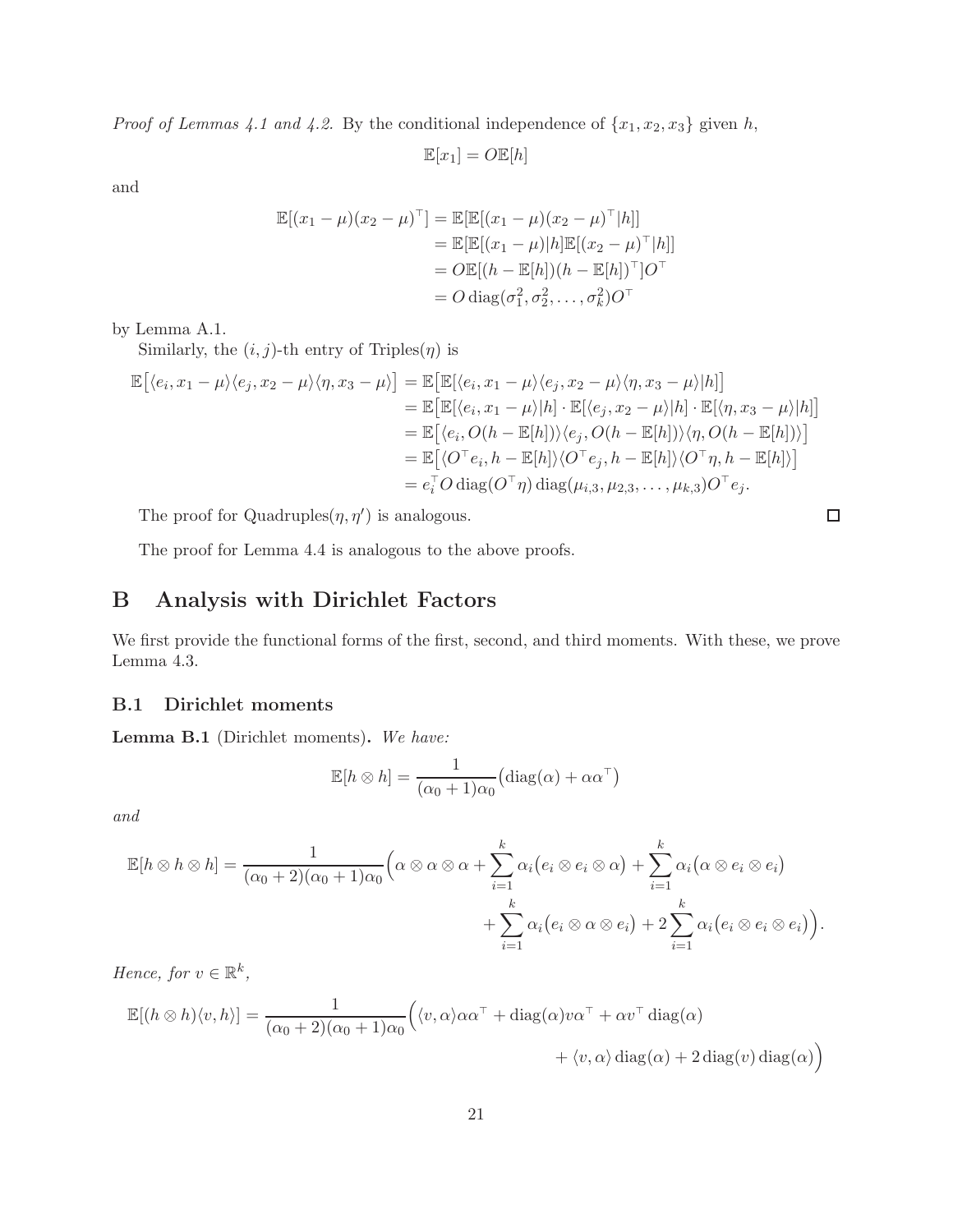*Proof.* First, let us specify the following scalar moments.

**Univariate moments:** Fix some  $i \in [k]$ , and let  $\alpha' := \alpha + p \cdot e_i$  for some positive integer p. Then

$$
\mathbb{E}[h_i^p] = \frac{Z(\alpha')}{Z(\alpha)}
$$
  
= 
$$
\frac{\Gamma(\alpha_i + p)}{\Gamma(\alpha_i)} \cdot \frac{\Gamma(\alpha_0)}{\Gamma(\alpha_0 + p)}
$$
  
= 
$$
\frac{(\alpha_i + p - 1)(\alpha_i + p - 2) \cdots \alpha_i}{(\alpha_0 + p - 1)(\alpha_0 + p - 2) \cdots \alpha_0}.
$$

In particular,

$$
\mathbb{E}[h_i] = \frac{\alpha_i}{\alpha_0}
$$
  
\n
$$
\mathbb{E}[h_i^2] = \frac{(\alpha_i + 1)\alpha_i}{(\alpha_0 + 1)\alpha_0}
$$
  
\n
$$
\mathbb{E}[h_i^3] = \frac{(\alpha_i + 2)(\alpha_i + 1)\alpha_i}{(\alpha_0 + 2)(\alpha_0 + 1)\alpha_0}.
$$

**Bivariate moments:** Fix  $i, j \in [k]$  with  $i \neq j$ , and let  $\alpha' := \alpha + p \cdot e_i + q \cdot e_j$  for some positive integers  $p$  and  $q$ . Then

$$
\mathbb{E}[h_i^p h_j^q] = \frac{Z(\alpha')}{Z(\alpha)}
$$
\n
$$
= \frac{\Gamma(\alpha_i + p) \cdot \Gamma(\alpha_j + q)}{\Gamma(\alpha_i) \cdot \Gamma(\alpha_j)} \cdot \frac{\Gamma(\alpha_0)}{\Gamma(\alpha_0 + p + q)}
$$
\n
$$
= \frac{((\alpha_i + p - 1)(\alpha_i + p - 2) \cdots \alpha_i) \cdot ((\alpha_j + q - 1)(\alpha_j + q - 2) \cdots \alpha_j)}{(\alpha_0 + p + q - 1)(\alpha_0 + p + q - 2) \cdots \alpha_0}.
$$

In particular,

$$
\mathbb{E}[h_i h_j] = \frac{\alpha_i \alpha_j}{(\alpha_0 + 1)\alpha_0}
$$

$$
\mathbb{E}[h_i^2 h_j] = \frac{(\alpha_i + 1)\alpha_i \alpha_j}{(\alpha_0 + 2)(\alpha_0 + 1)\alpha_0}.
$$

**Trivariate moments:** Fix  $i, j, \kappa \in [k]$  all distinct, and let  $\alpha' := \alpha + e_i + e_j + e_{\kappa}$ . Then

$$
\mathbb{E}[h_i h_j h_\kappa] = \frac{Z(\alpha')}{Z(\alpha)} \n= \frac{\Gamma(\alpha_i + 1) \cdot \Gamma(\alpha_j + 1) \cdot \Gamma(\alpha_\kappa + 1)}{\Gamma(\alpha_i) \cdot \Gamma(\alpha_j) \cdot \Gamma(\alpha_\kappa)} \cdot \frac{\Gamma(\alpha_0)}{\Gamma(\alpha_0 + 3)} \n= \frac{\alpha_i \alpha_j \alpha_\kappa}{(\alpha_0 + 2)(\alpha_0 + 1)\alpha_0}.
$$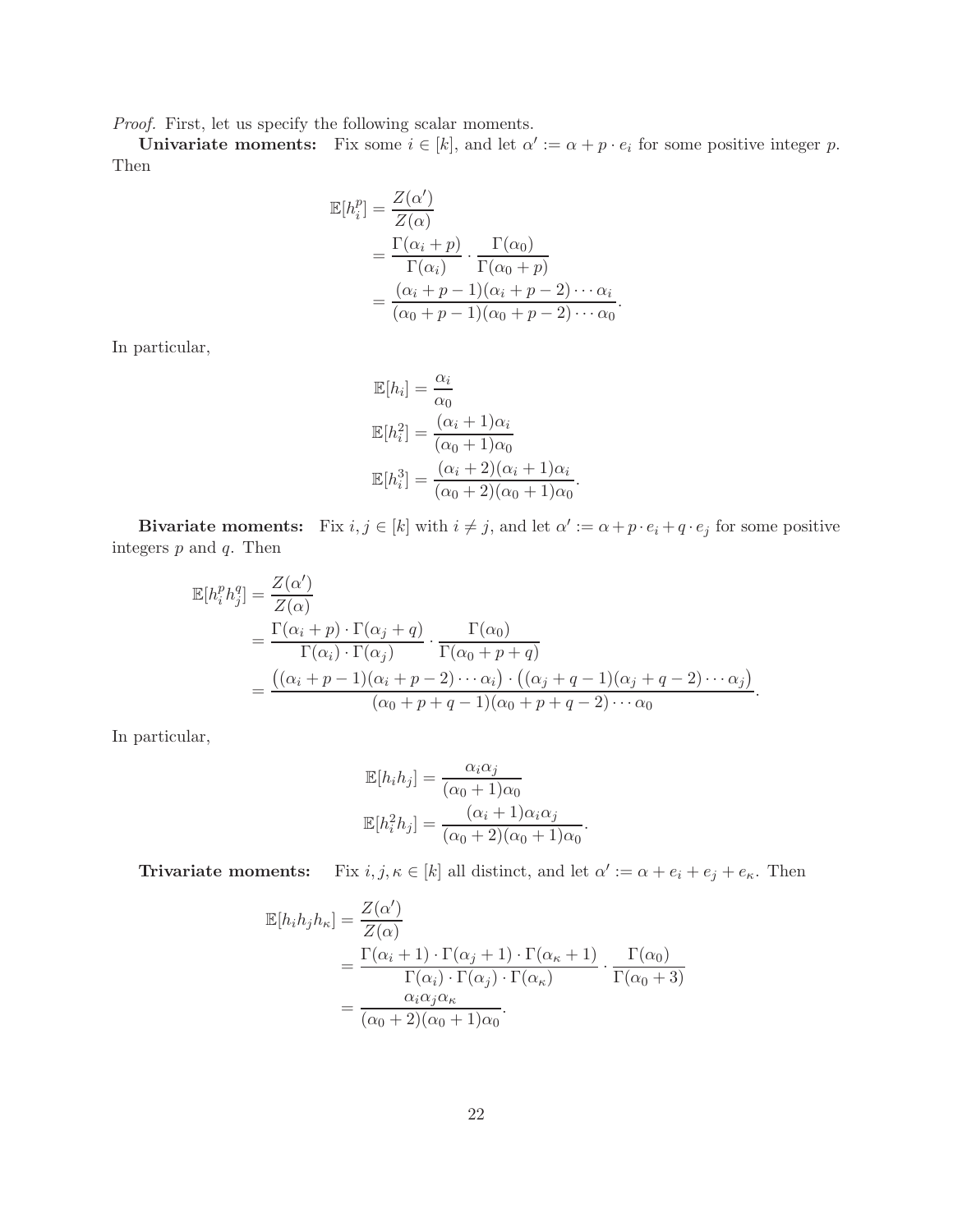Completing the proof: The proof for the second moment matrix and the third moment tensor follows by observing that each component agrees with the above expressions. For the final claim,

$$
\mathbb{E}[(h \otimes h)\langle v, h\rangle] = \frac{1}{(\alpha_0 + 2)(\alpha_0 + 1)\alpha_0} \Big( \langle v, \alpha \rangle (\alpha \otimes \alpha) + \sum_{i=1}^k \alpha_i v_i (e_i \otimes \alpha) + \sum_{i=1}^k \alpha_i v_i (\alpha \otimes e_i) + \sum_{i=1}^k \alpha_i \langle v, \alpha \rangle (e_i \otimes e_i) + 2 \sum_{i=1}^k \alpha_i v_i (e_i \otimes e_i) \Big)
$$
  
= 
$$
\frac{1}{(\alpha_0 + 2)(\alpha_0 + 1)\alpha_0} \Big( \langle v, \alpha \rangle \alpha \alpha^{\top} + \text{diag}(\alpha) v \alpha^{\top} + \alpha v^{\top} \text{diag}(\alpha) + \langle v, \alpha \rangle \text{diag}(\alpha) + 2 \text{diag}(v) \text{diag}(\alpha) \Big)
$$

which completes the proof.

## B.2 The proof of Lemma 4.3

*Proof.* Observe:

$$
\mathbb{E}[x_1] = O \mathbb{E}[h]
$$

and

$$
\mathbb{E}[x_1 x_2^{\top}] = \mathbb{E}[\mathbb{E}[x_1 x_2^{\top} | h]] = O \mathbb{E}[h h^{\top}] O^{\top}
$$

Define the analogous quantity:

$$
\mathrm{Pairs}_h = \mathbb{E}[hh^\top] - \frac{\alpha_0}{\alpha_0 + 1} \mathbb{E}[h] \mathbb{E}[h]^\top
$$

and so:

$$
\operatorname{Pairs}_{\alpha_0} = O \operatorname{Pairs}_h O^\top
$$

Observe:

$$
\text{Pairs}_h = \mathbb{E}[hh^\top] - \frac{1}{(\alpha_0 + 1)\alpha_0} \alpha \alpha^\top
$$

$$
= \frac{1}{(\alpha_0 + 1)\alpha_0} \text{diag}(\alpha)
$$

Hence,

$$
\operatorname{Pairs}_{\alpha_0} = O \operatorname{Pairs}_h O^\top = \frac{1}{(\alpha_0 + 1)\alpha_0} O \operatorname{diag}(\alpha) O^\top
$$

which proves the first claim.

Also, define:

$$
\text{Triples}_h(v) := \mathbb{E}[(h \otimes h)\langle v, h\rangle] - \frac{\alpha_0}{\alpha_0 + 2} \Big(\mathbb{E}[hh^\top]v\mathbb{E}[h]^\top + \mathbb{E}[h]v^\top\mathbb{E}[hh^\top] + \langle v, \mathbb{E}[h]\rangle\mathbb{E}[hh^\top] \Big) + \frac{2\alpha_0^2}{(\alpha_0 + 2)(\alpha_0 + 1)}\langle v, \mathbb{E}[h]\mathbb{E}[h]\mathbb{E}[h]^\top
$$

 $\Box$ 

 $\overline{ }$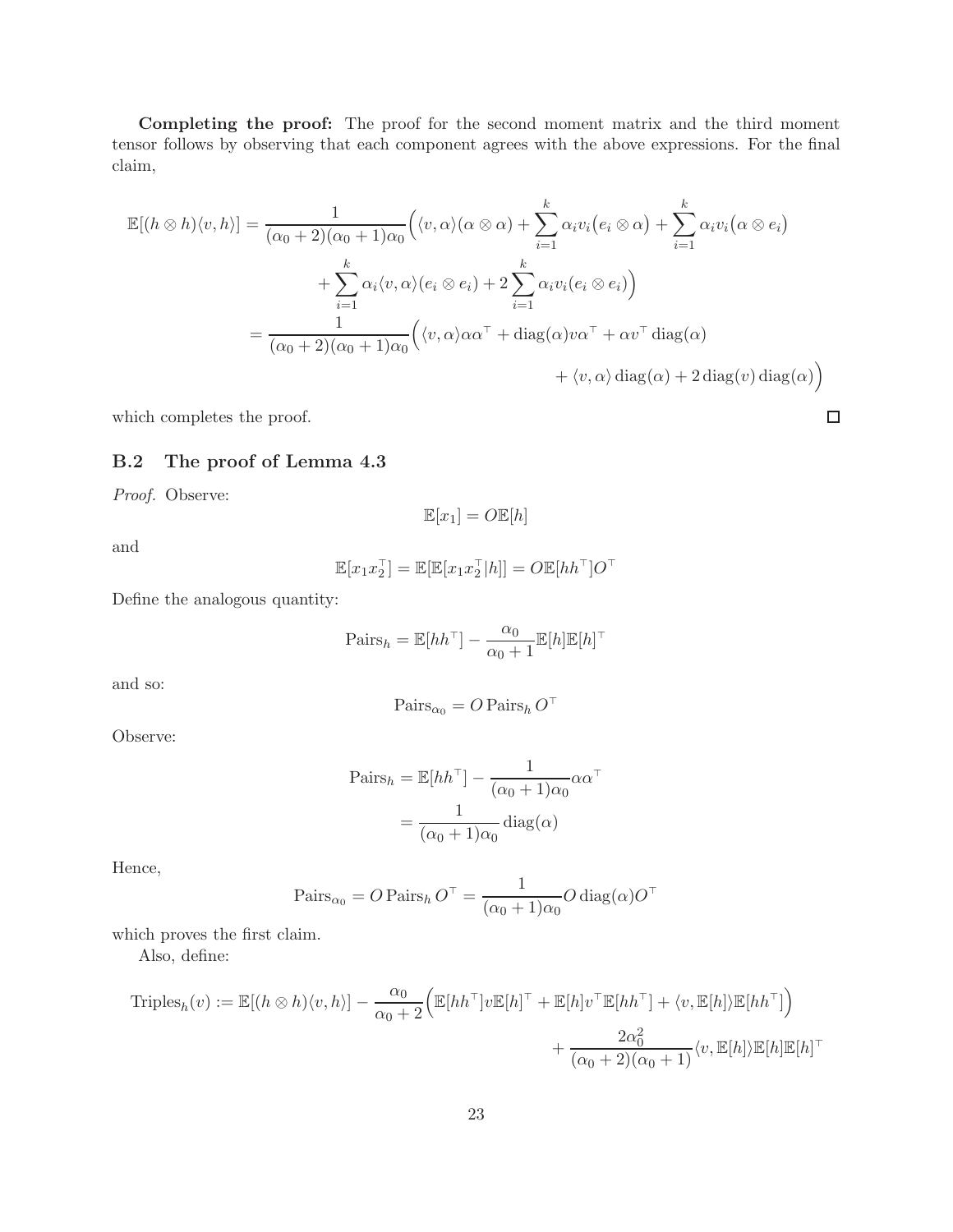Since

$$
\mathbb{E}[x_1x_2^\top \langle \eta, x_3 \rangle] = \mathbb{E}[\mathbb{E}[x_1x_2^\top \langle \eta, x_3 \rangle | h]]
$$
  
=  $O \mathbb{E}[h h^\top \langle \eta, Oh \rangle] O^\top$   
=  $O \mathbb{E}[h h^\top \langle O^\top \eta, h \rangle] O^\top$ 

we have

$$
\operatorname{Triples}_{\alpha_0}(\eta)=O\operatorname{Triples}_h(O^\top\eta)O^\top
$$

Let us complete the proof by showing:

$$
\text{Triples}_h(v) := \frac{2}{(\alpha_0 + 2)(\alpha_0 + 1)\alpha_0} \text{diag}(v) \text{ diag}(\alpha)
$$

Observe:

$$
\frac{2}{(\alpha_0+2)(\alpha_0+1)\alpha_0} \operatorname{diag}(v) \operatorname{diag}(\alpha) = \mathbb{E}[(h \otimes h)\langle v, h\rangle] - \frac{1}{(\alpha_0+2)(\alpha_0+1)\alpha_0} \Big(\langle v, \alpha \rangle \alpha \alpha^\top + \operatorname{diag}(\alpha) v \alpha^\top + \alpha v^\top \operatorname{diag}(\alpha) + \langle v, \alpha \rangle \operatorname{diag}(\alpha) \Big)
$$

Let us handle each term separately. First,

$$
\frac{1}{(\alpha_0+2)(\alpha_0+1)\alpha_0} \langle v, \alpha \rangle \alpha \alpha^{\top} = \frac{\alpha_0^2}{(\alpha_0+2)(\alpha_0+1)} \langle v, \mathbb{E}[h] \rangle \mathbb{E}[h] \mathbb{E}[h]^{\top}
$$

Also, since:

$$
\frac{1}{(\alpha_0+1)\alpha_0} \operatorname{diag}(\alpha) = \mathbb{E}[hh^{\top}] - \frac{1}{(\alpha_0+1)\alpha_0} \alpha \alpha^{\top}
$$

we have:

$$
\frac{1}{(\alpha_0+2)(\alpha_0+1)\alpha_0} \Big( \text{diag}(\alpha)v\alpha^{\top} + \alpha v^{\top} \text{diag}(\alpha) + \langle v, \alpha \rangle \text{diag}(\alpha) \Big)
$$
\n
$$
= \frac{1}{\alpha_0+2} \Big( \mathbb{E}[hh^{\top}]v\alpha^{\top} + \alpha v^{\top} \mathbb{E}[hh^{\top}] + \langle v, \alpha \rangle \mathbb{E}[hh^{\top}] \Big) - \frac{3}{(\alpha_0+2)(\alpha_0+1)\alpha_0} \langle v, \alpha \rangle \alpha \alpha^{\top}
$$
\n
$$
= \frac{\alpha_0}{\alpha_0+2} \Big( \mathbb{E}[hh^{\top}]v\mathbb{E}[h]^{\top} + \mathbb{E}[h]v^{\top}\mathbb{E}[hh^{\top}] + \langle v, \mathbb{E}[h] \rangle \mathbb{E}[hh^{\top}] \Big) - \frac{3\alpha_0^2}{(\alpha_0+2)(\alpha_0+1)} \langle v, \mathbb{E}[h] \rangle \mathbb{E}[h] \mathbb{E}[h]^{\top}
$$

Hence,

$$
\frac{2}{(\alpha_0+2)(\alpha_0+1)\alpha_0} \operatorname{diag}(v) \operatorname{diag}(\alpha) = \mathbb{E}[(h \otimes h)\langle v, h\rangle] \n- \frac{\alpha_0}{\alpha_0+2} \Big( \mathbb{E}[hh^\top]v\mathbb{E}[h]^\top + \mathbb{E}[h]v^\top\mathbb{E}[hh^\top] + \langle v, \mathbb{E}[h]\rangle\mathbb{E}[hh^\top] \Big) \n+ \frac{2\alpha_0^2}{(\alpha_0+2)(\alpha_0+1)} \langle v, \mathbb{E}[h]\mathbb{E}[h]\mathbb{E}[h]^\top
$$

which proves the claim.

 $\Box$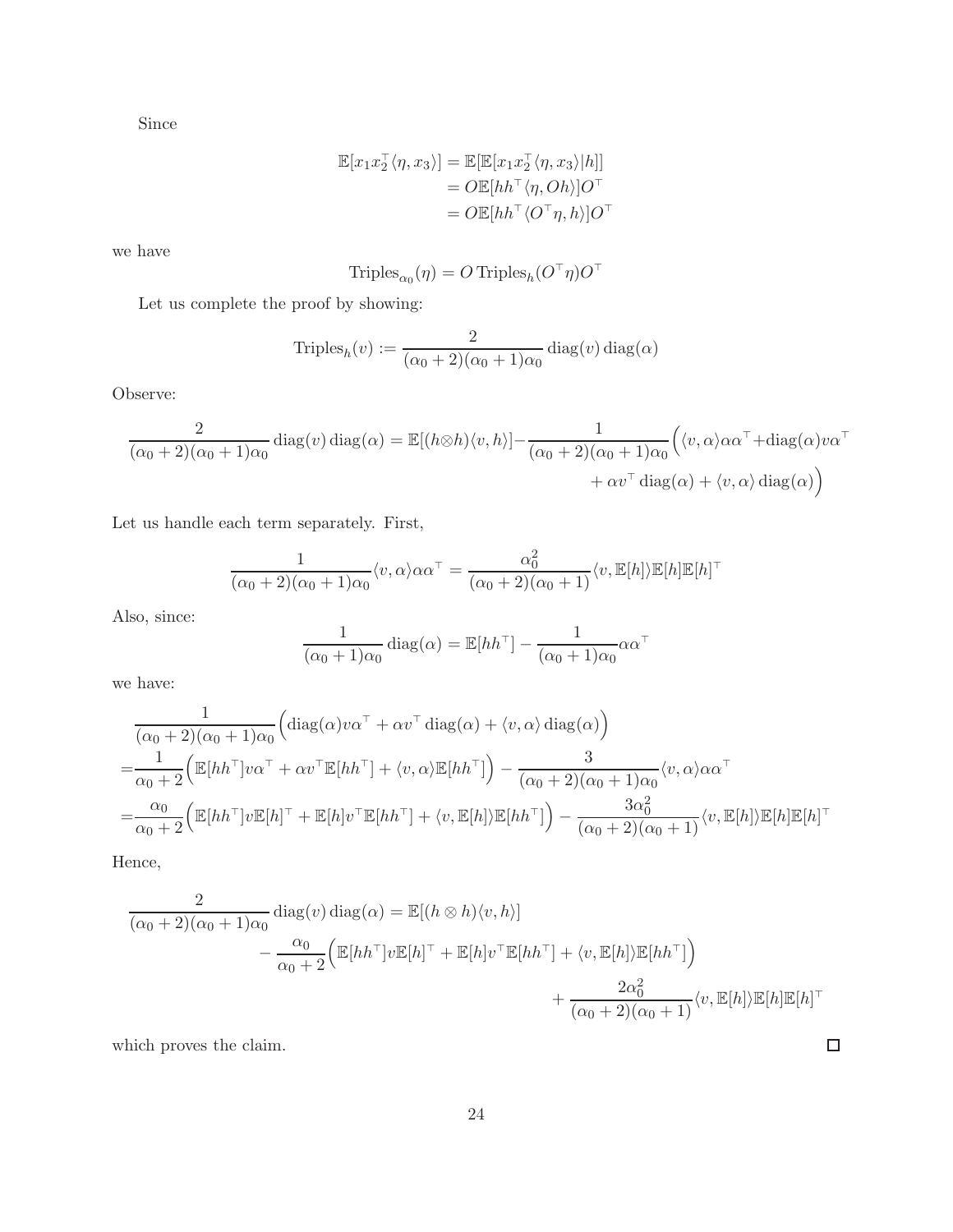# C Sample Complexity Analysis

Throughout, we work in a canonical form. Define:

$$
\tilde{O} := \frac{1}{\sqrt{(\alpha_0 + 1)\alpha_0}} O \operatorname{diag}(\sqrt{\alpha_1}, \sqrt{\alpha_2}, \dots, \sqrt{\alpha_k})
$$

Under this transformation, we have:

$$
\text{Pairs}_{\alpha_0} = \frac{1}{(\alpha_0 + 1)\alpha_0} O \operatorname{diag}(\alpha) O^\top = \tilde{O} \tilde{O}^\top
$$

Using the definition:

$$
\gamma_i := 2\sqrt{\frac{\alpha_0(\alpha_0+1)}{(\alpha_0+2)^2}} \frac{1}{\alpha_i}
$$

we also have that :

$$
\text{Triples}_{\alpha_0}(\eta) = \tilde{O} \operatorname{diag}(\tilde{O}^\top \eta) \operatorname{diag}(\gamma) \tilde{O}^\top
$$

Hence, we can consider  $\gamma_i$  to be the effective skewness. Let us also define:

$$
p_{\min} := \min_i \frac{\alpha_i}{\alpha_0}
$$

Since  $\alpha_i \leq \alpha_0$ , we have that:

$$
\frac{1}{\sqrt{\alpha_0 + 2}} \le \gamma_i \le 2 \frac{1}{\sqrt{p_{\min}(\alpha_0 + 2)}}
$$

Note that:

$$
\sigma_k(O)\sqrt{\frac{p_{\min}}{\alpha_0+1}}\leq \sigma_k(\tilde{O})\leq 1
$$

and

$$
\sigma_1(\tilde{O}) \le \sigma_1(O) \frac{1}{\sqrt{\alpha_0 + 1}} \le \frac{1}{\sqrt{\alpha_0 + 1}}
$$

where  $\sigma_j(\cdot)$  denotes the j-th largest singular value. These lower bounds are relevant for lower bounding certain singular values in our analysis.

We use  $||M||$  to denote the spectral norm of a matrix M. Let us suppose that for all  $\eta$ ,

$$
\|\widehat{\text{Pairs}_{\alpha_0}} - \text{Pairs}_{\alpha_0}\| = E_P
$$
  

$$
\|\text{Triples}_{\alpha_0}(\eta) - \widehat{\text{Triples}}_{\alpha_0}(\eta)\| \le \|\eta\| E_T
$$

for some  $E_P$  and  $E_T$  (which we set later).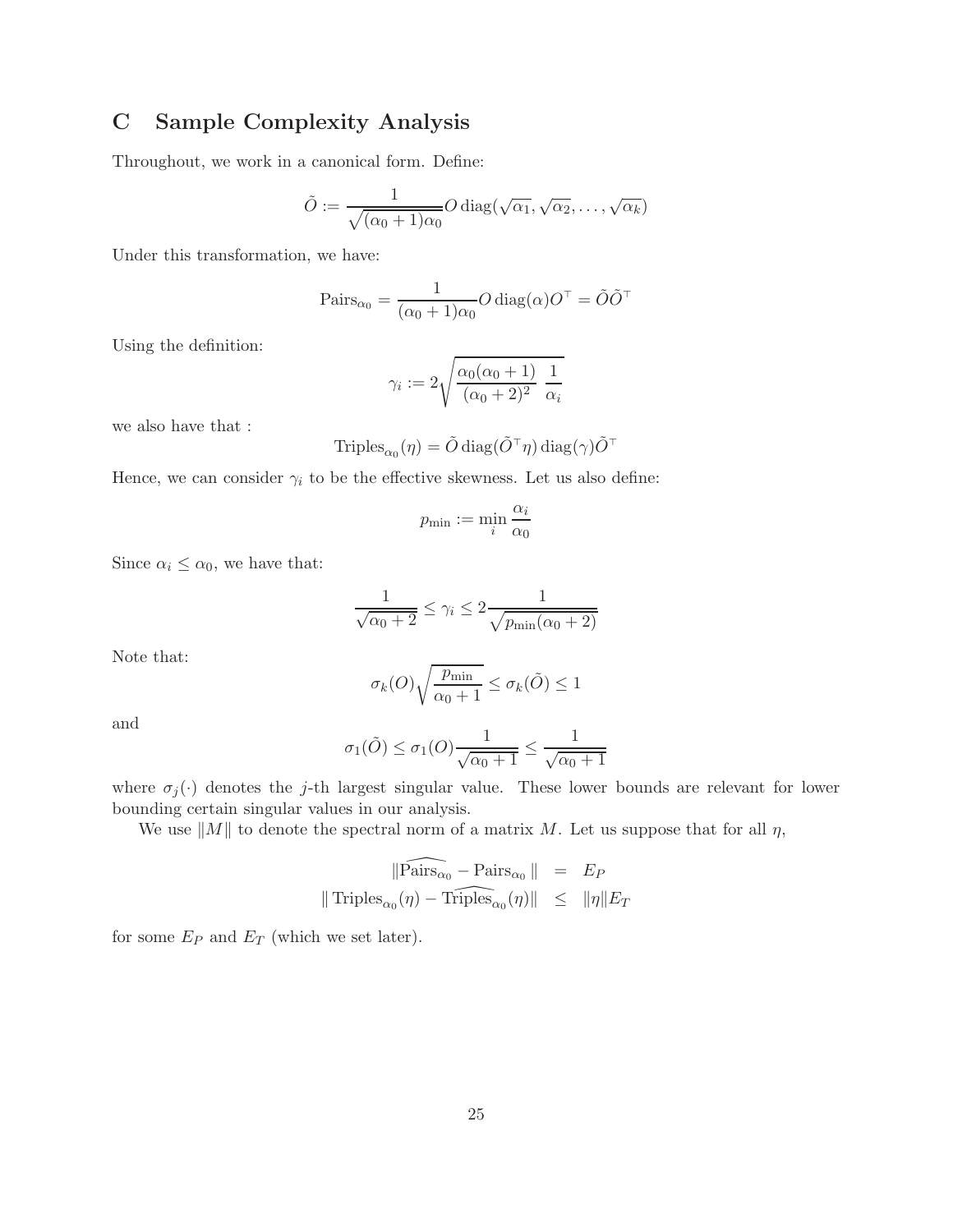## C.1 Perturbation Lemmas

Let  $\widehat{\text{Pairs}_{\alpha_0,k}}$  be the best rank k approximation to  $\text{Pairs}_{\alpha_0}$ . We have that  $\hat{W}$ , as defined in Algorithm 5, whitens  $\widehat{\text{Pairs}}_{\alpha_0, k}$ , *i.e.*,

$$
\hat{W}^{\top} \;\widehat{\text{Pairs}_{\alpha_{0},k}}\hat{W} = \text{I}\,.
$$

Let

$$
\hat{W}^{\top} \operatorname{Pairs}_{\alpha_0} \hat{W} = ADA^{\top}
$$

be an SVD of  $\hat{W}^{\top}$  Pairs<sub> $\alpha_0$ </sub>  $\hat{W}$ , where  $A \in \mathbb{R}^{k \times k}$ . Define:

$$
W := \hat{W} A D^{-1/2} A^{\top}
$$

and observe that W also whitens  $\text{Pairs}_{\alpha_0}, i.e.,$ 

$$
W^{\top} \operatorname{Pairs}_{\alpha_0} W = (AD^{-1/2}A^{\top})^{\top} \hat{W}^{\top} \operatorname{Pairs}_{\alpha_0} \hat{W} (AD^{-1/2}A^{\top}) = I
$$

Due to sampling error, the range(W) may not equal the range( $\text{Pairs}_{\alpha_0}$ ).

Define:

$$
M := W^{\top} \tilde{O}, \qquad \hat{M} = \hat{W}^{\top} \tilde{O}
$$

**Lemma C.1.** Let  $\Pi_W$  be the orthogonal projection onto the range of W and  $\Pi$  be the orthogonal *projection onto the range of O. Suppose*  $E_P \leq \sigma_k(\text{Pairs}_{\alpha_0})/2$ . We have that:

$$
\begin{aligned}\n\|M\| &= 1\\ \|\hat{M}\| &\leq 2\\ \|\hat{W}\| &\leq \frac{2}{\sigma_k(\tilde{O})}\\ \|\hat{W}^+\| &\leq 2\sigma_1(\tilde{O})\\ \|\hat{W}^+\| &\leq 3\sigma_1(\tilde{O})\\ \|\hat{M} - \hat{M}\| &\leq \frac{4}{\sigma_k(\tilde{O})^2}E_P\\ \|\hat{W}^+ - W^+\| &\leq \frac{6\sigma_1(\tilde{O})}{\sigma_k(\tilde{O})^2}E_P\\ \|\Pi - \Pi_W\| &\leq \frac{4}{\sigma_k(\tilde{O})^2}E_P\n\end{aligned}
$$

*Proof.* Since W whitens  $\text{Pairs}_{\alpha_0}$ , we have  $MM^{\top} = W^{\top} \tilde{O} \tilde{O}^{\top} W = I$  and

$$
||M||=1
$$

By Weyl's theorem (see Lemma E.1),

$$
\|\hat{W}\|^2 = \frac{1}{\sigma_k(\widehat{\mathrm{Pairs}_{\alpha_0}})} \le \frac{1}{\sigma_k(\mathrm{Pairs}_{\alpha_0}) - \|\widehat{\mathrm{Pairs}_{\alpha_0}} - \mathrm{Pairs}_{\alpha_0}\|} \le \frac{2}{\sigma_k(\mathrm{Pairs}_{\alpha_0})} = \frac{2}{\sigma_k(\tilde{O})^2}
$$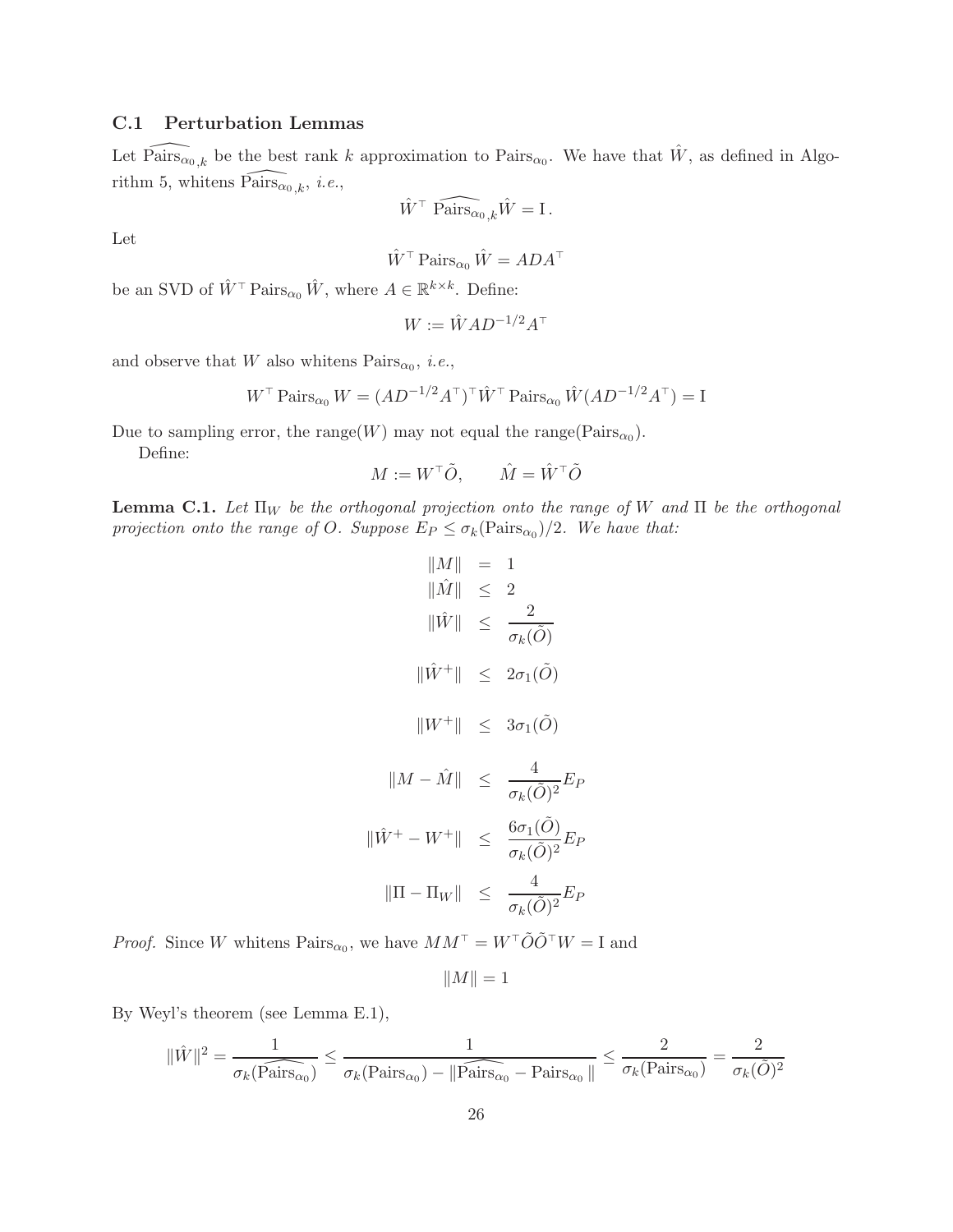Also, 
$$
\hat{W} = WAD^{1/2}A^{\top}
$$
 so that  $\hat{M} = AD^{1/2}A^{\top}M$  and  
\n
$$
||M - \hat{M}|| = ||M - AD^{1/2}A^{\top}M||
$$
\n
$$
\leq ||M|| ||I - AD^{1/2}A^{\top}||
$$
\n
$$
= ||I - D^{1/2}||
$$
\n
$$
\leq ||I - D^{1/2}|| ||I + D^{1/2}||
$$
\n
$$
= ||I - D||
$$

where we have used that  $D \succeq 0$  and D is diagonal.

We can bound this as follows:

$$
\|\mathbf{I} - D\| = \| \mathbf{I} - ADA^{\top} \|
$$
\n
$$
= \| \mathbf{I} - \hat{W}^{\top} \operatorname{Pairs}_{\alpha_0} \hat{W} \|
$$
\n
$$
= \| \hat{W}^{\top} (\operatorname{Pairs}_{\alpha_0, k} - \operatorname{Pairs}_{\alpha_0}) \hat{W} \|
$$
\n
$$
\leq \| \hat{W} \|^2 \| \operatorname{Pairs}_{\alpha_0, k} - \operatorname{Pairs}_{\alpha_0} \|
$$
\n
$$
\leq \| \hat{W} \|^2 (\|\operatorname{Pairs}_{\alpha_0, k} - \operatorname{Pairs}_{\alpha_0} \| + \|\operatorname{Pairs}_{\alpha_0} - \operatorname{Pairs}_{\alpha_0} \|)
$$
\n
$$
= \| \hat{W} \|^2 (\sigma_{k+1} (\operatorname{Pairs}_{\alpha_0}) + \|\operatorname{Pairs}_{\alpha_0} - \operatorname{Pairs}_{\alpha_0} \|)
$$
\n
$$
\leq 2 \| \hat{W} \|^2 \| \operatorname{Pairs}_{\alpha_0} - \operatorname{Pairs}_{\alpha_0} \|
$$
\n
$$
\leq 4 \frac{1}{\sigma_k(\tilde{O})^2} E_P
$$

using Weyl's theorem in the second to last step.

This implies  $||I - D|| \le 4 \frac{1}{\sigma_k(\tilde{O})^2} E_P \le 2$  and so  $||D|| \le 3$ . Since  $\hat{M} = AD^{1/2}A^{\top}M$ ,

$$
\|\hat{M}\|^2 \le \|M\|^2 \|D\| \le 3\,.
$$

Again, by Weyl's theorem,

$$
\|\hat{W}^+\|^2 = \sigma_1(\widehat{\text{Pairs}_{\alpha_0}}) \le \sigma_1(\widehat{\text{Pairs}_{\alpha_0}}) + E_P \le 1.5\sigma_1(\text{Pairs}_{\alpha_0}) = 1.5\sigma_1(\tilde{O})^2
$$

Using that  $W = \hat{W} A D^{-1/2} A^{\top}$ , we have:

$$
||W^+||^2 \le ||\hat{W}^+||^2 ||D|| \le 4.5\sigma_1(\tilde{O})^2
$$

and

$$
\|\hat{W}^+ - W^+\| \le \|\hat{W}^+\|\|\mathbf{I} - D^{1/2}\| \le \|\hat{W}^+\|\|\mathbf{I} - D\| \le \frac{6\sigma_1(\tilde{O})}{\sigma_k(\tilde{O})^2} E_P
$$

which completes the argument for the first set of claims.

We now prove the final claim. Let  $\Theta$  be the matrix of canonical angles between  $\text{range}(\text{Pairs}_{\alpha_0})$ and range( $\widehat{\text{Pairs}}_{\alpha_0,k}$ ). By Wedin's theorem (see Lemma E.3) (and noting that the k-th singular value of  $\widehat{\text{Pairs}_{\alpha_0,k}}$  is greater than  $\sigma_k(\text{Pairs}_{\alpha_0})/2$ , we have

$$
\|\sin\Theta\|\leq 2\frac{\|\mathit{Pairs}_{\alpha_0}-\widehat{\mathit{Pairs}_{\alpha_0}}_{k}\|}{\sigma_k(\mathit{Pairs}_{\alpha_0})}\leq 2\frac{\|\widehat{\mathit{Pairs}_{\alpha_0}}_{k}-\widehat{\mathit{Pairs}_{\alpha_0}}\|+\|\widehat{\mathit{Pairs}_{\alpha_0}}-\mathit{Pairs}_{\alpha_0}\|}{\sigma_k(\mathit{Pairs}_{\alpha_0})}\leq 4\frac{E_P}{\sigma_k(\mathit{Pairs}_{\alpha_0})}
$$

 $\Box$ 

Using Lemma E.4,  $\|\Pi - \Pi_W\| = \|\sin \Theta\|$ , which completes the proof.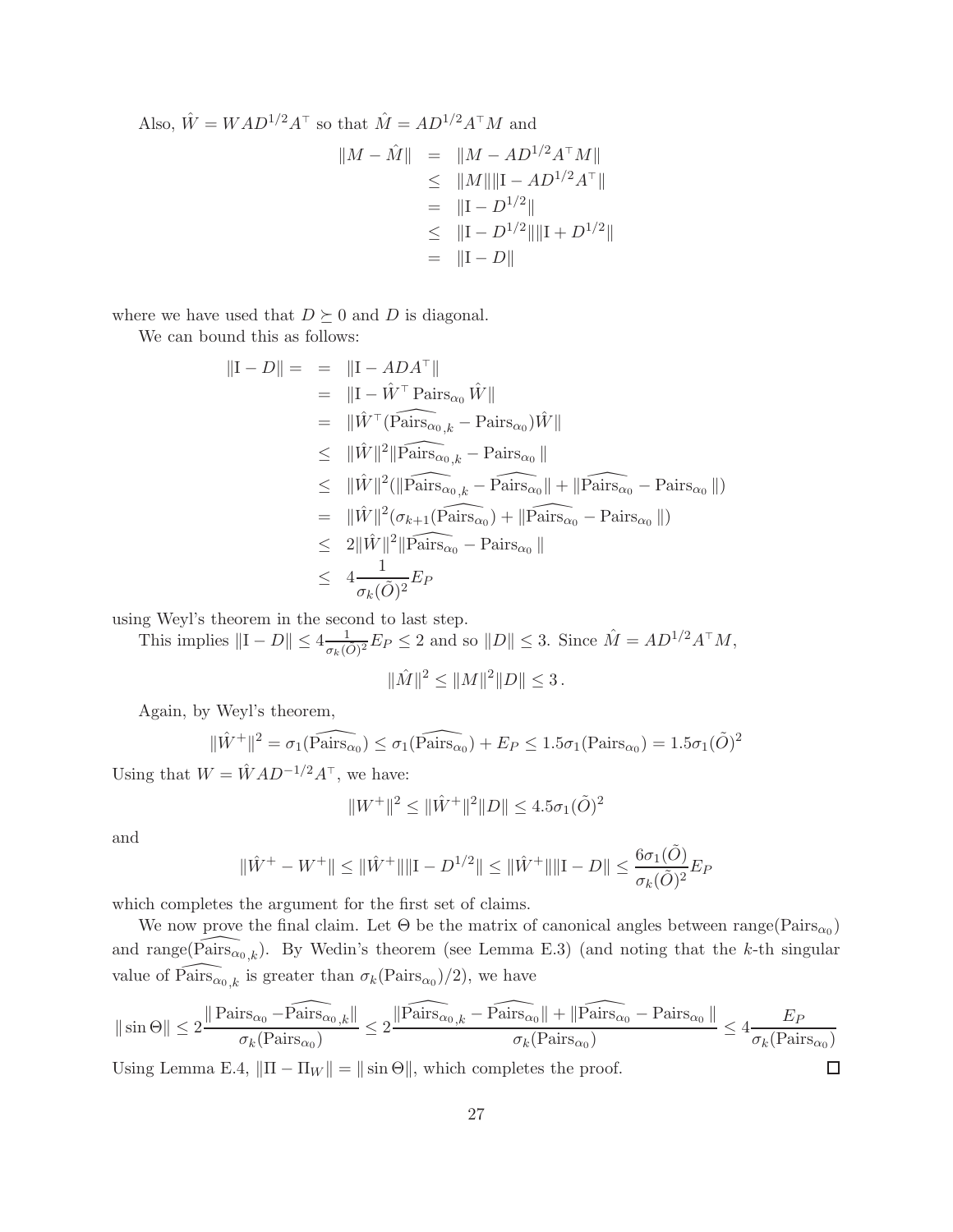**Lemma C.2.** *Suppose*  $E_P \leq \sigma_k(\text{Pairs}_{\alpha_0})/2$ *. For*  $\|\theta\| = 1$ *, we have:* 

$$
||W^{\top} \text{ Triples}_{\alpha_0}(W\theta)W - \hat{W}^{\top} \widehat{\text{Triples}_{\alpha_0}}(\hat{W}\theta)\hat{W}|| \leq c \left( \frac{E_P}{\sqrt{p_{\min}(\alpha_0 + 2)} \sigma_k(\tilde{O})^2} + \frac{E_T}{\sigma_k(\tilde{O})^3} \right)
$$

*where* c *is a universal constant.*

*Proof.* We have:

$$
\begin{aligned} \|W^\top \operatorname{Triples}_{\alpha_0}(W\theta)W-\hat W^\top \widehat{\operatorname{Triples}}_{\alpha_0}(\hat W\theta)\hat W\| &\leq \|W^\top \operatorname{Triples}_{\alpha_0}(W\theta)W-\hat W^\top \operatorname{Triples}_{\alpha_0}(\hat W\theta)\hat W\|\\ &\qquad + \|\hat W^\top \operatorname{Triples}_{\alpha_0}(\hat W\theta)\hat W-\hat W^\top \widehat{\operatorname{Triples}}_{\alpha_0}(\hat W\theta)\hat W\| \end{aligned}
$$

For the second term:

$$
\begin{aligned}\n\|\hat{W}^{\top}\text{Triples}_{\alpha_{0}}(\hat{W}\theta)\hat{W} - \hat{W}^{\top}\hat{\text{Triples}}_{\alpha_{0}}(\hat{W}\theta)\hat{W}\| &\leq \|\hat{W}\|^{2} \|\text{Triples}_{\alpha_{0}}(\hat{W}\theta) - \hat{\text{Triples}}_{\alpha_{0}}(\hat{W}\theta)\| \\
&\leq \|\hat{W}\|^{3} E_{T} \\
&\leq \frac{8}{\sigma_{k}(\tilde{O})^{3}} E_{T}\n\end{aligned}
$$

For the first term, by expanding out the terms and using the bounds in Lemma C.1, we have:

$$
||W^{\top} \text{Triples}_{\alpha_{0}}(W\theta)W - \hat{W}^{\top} \text{Triples}_{\alpha_{0}}(\hat{W}\theta)\hat{W}||
$$
\n
$$
= ||M \text{ diag}(M^{\top}\theta) \text{ diag}(\gamma)M^{\top} - \hat{M} \text{ diag}(\hat{M}^{\top}\theta) \text{ diag}(\gamma)\hat{M}^{\top}||
$$
\n
$$
\leq ||M \text{ diag}(M^{\top}\theta) \text{ diag}(\gamma)M^{\top} - \hat{M} \text{ diag}(M^{\top}\theta) \text{ diag}(\gamma)\hat{M}^{\top}||
$$
\n
$$
+ ||\hat{M} \text{ diag}((M - \hat{M})^{\top}\theta) \text{ diag}(\gamma)\hat{M}^{\top}||
$$
\n
$$
\leq ||M \text{ diag}(M^{\top}\theta) \text{ diag}(\gamma)M^{\top} - \hat{M} \text{ diag}(M^{\top}\theta) \text{ diag}(\gamma)\hat{M}^{\top}|| + \max_{i} \gamma_{i} ||\hat{M}||^{2}||M - \hat{M}||
$$
\n
$$
\leq c \max_{i} \gamma_{i} ||M - \hat{M}|| \qquad (2)
$$

for some constant  $c$  (where the last step follows from expanding out terms).

## $\Box$

### C.2 SVD Accuracy

Let  $\sigma_i$  and  $v_i$  denote the corresponding *i*-th singular value (in increasing order) and vector of W<sup>⊤</sup> Triples<sub>α0</sub> (W $\theta$ )W. Similarly, let  $\hat{v}_i$  and  $\hat{\sigma}_i$  denote the corresponding *i*-th singular value (in increasing order) and vector of  $\hat{W}^{\top} \widehat{\text{Triples}}_{\alpha_0}(\hat{W}\theta)\hat{W}$ . For convenience, choose the sign of  $\hat{v}_i$  so that  $\langle v_i, \hat{v}_i \rangle \geq 0.$ 

The following lemma characterizes the accuracy of the SVD:

**Lemma C.3** (SVD Accuracy). *Suppose*  $E_P \leq \sigma_k(\text{Pairs}_{\alpha_0})/2$ . With probability greater than  $1 - \delta'$ , *we have for all* i*:*

$$
||v_i - \hat{v}_i|| \leq c \frac{k^3 \sqrt{\alpha_0 + 2}}{\delta'} \left( \frac{E_P}{\sqrt{p_{\min}(\alpha_0 + 2)} \sigma_k(\tilde{O})^2} + \frac{E_T}{\sigma_k(\tilde{O})^3} \right)
$$

*for some universal constant* c*.*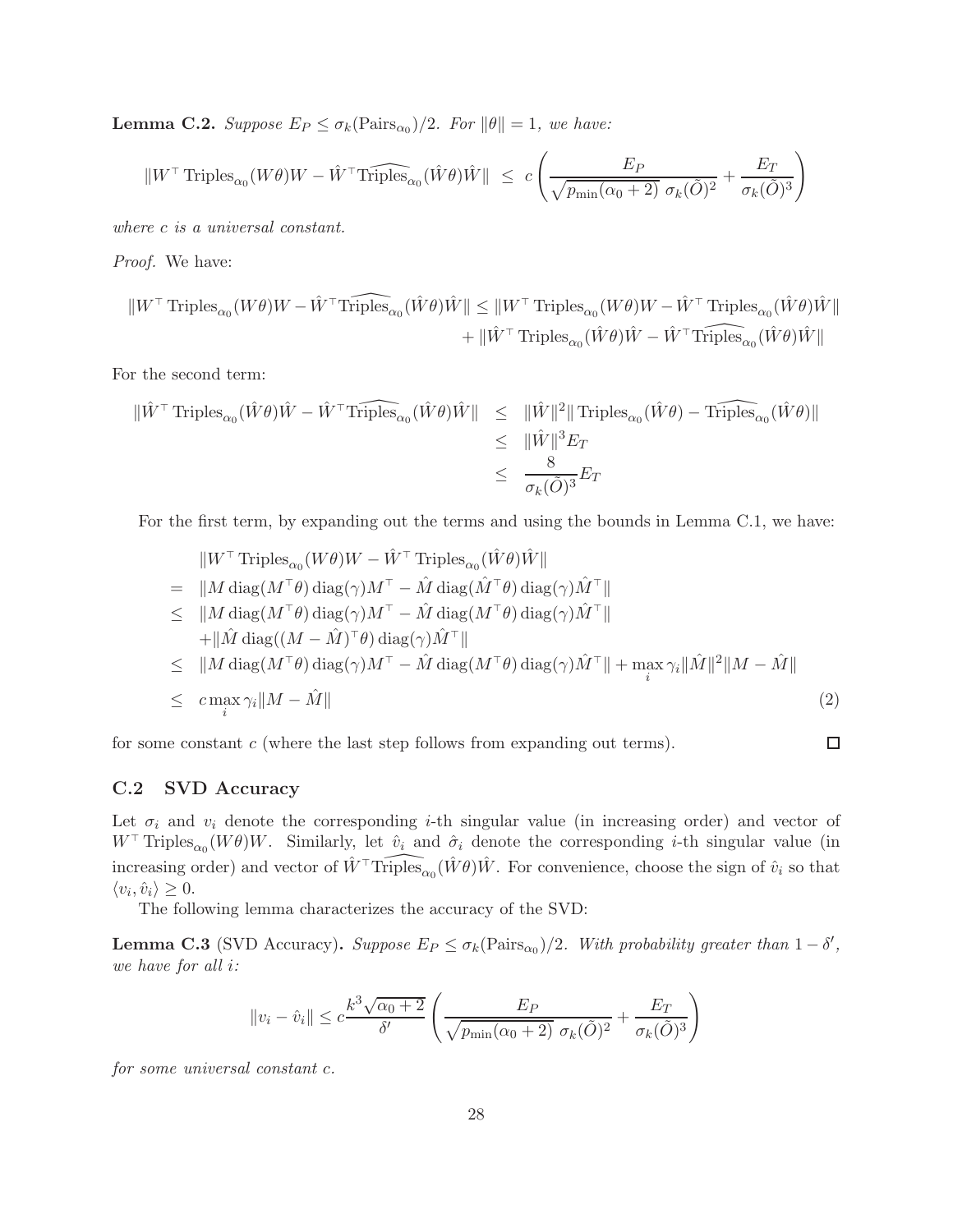First, let us provide a few lemmas. Let

$$
\| W^{\top} \operatorname{Triples}_{\alpha_0}(W\theta) W - \hat W^{\top} \widehat{\operatorname{Triples}}_{\alpha_0}(\hat W\theta) \hat W \| \leq E
$$

where the bound on  $E$  is provided in Lemma C.2.

Lemma C.4. *Suppose for all* i

$$
\sigma_i \geq \Delta
$$

$$
|\sigma_i - \sigma_{i+1}| \geq \Delta
$$

*For all i,*  $v_i$  *and*  $\hat{v}_i$ *, we have:* 

$$
||v_i - \hat{v}_i|| \le 2\frac{\sqrt{k}E}{\Delta - E}
$$

*where the sign of*  $\hat{v}_i$  *chosen so*  $\langle \hat{v}_i, \hat{v}_i \rangle \geq 0$ *.* 

*Proof.* Let  $cos(\theta) = \langle v_i, \hat{v}_i \rangle$  (which is positive since we assume  $\langle v_i, \hat{v}_i \rangle \ge 0$ ). We have:

$$
||v_i - \hat{v}_i||^2 = 2(1 - \cos(\theta)) = \le 2(1 - \cos^2(\theta)) = 2\sin^2(\theta)
$$

By Weyl's theorem (see Lemma E.1) and by assumption,

$$
\min_i |\hat{\sigma}_i - \sigma_j| \geq \Delta - E
$$

and

$$
\min_{j \neq i} |\hat{\sigma}_i - \sigma_j| \ge \min_{j \neq i} |\sigma_i - \sigma_j| - E \ge \Delta - E
$$

By Wedin's theorem (see Lemma E.2 applied to the split where  $v_i$  and  $v_i$  correspond to the subspaces  $U_1$  and  $U_1$ ),

$$
|\sin(\theta)| \le \sqrt{2} \frac{E_F}{\Delta - E} \le \sqrt{2} \frac{\sqrt{k}E}{\Delta - E}
$$

**Lemma C.5.** Fix any  $\delta \in (0,1)$  and matrix  $A \in \mathbb{R}^{k \times k}$ . Let  $\theta \in \mathbb{R}^k$  be a random vector distributed  $uniformly over S^{k-1}$ . With probability greater than  $1 - \delta$ , we have

$$
\min_{i \neq j} |\langle \theta, A(e_i - e_j) \rangle| > \frac{\min_{i \neq j} \|A(e_i - e_j)\| \cdot \delta}{\sqrt{e}k^{2.5}}
$$

*and*

$$
\min_{i} |\langle \theta, Ae_i \rangle| > \frac{\min_{i} \|Ae_i\| \cdot \delta}{\sqrt{ek^{2.5}}}
$$

*Proof.* By Lemma D.2, for any fixed pair  $\{i, j\} \subseteq [k]$  and  $\beta := \delta_0/\sqrt{e}$ ,

$$
\Pr\bigg[|\langle\theta,A(e_i-e_j)\rangle| \leq \|A(e_i-e_j)\|\cdot\frac{1}{\sqrt{k}}\cdot\frac{\delta_0}{\sqrt{e}}\bigg] \leq \exp\bigg(\frac{1}{2}(1-(\delta_0^2/e)+\ln(\delta_0^2/e))\bigg) \leq \delta_0.
$$

Similarly, for each i

$$
\Pr\bigg[ |\langle \theta, Ae_i \rangle \rangle| \leq ||Ae_i|| \cdot \frac{1}{\sqrt{k}} \cdot \frac{\delta_0}{\sqrt{e}} \bigg] \leq exp\left( \frac{1}{2} (1 - (\delta_0^2/e) + \ln(\delta_0^2/e)) \right) \leq \delta_0.
$$

Let  $\delta_0 := \delta/k^2$ . The claim follows by a union bound over all  $\binom{k}{2}$  $k<sub>2</sub>$  +  $k \leq k<sup>2</sup>$  possibilities.  $\Box$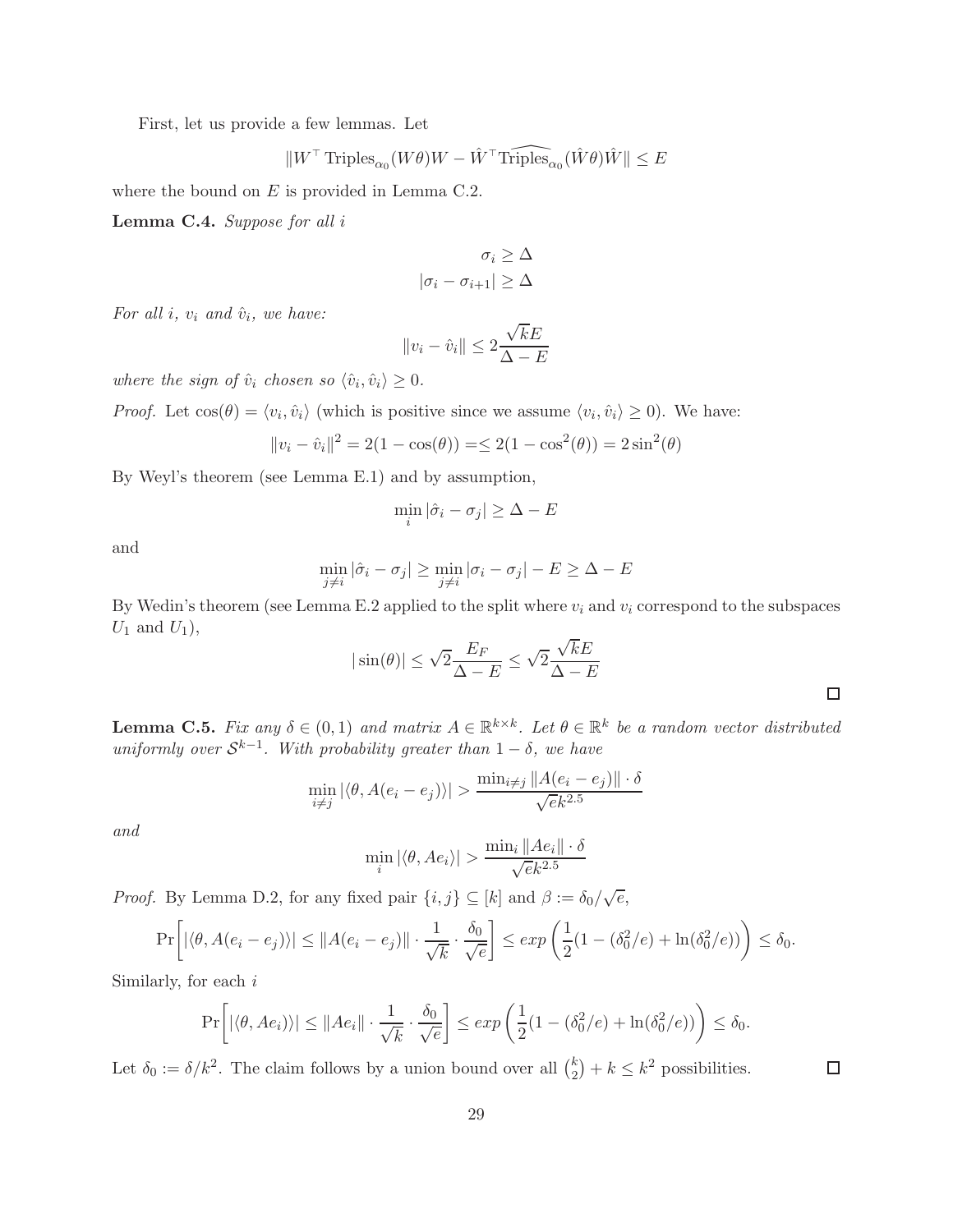We now complete the argument.

*Proof of Lemma C.3.* Choose  $A = diag(\gamma_1, \gamma_2, \dots, \gamma_k)M^{\top}$ , where  $M = W^{\top} \tilde{O}$ . The proof of Theorem 4.1 shows  $\langle e_i, A\theta \rangle$  are the singular values. Also the minimal singular value of A is greater than  $\min_i \gamma_i \geq \frac{1}{\sqrt{\alpha_0+2}} \leq$  (since  $MM^{\top} = I$ ). Hence, we have:

$$
\sigma_i \geq \frac{\delta}{2k^{2.5}\sqrt{\alpha_0+2}} := \Delta
$$

$$
|\sigma_i - \sigma_{i+1}| \geq \frac{\delta}{2k^{2.5}\sqrt{\alpha_0+2}}
$$

Suppose  $E \leq \Delta/2$ . Here,

$$
||v_i - \hat{v}_i|| \le 2\frac{\sqrt{k}E}{\Delta - E} \le 4\frac{\sqrt{k}E}{\Delta} = 8\frac{k^3\sqrt{\alpha_0 + 2}}{\delta}D
$$

Also, since  $||v_i - \hat{v}_i|| \leq 2$  the above also holds for  $E > \Delta/2$ , which proves the first claim.

#### C.3 Reconstruction Accuracy

**Lemma C.6.** Suppose  $E_P \leq \sigma_k(\text{Pairs}_{\alpha_0})/2$ . With probability greater than  $1 - \delta'$ , we have that for *all* i*:*

$$
||O_i - \frac{1}{\hat{Z}_i} (\hat{W}^+)^{\top} \hat{v}_i|| \leq c \frac{(\alpha_0 + 2)^2 k^3}{p_{\min}^2 \sigma_k(O)^3 \delta'} \max\{E_P, E_T\}
$$

*where*  $\{O_1, O_2, \ldots O_k\}$  *is some permutation of the columns of* O.

*Proof.* First, observe that W whitens  $\Pi_W$  Pairs<sub>α0</sub>  $\Pi_W^{\top}$ . To see, observe that  $\Pi_W^{\top} = \Pi_W$  (since  $\Pi_W$ is an orthogonal projection) and  $\Pi_W^{\top} W = \Pi_W W = W$ ; so

$$
W^{\top}(\Pi_W\operatorname{Pairs}_{\alpha_0}\Pi_W^{\top})W = (\Pi_W^{\top}W)^{\top}\operatorname{Pairs}_{\alpha_0}(\Pi_W^{\top}W) = W^{\top}\operatorname{Pairs}_{\alpha_0}W = \operatorname{I}
$$

Using the definition  $M = W^\top \tilde{O} = W^\top \Pi_W \tilde{O},$  we have:

$$
W^{\top} \operatorname{Triples}_{\alpha_0}(W\theta)W = M \operatorname{diag}(M^{\top}\theta) \operatorname{diag}(\gamma_1, \gamma_2, \dots, \gamma_k)M^{\top}
$$

Since range( $W$ ) = range( $\Pi_W \tilde{O}$ ) the proof of Theorem 4.1 shows that:

$$
\Pi_W \tilde{O}_i = (W^+)^{\top} v_i
$$

Define:

$$
Z_i := \frac{2}{(\alpha_0 + 2)(Wv_i)^\top \text{Triples}_{\alpha_0}(Wv_i)Wv_i}
$$

,

 $\Box$ 

Since  $v_i = M^{\top} e_i$  are the singular vectors of  $W^{\top}$  Triples<sub> $\alpha_0(W\theta)W$ </sub>, we have

$$
(Wv_i)^{\top} \text{ Triples}_{\alpha_0}(Wv_i)Wv_i = \gamma_i
$$

and so:

$$
Z_i = \sqrt{\frac{\alpha_i}{(\alpha_0 + 1)\alpha_0}}.
$$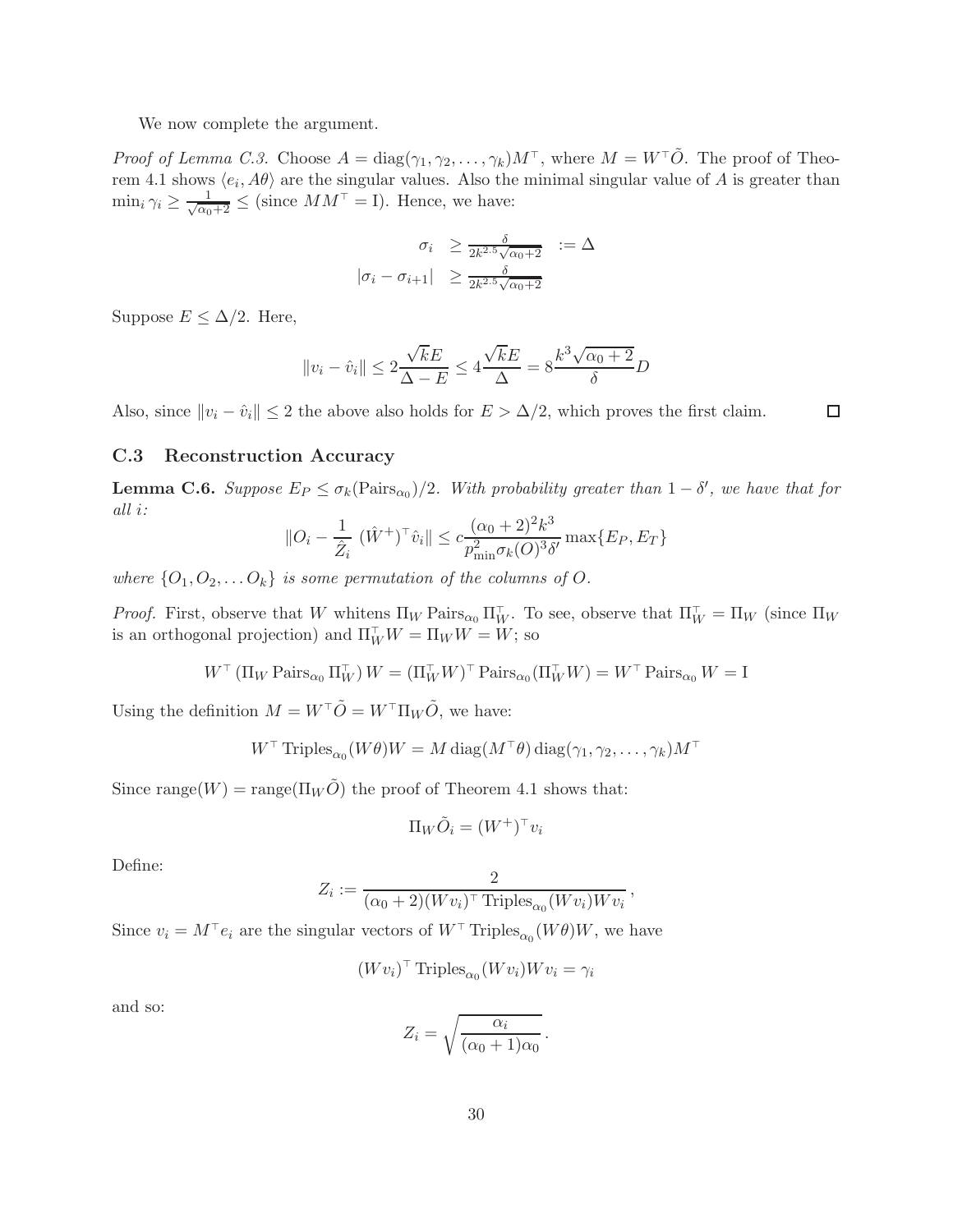This implies  $\tilde{O}_i = Z_i O_i$  and so

$$
\Pi_W O_i = \frac{1}{Z_i} \Pi_W \tilde{O}_i = \frac{1}{Z_i} (W^+)^{\top} v_i
$$

since  $\Pi_W \tilde{O}_i = (W^+)^{\top} v_i$ .

Now let us bound the reconstruction error as follows:

$$
\|O_{i} - \frac{1}{\hat{Z}_{i}} (\hat{W}^{+})^{\top} \hat{v}_{i}\|
$$
\n
$$
\leq \|O_{i} - \Pi_{W} O_{i}\| + \|\Pi_{W} O_{i} - \frac{1}{\hat{Z}_{i}} (\hat{W}^{+})^{\top} \hat{v}_{i}\|
$$
\n
$$
= \| \Pi O_{i} - \Pi_{W} O_{i} \| + \| \frac{1}{Z_{i}} (W^{+})^{\top} v_{i} - \frac{1}{\hat{Z}_{i}} (\hat{W}^{+})^{\top} \hat{v}_{i} \|
$$
\n
$$
\leq \| \Pi - \Pi_{W} \| \| O_{i} \| + \| \frac{1}{Z_{i}} (W^{+})^{\top} v_{i} - \frac{1}{Z_{i}} (W^{+})^{\top} \hat{v}_{i} \| + \| \frac{1}{Z_{i}} (W^{+})^{\top} \hat{v}_{i} - \frac{1}{\hat{Z}_{i}} (\hat{W}^{+})^{\top} \hat{v}_{i} \|
$$
\n
$$
\leq \| \Pi - \Pi_{W} \| + \frac{\| W^{+} \|}{Z_{i}} \| v_{i} - \hat{v}_{i} \| + \| \frac{1}{Z_{i}} W^{+} - \frac{1}{\hat{Z}_{i}} \hat{W}^{+} \|
$$
\n
$$
\leq \| \Pi - \Pi_{W} \| + \frac{\| W^{+} \|}{Z_{i}} \| v_{i} - \hat{v}_{i} \| + \| \frac{1}{Z_{i}} W^{+} - \frac{1}{Z_{i}} \hat{W}^{+} \| + \| \frac{1}{Z_{i}} \hat{W}^{+} - \frac{1}{\hat{Z}_{i}} \hat{W}^{+} \|
$$
\n
$$
\leq \| \Pi - \Pi_{W} \| + \frac{\| W^{+} \|}{Z_{i}} \| v_{i} - \hat{v}_{i} \| + \frac{1}{Z_{i}} \| W^{+} - \hat{W}^{+} \| + \| \hat{W}^{+} \| \frac{1}{Z_{i}} - \frac{1}{\hat{Z}_{i}} \right|
$$

For bounding  $\left|\frac{1}{Z}\right|$  $\frac{1}{Z_i} - \frac{1}{\hat{Z}_i}$ , first observe:

$$
\begin{aligned}\n &\left| (Wv_i)^\top \text{Triples}_{\alpha_0} (Wv_i) W v_i - (\hat{W} \hat{v}_i)^\top \widehat{\text{Triples}}_{\alpha_0} (\hat{W} \hat{v}_i) \hat{W} \hat{v}_i \right| \\
 &\leq \quad &\left| (Wv_i)^\top \text{Triples}_{\alpha_0} (Wv_i) W v_i - (W \hat{v}_i)^\top \text{Triples}_{\alpha_0} (W \hat{v}_i) W \hat{v}_i \right| \\
 &\quad + \left| (W \hat{v}_i)^\top \text{Triples}_{\alpha_0} (W \hat{v}_i) W \hat{v}_i - (\hat{W} \hat{v}_i)^\top \text{Triples}_{\alpha_0} (\hat{W} \hat{v}_i) \hat{W} \hat{v}_i \right| \\
 &\leq \quad &c \|v_i - \hat{v}_i\| \max_i \gamma_i + \|W^\top \text{Triples}_{\alpha_0} (W \hat{v}_i) W - \hat{W}^\top \text{Triples}_{\alpha_0} (\hat{W} \hat{v}_i) \hat{W} \| \\
\end{aligned}
$$

where  $c$  is a constant and where that last step uses an argument similar to that of Equation 2 (along with the bounds  $||W^{\top}\tilde{O}|| = 1$ ,  $||M^{\top}v_i|| \leq 1$  and  $||M^{\top}\tilde{v}_i|| \leq 1$ ). Continuing,

$$
|(Wv_i)^{\top} \text{Triples}_{\alpha_0}(Wv_i)Wv_i - (\hat{W}\hat{v}_i)^{\top} \text{Triples}_{\alpha_0}(\hat{W}\hat{v}_i)\hat{W}\hat{v}_i|
$$
  
\n
$$
\leq c_1 ||v_i - \hat{v}_i|| \max_i \gamma_i + c_2 \left(\frac{E_P}{\sqrt{p_{\min}(\alpha_0 + 2)} \sigma_k(\tilde{O})^2} + \frac{E_T}{\sigma_k(\tilde{O})^3}\right)
$$
  
\n
$$
\leq c_3 \frac{k^3}{\delta' \sqrt{p_{\min}}} \left(\frac{E_P}{\sqrt{p_{\min}(\alpha_0 + 2)} \sigma_k(\tilde{O})^2} + \frac{E_T}{\sigma_k(\tilde{O})^3}\right)
$$

using that  $\gamma_i \leq 2 \frac{1}{\sqrt{p_{\min}(n)}}$  $\frac{1}{p_{\min}(\alpha_0+2)}$  in the last step (for constants  $c_1, c_2, c_3$ ).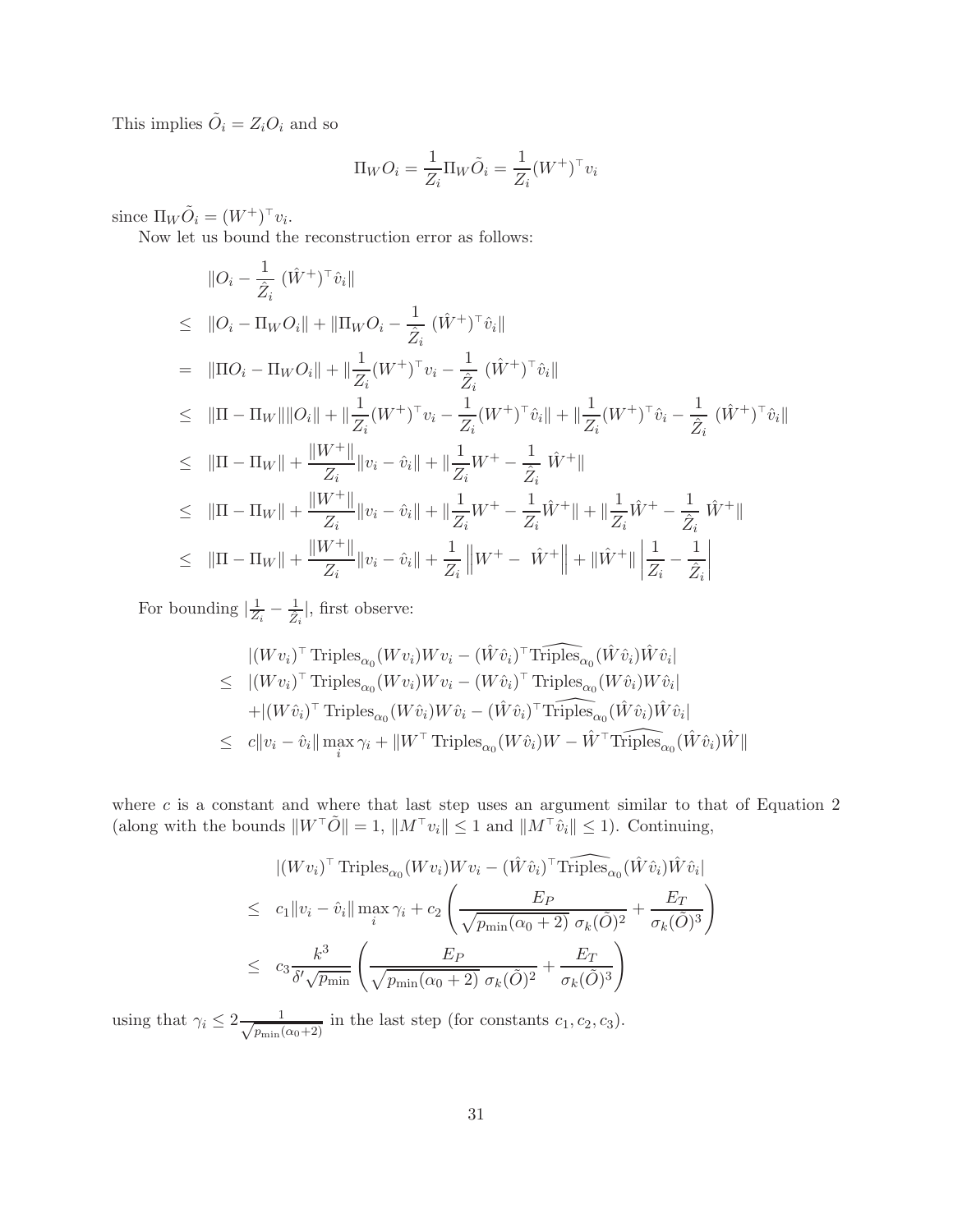The fourth term is bounded as follows:

$$
\|\hat{W}^{+}\| \left| \frac{1}{Z_i} - \frac{1}{\hat{Z}_i} \right|
$$
\n
$$
= \|\hat{W}^{+}\| \frac{\alpha_0 + 2}{2} |(Wv_i)^{\top} \text{Triples}_{\alpha_0}(Wv_i)Wv_i - (\hat{W}\hat{v}_i)^{\top} \text{Triples}_{\alpha_0}(\hat{W}\hat{v}_i)\hat{W}\hat{v}_i|
$$
\n
$$
\leq c_1 \|\hat{W}^{+}\| \frac{k^3(\alpha_0 + 2)}{\delta'\sqrt{p_{\min}}} \left( \frac{E_P}{\sqrt{p_{\min}(\alpha_0 + 2)} \sigma_k(\tilde{O})^2} + \frac{E_T}{\sigma_k(\tilde{O})^3} \right)
$$
\n
$$
\leq c_2 \sigma_1(\tilde{O}) \frac{k^3(\alpha_0 + 2)}{\delta'\sqrt{p_{\min}}} \left( \frac{E_P}{\sqrt{p_{\min}(\alpha_0 + 2)} \sigma_k(\tilde{O})^2} + \frac{E_T}{\sigma_k(\tilde{O})^3} \right)
$$

for constants  $c_1, c_2, c_3$ .

We have:

$$
\frac{\|W^+\|}{Z_i} \le c \frac{\sigma_1(\tilde{O})}{Z_i} = c\sigma_1(\tilde{O})\sqrt{\frac{\alpha_0(\alpha_0+1)}{\alpha_i}} \le c\sigma_1(\tilde{O})\sqrt{\frac{\alpha_0+1}{p_{\min}}}
$$

(for a constant  $c$ ), so for the second term:

$$
\frac{\|W^+\|}{Z_i} \|v_i - \hat{v}_i\| \le c\sigma_1(\tilde{O}) \frac{k^3(\alpha_0 + 2)}{\delta' \sqrt{p_{\min}}} \left( \frac{E_P}{\sqrt{p_{\min}(\alpha_0 + 2)} \sigma_k(\tilde{O})^2} + \frac{E_T}{\sigma_k(\tilde{O})^3} \right)
$$

The remaining terms can be show to be of lower order, so that:

$$
\begin{array}{rcl}\n\left\|O_{i} - \frac{1}{\hat{Z}_{i}} \left(\hat{W}^{+}\right)^{\top} \hat{v}_{i}\right\| & \leq & c\sigma_{1}(\tilde{O}) \frac{k^{3}(\alpha_{0}+1)}{\delta'\sqrt{p_{\min}}}\left(\frac{E_{P}}{\sqrt{p_{\min}(\alpha_{0}+2)} \sigma_{k}(\tilde{O})^{2}} + \frac{E_{T}}{\sigma_{k}(\tilde{O})^{3}}\right) \\
\\ & \leq & c_{2} \frac{k^{3} \sqrt{\alpha_{0}+2}}{\delta'\sqrt{p_{\min}}}\left(\frac{(\alpha_{0}+2)^{1/2}E_{P}}{p_{\min}^{3/2} \sigma_{k}(O)^{2}} + \frac{(\alpha_{0}+2)^{3/2}E_{T}}{p_{\min}^{3/2} \sigma_{k}(O)^{3}}\right) \\
\\ & = & c_{2} \frac{k^{3}(\alpha_{0}+2)}{p_{\min}^{2} \delta'}\left(\frac{E_{P}}{\sigma_{k}(O)^{2}} + \frac{(\alpha_{0}+2)E_{T}}{\sigma_{k}(O)^{3}}\right)\n\end{array}
$$

 $\Box$ 

using that  $\sigma_k(\tilde{O}) \ge \sigma_k(O) \sqrt{\frac{p_{\min}}{\alpha_0+1}}$  and  $\sigma_1(\tilde{O}) \le \frac{1}{\sqrt{\alpha_0+1}}$ .

### C.4 Completing the proof

*Proof of Theorem 5.1.* Lemma D.1 and the definition of  $\text{Pairs}_{\alpha_0}$  and  $\text{Triples}_{\alpha_0}$  imply that:

$$
\|\widehat{\text{Pairs}_{\alpha_0}} - \text{Pairs}_{\alpha_0}\| \leq 3\frac{1 + \sqrt{\ln(3/\delta)}}{\sqrt{N}}
$$
  

$$
\|\text{Triples}_{\alpha_0}(\eta) - \widehat{\text{Triples}}_{\alpha_0}(\eta)\| \leq c\frac{\|\eta\|_2(1 + \sqrt{\ln(3/\delta)})}{\sqrt{N}}
$$

for a constant c (by expanding out the terms and by using  $\delta/3$  results in a total error probability of  $\delta$ ). Hence, we can take  $E_P = E_T = c$  $\frac{1+\sqrt{\ln(1/\delta)}}{\sqrt{N}}$ . Since  $N \geq$  $\int (\alpha_0+1)(6+6\sqrt{\ln(3/\delta)})$  $p_{\min} \sigma_k(O)^2$  $\setminus^2$ ≥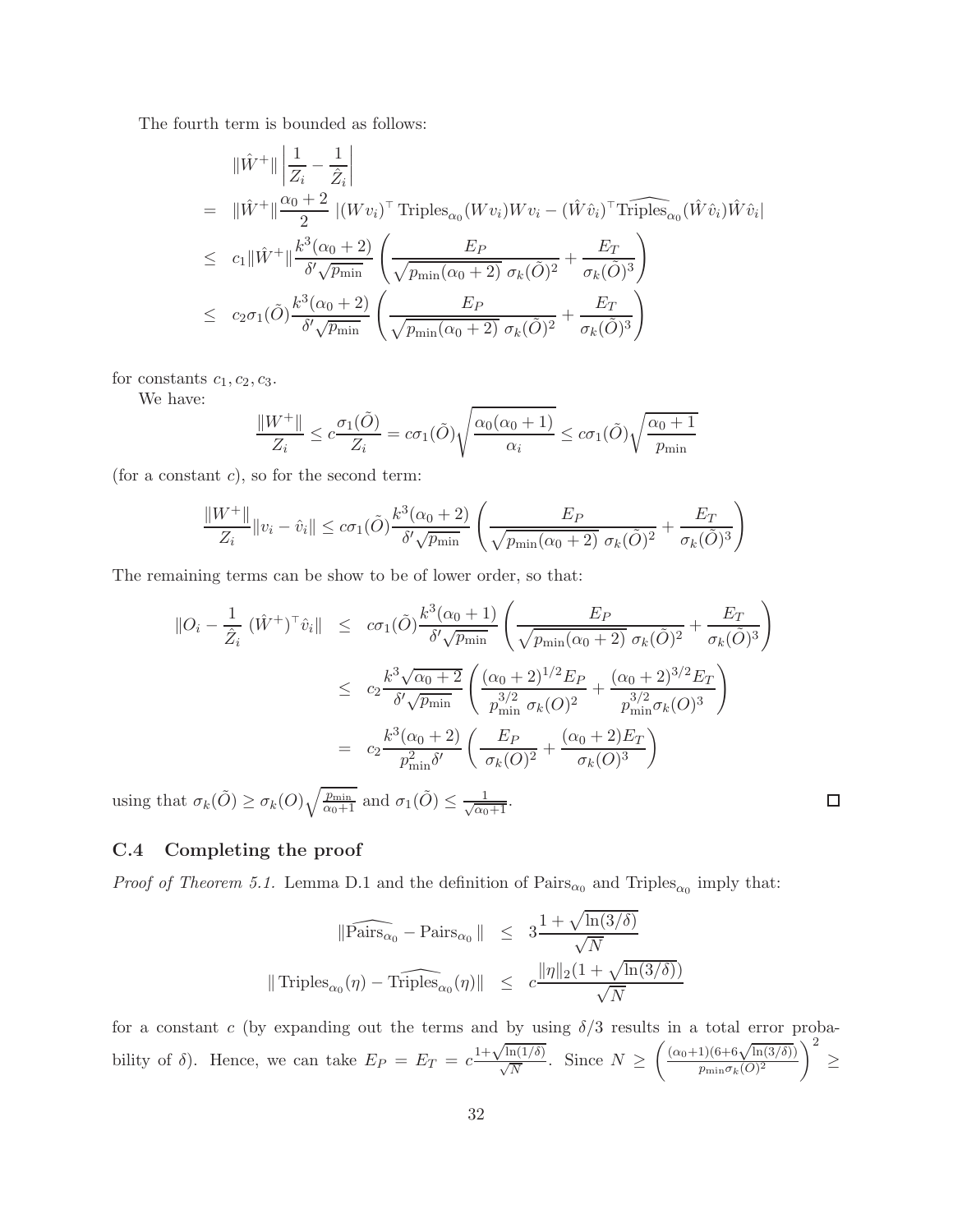$\int 6+6\sqrt{\ln(3/\delta)}$  $\setminus^2$ , the condition  $E_P \leq \sigma_k(\text{Pairs}_{\alpha_0})/2$  is satisfied. The proof is completed using  $\sigma_k(\text{Pairs}_{\alpha_0})$  $\Box$ Lemma C.6.

## D Tail Inequalities

**Lemma D.1** (Lemma A.1 in Anandkumar et al. (2012)). *Fix*  $\delta \in (0,1)$ . Let  $x_1, x_2, x_3$  are random *variables in which*  $||x_1||, ||x_2||, ||x_3||$  *are bounded by* 1*, almost surely. Let*  $E[x_1]$  *be the empirical*  $\alpha$  *average of*  $N$  *independent copies of*  $x_1$ ; let  $\hat{E}[x_1x_2]$  be the empirical average of  $N$  *independent copies*  $\partial f x_1 x_2^{\dagger}$ ; let  $\hat{E}[x_1 x_2^{\dagger} \langle \eta, x_3 \rangle]$ *.* be the empirical average of N independent copies of  $x_1 x_2^{\dagger} \langle \eta, x_3 \rangle$ *. Then* 

1. 
$$
\Pr\left[\|\hat{E}[x_1] - E[x_1]\|_{\mathrm{F}} \le \frac{1 + \sqrt{\ln(1/\delta)}}{\sqrt{N}}\right] \ge 1 - \delta
$$
  
2. 
$$
\Pr\left[\|\hat{E}[x_1 x_2^{\top}] - E[x_1 x_2^{\top}]\|_{\mathrm{F}} \le \frac{1 + \sqrt{\ln(1/\delta)}}{\sqrt{N}}\right] \ge 1 - \delta
$$
  
3. 
$$
\Pr\left[\forall \eta \in \mathbb{R}^d, \|\hat{E}[x_1 x_2^{\top} \langle \eta, x_3 \rangle] - E[x_1 x_2^{\top} \langle \eta, x_3 \rangle] \|_{\mathrm{F}} \le \frac{\|\eta\|_2 (1 + \sqrt{\ln(1/\delta)})}{\sqrt{N}}\right] \ge 1 - \delta.
$$

**Lemma D.2** (Dasgupta and Gupta (2003)). Let  $\theta \in \mathbb{R}^n$  be a random vector distributed uniformly *over*  $S^{n-1}$ *, and fix a vector*  $v \in \mathbb{R}^n$ *.* 

*1. If* β ∈ (0, 1)*, then*

$$
\Pr\bigg[ |\langle \theta, v \rangle| \le ||v|| \cdot \frac{1}{\sqrt{n}} \cdot \beta \bigg] \le \exp\bigg( \frac{1}{2} (1 - \beta^2 + \ln \beta^2) \bigg).
$$

*2. If* β > 1*, then*

$$
\Pr\bigg[ |\langle \theta, v \rangle| \ge ||v|| \cdot \frac{1}{\sqrt{n}} \cdot \beta \bigg] \le \exp\bigg( \frac{1}{2} (1 - \beta^2 + \ln \beta^2) \bigg).
$$

*Proof.* This is a special case of Lemma 2.2 from Dasgupta and Gupta (2003).

## E Matrix Perturbation Lemmas

**Lemma E.1** (Weyl's theorem; Theorem 4.11, p. 204 in Stewart and Sun (1990)). Let  $A, E \in \mathbb{R}^{m \times n}$ *with*  $m \geq n$  *be given. Then* 

$$
\max_{i\in[n]} |\sigma_i(A+E) - \sigma_i(A)| \leq ||E||.
$$

**Lemma E.2** (Wedin's theorem; Theorem 4.1, p. 260 in Stewart and Sun (1990))). *Let*  $A, E \in \mathbb{R}^{m \times n}$ *with*  $m \geq n$  *be given. Let* A *have the singular value decomposition* 

$$
\begin{bmatrix} U_1^{\top} \\ U_2^{\top} \\ U_3^{\top} \end{bmatrix} A \begin{bmatrix} V_1 & V_2 \end{bmatrix} = \begin{bmatrix} \Sigma_1 & 0 \\ 0 & \Sigma_2 \\ 0 & 0 \end{bmatrix}.
$$

*Here, we do not suppose*  $\Sigma_1$  *and*  $\Sigma_2$  *have singular values in any order. Let*  $\tilde{A} := A + E$ *, with analogous singular value decomposition*  $(\tilde{U}_1, \tilde{U}_2, \tilde{U}_3, \tilde{\Sigma}_1, \tilde{\Sigma}_2, \tilde{V}_1 \tilde{V}_2)$  *(again with no ordering to the* 

 $\Box$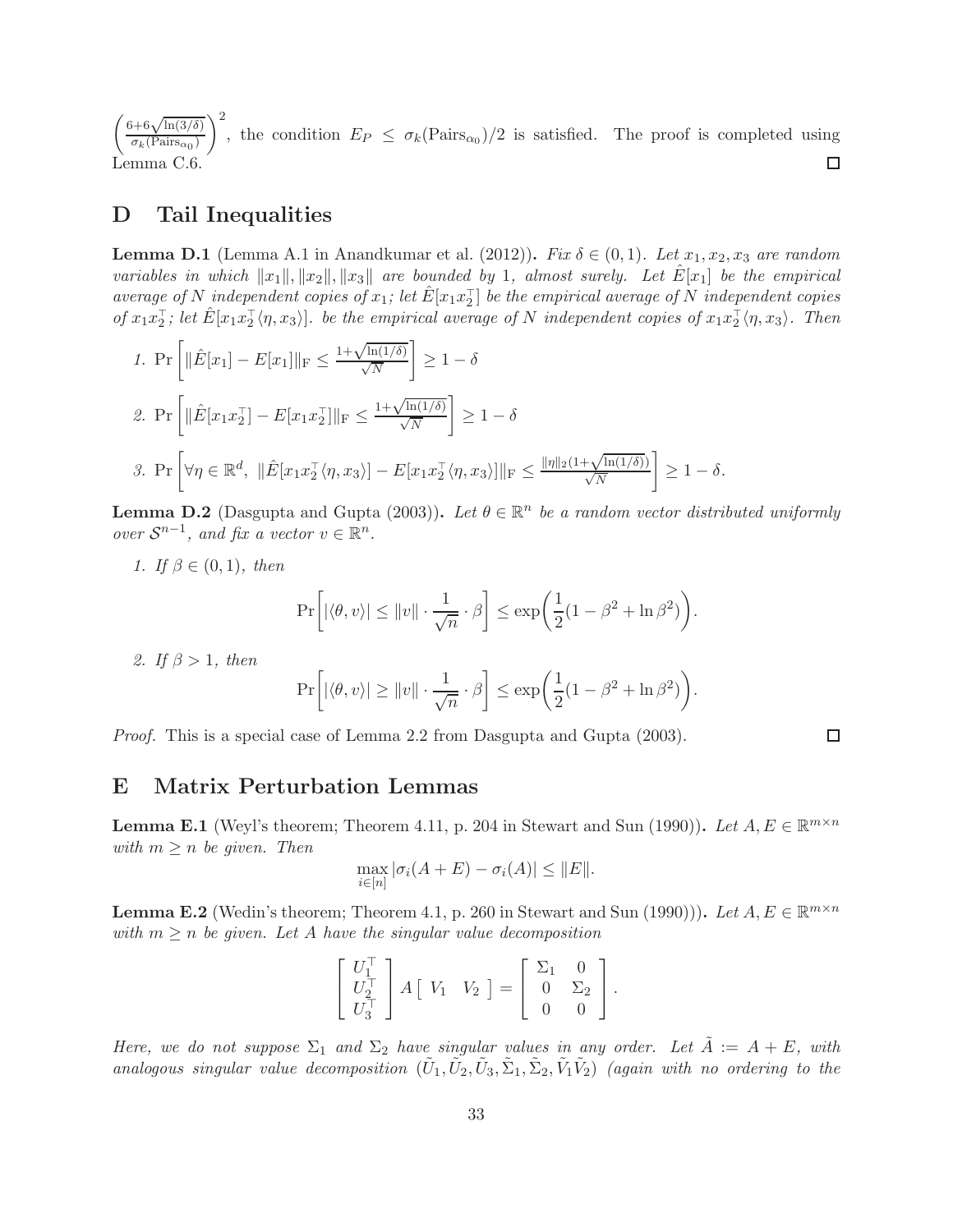*singular values). Let*  $\Phi$  *be the matrix of canonical angles between* range( $U_1$ ) *and* range( $\tilde{U}_1$ )*, and*  $\Theta$ *be the matrix of canonical angles between*  $\text{range}(V_1)$  *and*  $\text{range}(\tilde{V}_1)$ *. Suppose there exists a*  $\delta$  *such that:*

$$
\min_{i,j} |[\Sigma_1]_{i,i} - [\Sigma_2]_{j,j}| > \delta \text{ and } \min_{i,i} |[\Sigma_1]_{i,i}| > \delta,
$$

*then*

$$
\|\sin \Phi\|_F^2 + \|\sin \Theta\|_F^2 \le \frac{2\|E\|_F^2}{\delta^2}.
$$

**Lemma E.3** (Wedin's theorem; Theorem 4.4, p. 262 in Stewart and Sun (1990).). *Let*  $A, E \in \mathbb{R}^{m \times n}$ *with*  $m \geq n$  *be given. Let* A *have the singular value decomposition* 

$$
\begin{bmatrix} U_1^{\top} \\ U_2^{\top} \\ U_3^{\top} \end{bmatrix} A \begin{bmatrix} V_1 & V_2 \end{bmatrix} = \begin{bmatrix} \Sigma_1 & 0 \\ 0 & \Sigma_2 \\ 0 & 0 \end{bmatrix}.
$$

Let  $\tilde{A} := A + E$ , with analogous singular value decomposition  $(\tilde{U}_1, \tilde{U}_2, \tilde{U}_3, \tilde{\Sigma}_1, \tilde{\Sigma}_2, \tilde{V}_1 \tilde{V}_2)$ . Let  $\Phi$  be *the matrix of canonical angles between*  $\text{range}(U_1)$  *and*  $\text{range}(\tilde{U}_1)$ *, and*  $\Theta$  *be the matrix of canonical angles between*  $\text{range}(V_1)$  *and*  $\text{range}(\tilde{V}_1)$ *. If there exists*  $\delta, \alpha > 0$  *such that*  $\min_i \sigma_i(\tilde{\Sigma}_1) \ge \alpha + \delta$  *and* max<sub>i</sub>  $\sigma_i(\Sigma_2) \leq \alpha$ , then

$$
\max\{\|\sin \Phi\|_2, \|\sin \Theta\|_2\} \le \frac{\|E\|_2}{\delta}.
$$

**Lemma E.4.** Let  $\Theta$  be the matrix of canonical angles between range(X) and range(Y). Let  $\Pi_X$ and  $\Pi_Y$  be the orthogonal projections onto range(X) and range(Y), respectively. We have:

$$
\|\Pi_X - \Pi_Y\| = \|\sin \Theta\|
$$

*Proof.* See Theorem 4.5, p. 92, and Corollary 4.6, p. 93, in Stewart and Sun (1990).

 $\Box$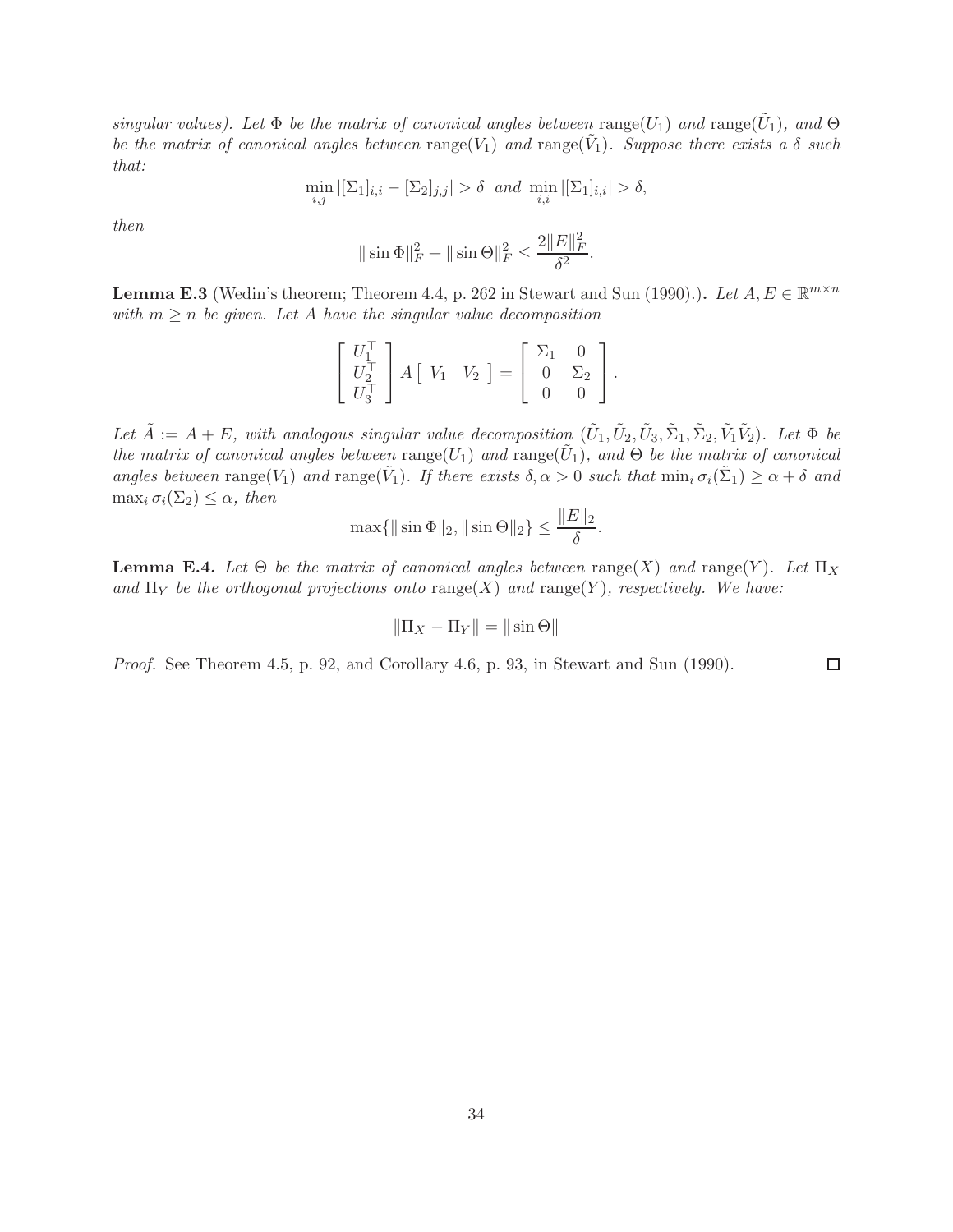# F Illustrative empirical results

We applied Algorithm 5 to the UCI "Bag of Words" dataset comprised of New York Times articles. This data set has 300000 articles and a vocabular of size  $d = 102660$ ; we set  $k = 50$  and  $\alpha_0 = 0$ . Instead of using a single random  $\theta$  and obtaining singular vectors of  $\hat{W}$ <sup>⊤</sup> Triples<sub>α0</sub> ( $\hat{W}\theta$ ) $\hat{W}$ , we used the following power iteration to obtain the singular vectors  $\{\hat{v}_1, \hat{v}_2, \dots, \hat{v}_k\}$ :

$$
\{\hat{v}_1, \hat{v}_2, \dots, \hat{v}_k\} \leftarrow \text{random orthonormal basis for } \mathbb{R}^k.
$$
  
Repeat:  
1. For  $i = 1, 2, \dots, k$ :  

$$
\hat{v}_i \leftarrow \hat{W}^\top \text{Triples}_{\alpha_0}(\hat{W}\hat{v}_i)\hat{W}\hat{v}_i.
$$
  
2. Orthonormalize  $\{\hat{v}_1, \hat{v}_2, \dots, \hat{v}_k\}.$ 

The top 25 words (ordered by estimated conditional probability value) from each topic are shown below.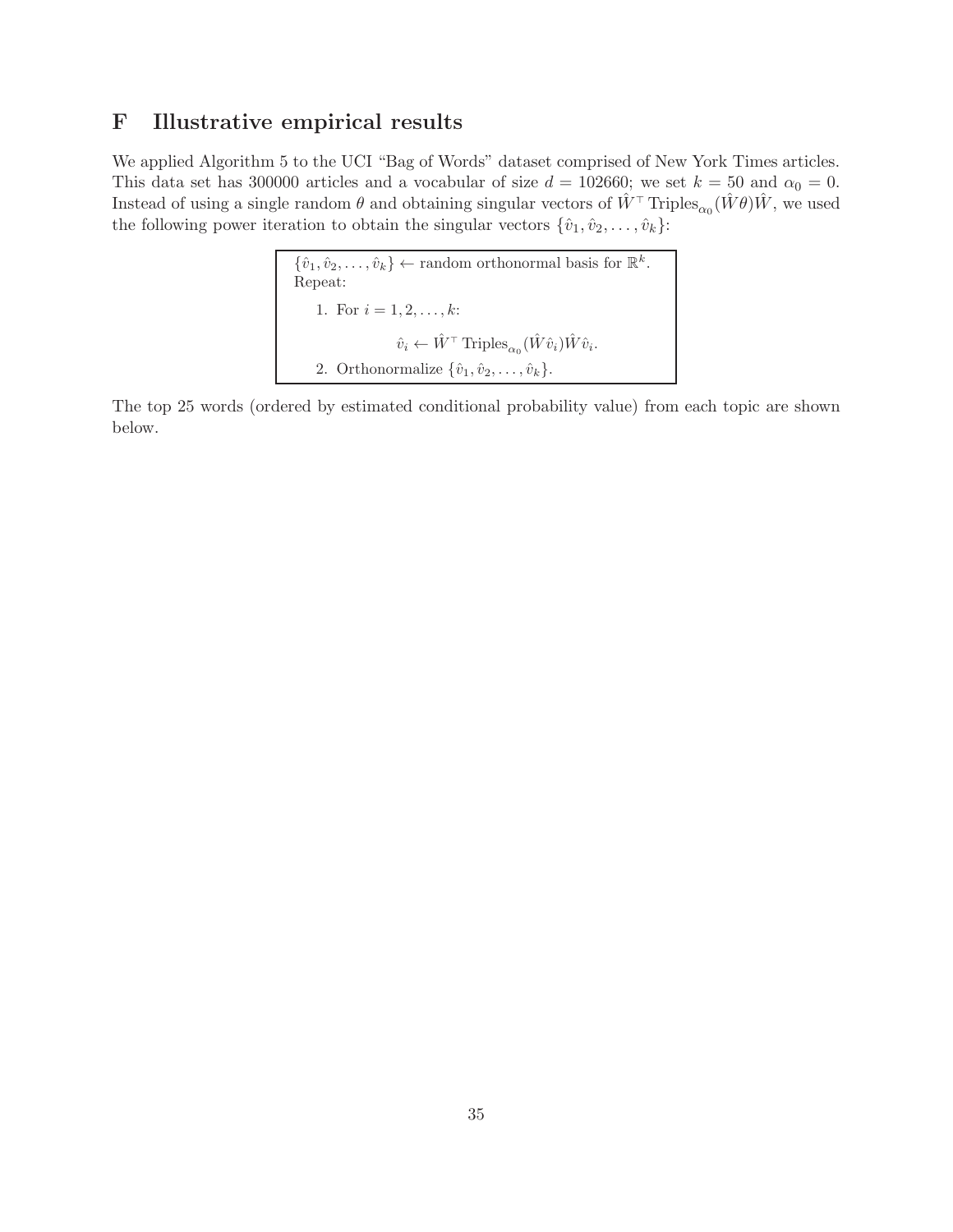| zzz_held              | premature                |                       | las                |                   | million<br>sales                |                 | com                    |                     | school           | women       |
|-----------------------|--------------------------|-----------------------|--------------------|-------------------|---------------------------------|-----------------|------------------------|---------------------|------------------|-------------|
| send                  | guard                    |                       | como               |                   | economic<br>shares              |                 | question               | inning              | student          | team        |
| advisory              | zzz_held                 |                       | $\log$             |                   | public<br>consumer              |                 | information            | hit                 | teacher          | woman       |
| publication           | released                 |                       | zzz_latin_trade    |                   | offering                        |                 | zzz_eastern            | game                | program          | job         |
| released              | publication              |                       | articulo           |                   | source                          |                 | sport                  | season              | official         | sport       |
| guard                 | advisory                 |                       | telefono           |                   | indicator<br>initial            |                 | daily                  | home                | public           | cancer      |
| zzz_attn_editor       | send                     |                       | transmiten         |                   | debt                            |                 | commentary             | right               | children         | look        |
| undatelined           | undatelined              | fax                   |                    | order             | bond                            |                 | business               | games               | high             | company     |
| night                 | zzz_washington_datelined | una                   |                    | claim             | billion                         |                 | newspaper              | zzz_dodger          | education        | group       |
| advance               | zzz_istanbul             | del                   |                    | scheduled         | share                           |                 | separate               | left                | district         | percent     |
| zzz_andrew_pollack    | zzz_attn_editor          | articulos             |                    | listed            | quarter                         |                 | spot                   | team                | parent           | girl        |
| zzz_douglas_frantz    | zzz_seth_mydan           | espanol               |                    | dates             | revenue                         |                 | marked                 | start               | college          | study       |
| billion               | nyt                      | paises                |                    | jobless           | market                          |                 | today                  | yankees             | money            | game        |
| zzz_jennifer          | zzz_johannesburg         | sobre                 |                    | prices            | zzz_calif                       |                 | zzz_tom_oder           | pitcher             | test             | games       |
| zzz_dirk_johnson      | zzz_afghanistan          |                       | financial          |                   | school                          |                 | holiday                | ball                | percent          | female      |
| zzz_leslie            | zzz jane perlez          |                       | zzz_america_latina |                   | zzz_new_york                    |                 | need                   | pitch               | system           | american    |
| cell                  | zzz_john_broder          | notas                 |                    | market<br>leading | cash                            |                 | staffed                | manager             | kid              | number      |
| zzz_linda             | zzz_warren               | prohibitivo           |                    | retailer          | stock                           |                 | development            | lead                | federal          | season      |
| games                 | zzz_melbourne            | con                   |                    | economy           | percent                         |                 | toder                  | night               | law              | breast      |
| zzz_lee               | zzz_lexington            | revista               |                    | index             | securities                      |                 | client                 | homer               | need             | play        |
| zzz_james_brooke      | zzz_erik_eckholm         | tiene                 |                    | retail            | zzz_credit_suisse_first_boston  |                 | eta                    | field               | help             | zzz_taliban |
| zzz_winnipeg          | zzz_bernard_simon        |                       | economia           |                   | spending                        | deal            |                        | play                | class            | right       |
| deal                  | substitute               |                       | costo              |                   | product<br>contract             |                 | directed<br>additional | ranger              | group            | part        |
| husband               | close                    |                       | otros              |                   | president                       |                 | reach                  | win                 | plan             | male        |
| point<br>zzz_usc      |                          |                       | cost<br>producer   |                   | expected                        |                 |                        |                     | black            | high        |
|                       |                          |                       |                    |                   |                                 |                 |                        |                     |                  |             |
|                       |                          |                       | zzz_paris          |                   |                                 |                 | washington             | hitter              |                  |             |
| drug                  | player                   | article               |                    | palestinian       | tax                             | cup             | point                  | yard                | percent          |             |
| patient               | zzz tiger wood           | zzz_new_york          |                    | zzz_israel        | cut                             | minutes         | game                   | game                | stock            |             |
| million               | won                      | misstated             |                    | zzz_israeli       | percent                         | oil             | team                   | play                | market           |             |
| company               | shot                     | zzz_boston_globe      |                    | zzz_vasser_arafat | zzz_bush                        | water           | shot                   | season              | fund             |             |
| doctor                | play                     | zzz_united_states     |                    | peace             | billion                         | add             | play                   | team                | investor         |             |
| companies             | round                    | company               |                    | israeli           | plan                            | tablespoon      | zzz_laker              | touchdown           | companies        |             |
| percent               | win                      | president             |                    | israelis          | bill                            | food            | season                 | quarterback         | analyst          |             |
| cost                  | tournament               | campaign              |                    | leader            | taxes                           | teaspoon        | half                   | coach               | money            |             |
| program               | tour                     | zzz_clinton           |                    | official          | million                         | pepper          | lead                   | defense             | investment       |             |
| health                | right                    | surname               |                    | attack            | zzz_congress                    | sugar           | games                  | quarter             | economy          |             |
| care                  | par                      | player                |                    | zzz_bush          | zzz_george_bush                 | large           | quarter                | ball                | point            |             |
| billion               | final                    | incorrectly           |                    | zzz_west_bank     | economy                         | fat             | minutes                | field               | company          |             |
| plan                  | playing                  | point                 |                    | zzz_palestinian   | money                           | butter          | night                  | pass                | quarter          |             |
| medical               | major                    | film                  |                    | violence          | income                          | sauce           | left                   | run                 | price            |             |
| treatment             | ball                     | director              |                    | security          | government                      | serving         | goal                   | offense             | billion          |             |
| zzz_aid               | hit                      | office                |                    | killed            | spending                        | hour            | king                   | line                | earning          |             |
| disease               | lead                     | school                |                    | talk              | federal                         | fresh           | final                  | running             | prices           |             |
| cancer                | golf                     | home                  |                    | military          | pay                             | pan             | played                 | defensive           | firm             |             |
| hospital              | guy                      | misspelled            |                    | iewish            | republican                      | taste           | scored                 | zzz_nfl             | index            |             |
| prescription          | hole                     | died                  |                    | zzz_jerusalem     | zzz_white_house                 | bowl            | zzz_kobe_bryant        | football            | growth           |             |
| federal               | course                   | information           |                    | soldier           | zzz_senate                      | cream           | rebound                | receiver            | zzz_nasdaq       |             |
| government            | game                     | misidentified         |                    | zzz_clinton       | zzz_democrat                    | onion           | right                  | left                | shares           |             |
| product               | played                   | referred              |                    | zzz_sharon        | sales                           | serve           | win                    | win                 | rates            |             |
| zzz_medicare<br>study | night<br>set             | zzz_washington<br>son |                    | minister<br>fire  | zzz_social_security<br>proposal | medium<br>pound | percent<br>ball        | player<br>zzz_giant | rate<br>interest |             |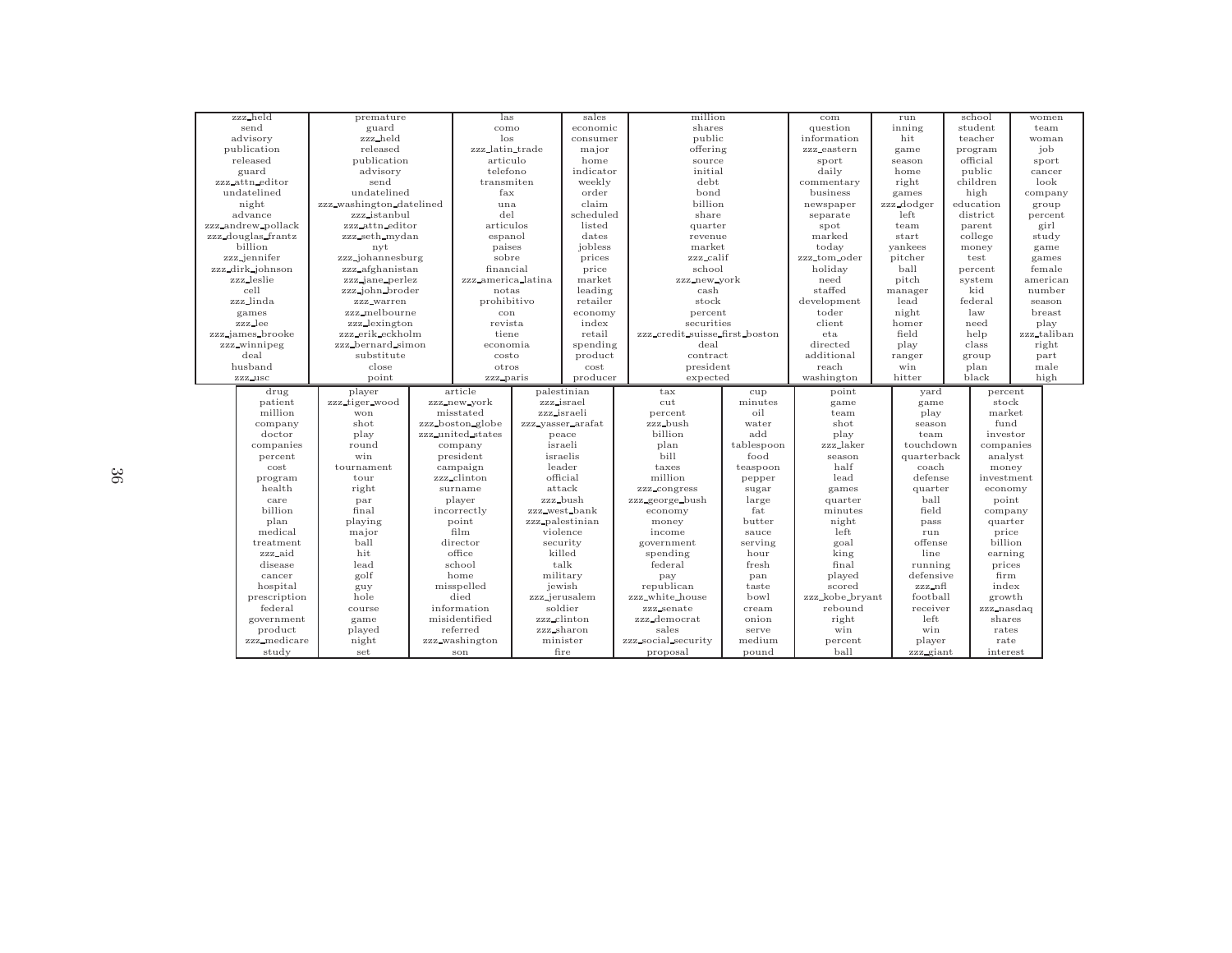| zzz_al_gore<br>campaign  |                             | zzz_george_bush | car             | book           | zzz_taliban       | com                 | zzz_bush           |                      |      | court             | percent    |
|--------------------------|-----------------------------|-----------------|-----------------|----------------|-------------------|---------------------|--------------------|----------------------|------|-------------------|------------|
| president<br>zzz_al_gore |                             | president       | race            | children       | attack            | www                 | percent            |                      | case |                   | number     |
|                          | campaign<br>zzz_george_bush |                 | driver          | ages           | zzz_afghanistan   | site                | campaign           |                      |      | law               | group      |
|                          |                             |                 | team            | author         | official          | web                 | zzz_enron          |                      |      | lawyer            | rate       |
| zzz_bush                 |                             | republican      | won             | read           | military          | sites               | administration     |                      |      | federal           | million    |
| zzz_clinton              |                             | zzz_john_mccain | win             | newspaper      | zzz_u_s           | information         | president          |                      |      | government        | sales      |
| vice                     |                             | election        | racing          | web            | zzz_united_states | online              | zzz_white_house    |                      |      | decision          | survey     |
| presidential             |                             | zzz_texas       | track           | writer         | terrorist         | mail                | money              |                      |      | trial             | according  |
| million                  |                             | presidential    | season          | written        | war               | internet            | plan               |                      |      | zzz_microsoft     | study      |
| democratic               |                             | political       | lap             | sales          | bin               | telegram            | republican         |                      |      | right             | quarter    |
| night                    |                             | zzz_enron       | point           | find           | laden             | visit               | company            |                      |      | judge             | average    |
| voter                    |                             | governor        | sport           | history        | zzz_american      | find                | million            |                      |      | legal             | economy    |
| election                 |                             | administration  | seat            | list           | zzz_bush          | zzz_internet        | zzz_republican     |                      |      | ruling            | american   |
| vote                     |                             | democratic      | races           | word           | government        | computer            | official           |                      |      | attorney          | increase   |
| plan                     |                             | zzz_white_house | road            | published      | group             | org                 | zzz_texas          |                      |      | death             | rose       |
| zzz_bill_bradley         |                             | voter           | run             | school         | forces            | newspaper           | election           |                      |      | system            | black      |
| ballot                   |                             | nation          | look            | zzz_new_york   | zzz_pakistan      | offer               | show               |                      |      | company           | student    |
| zzz_governor_bush        |                             | public          | right           | right          | country           | free                | political          |                      |      | zzz_supreme_court | level      |
| republican               |                             | zzz_clinton     | zzz_nascar      | boy            | leader            | services            | zzz_mccain         |                      |      | election          | school     |
| zzz_florida              |                             | zzz_republican  | drive           | writing        | american          | company             | energy             |                      |      | cases             | season     |
| right                    |                             | candidate       | zzz_winston_cup | american       | afghan            | official            | zzz_washington     |                      |      | prosecutor        | poll       |
| votes                    |                             | point           | owner           | reading        | troop             | list                | zzz_united_states  |                      |      | public            | newspaper  |
| poll                     |                             | question        | start           | game           | terrorism         | user                | voter              |                      |      | zzz_florida       | job        |
| court                    |                             | percent         | big             | reader         | nation            | companies           | fund               |                      |      | ballot            | consumer   |
|                          |                             |                 |                 |                |                   |                     |                    |                      |      |                   | government |
| candidates               |                             | zzz_party       | ago             | won            | zzz_pentagon      | customer            | zzz_al_gore        |                      |      | states            |            |
|                          |                             |                 |                 |                |                   |                     |                    |                      |      |                   |            |
|                          | company                     | show            | game            | computer       | film              | team                | bill               | cell                 |      | election          |            |
|                          | percent                     | network         | games           | system         | movie             | player              | zzz_senate         | patient              |      | ballot            |            |
|                          | million                     | season          | season          | program        | director          | season              | law                | human                |      | vote              |            |
|                          | business                    | zzz_nbc         | play            | zzz_microsoft  | play              | game                | right              | research             |      | voter             |            |
|                          | companies                   | zzz_cb          | goal            | mail           | character         | coach               | zzz_white_house    | group                |      | campaign          |            |
|                          | billion                     | program         | king            | software       | actor             | play                | zzz_congress       | scientist            |      | political         |            |
|                          | analyst                     | television      | team            | window         | show              | games               | vote               | zzz_enron            |      | votes             |            |
|                          | stock                       | series          | won             | web            | movies            | right               | member             | study                |      | official          |            |
|                          | quarter                     | night           | player          | company        | million           | league              | president          | disease              |      | zzz_florida       |            |
|                          | executive                   | zzz_new_york    | coach           | million        | part              | million             | legislation        | information          |      | democratic        |            |
|                          | deal                        | zzz_abc         | played          | information    | zzz_hollywood     | deal                | zzz_clinton        | found                |      | race              |            |
|                          | sales                       | tonight         | period          | need           | look              | manager             | group              | team                 |      | zzz_republican    |            |
|                          | share                       | hour            | left            | technology     | big               | need                | zzz_house          | public               |      | recount           |            |
|                          | zzz_enron                   | look            | playing         | user           | young             | contract            | republican         | doctor               |      | republican        |            |
|                          | chief                       | zzz_fox         | night           | security       | music             | guy                 | campaign           | government           |      | won               |            |
|                          | market                      | air             | win             | zzz_internet   | set               | point               | federal            | death                |      | leader            |            |
|                          | employees                   | viewer          | right           | problem        | screen            | played              | money              | cancer               |      | candidate         |            |
|                          | customer                    | rating          | com             | internet       | writer            | baseball            | election           | researcher           |      | zzz_al_gore       |            |
|                          | president                   | game            | playoff         | money          | television        | agent               | support            | stem                 |      | zzz_party         |            |
|                          | product                     | early           | power           | home           | making            | fan                 | zzz_republican     | official             |      | poll              |            |
|                          | executives                  | big             | guy             | network        | love              | playing             | measure            | problem              |      | candidates        |            |
|                          | financial                   | talk            | zzz_new_york    | product        | played            | job                 | issue              | called               |      | party             |            |
|                          | earning                     | event           | record          | called         | producer          | free                | passed             | medical              |      | presidential      |            |
|                          | operation<br>cent           | hit<br>award    | shot<br>minutes | help<br>number | guy<br>kind       | sport<br>basketball | percent<br>billion | director<br>question |      | win<br>result     |            |